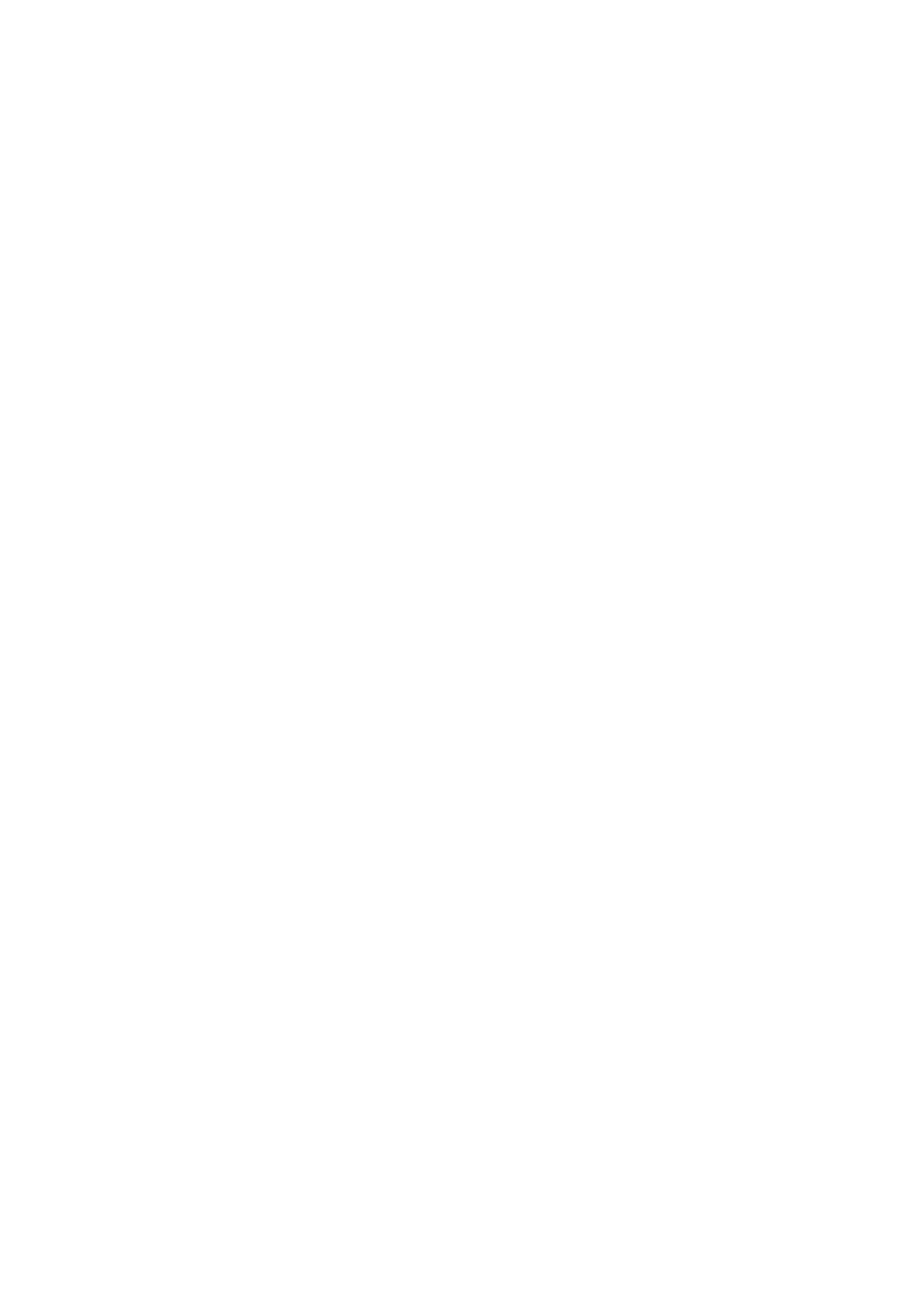Working Paper 79

# **Analysis of China's overseas investment policies**

Huang Wenbin World Agroforestry Centre, China and East Asia Node, Beijing

Andreas Wilkes World Agroforestry Centre, China and East Asia Node, Beijing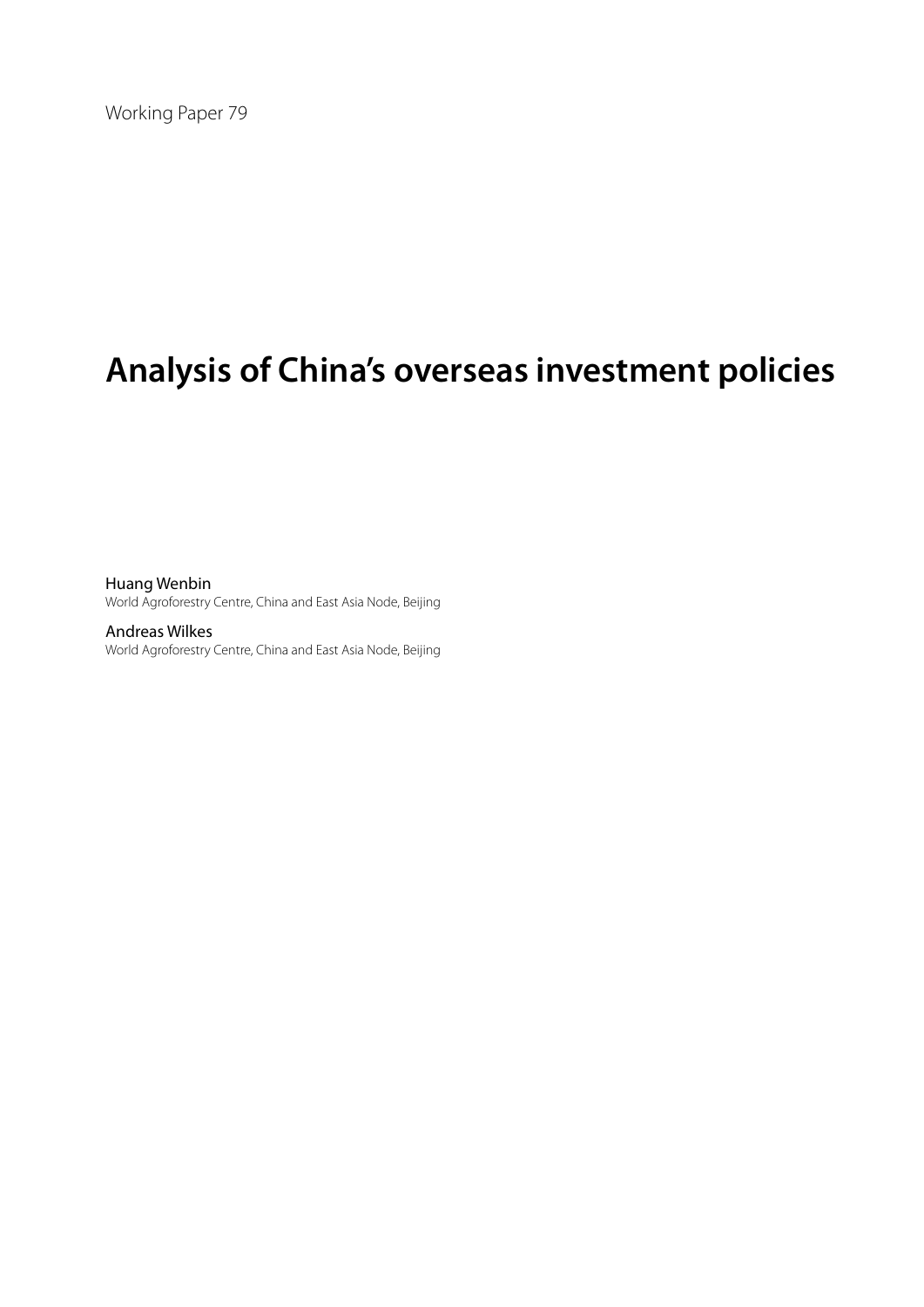Working Paper 79

© 2011 Center for International Forestry Research All rights reserved

Huang, W. and Wilkes, A. 2011 Analysis of China's overseas investment policies. Working Paper 79. CIFOR, Bogor, Indonesia.

Cover photo © D.J. Clark Horizon Chinese shopping centre that includes restaurants and a hotel in Maputo, Mozambique.

CIFOR Jl. CIFOR, Situ Gede Bogor Barat 16115 Indonesia

T +62 (251) 8622-622 F +62 (251) 8622-100 E cifor@cgiar.org

## **www.cifor.org**

Any views expressed in this publication are those of the authors. They do not necessarily represent the views of CIFOR, the authors' institutions or the financial sponsors of this publication.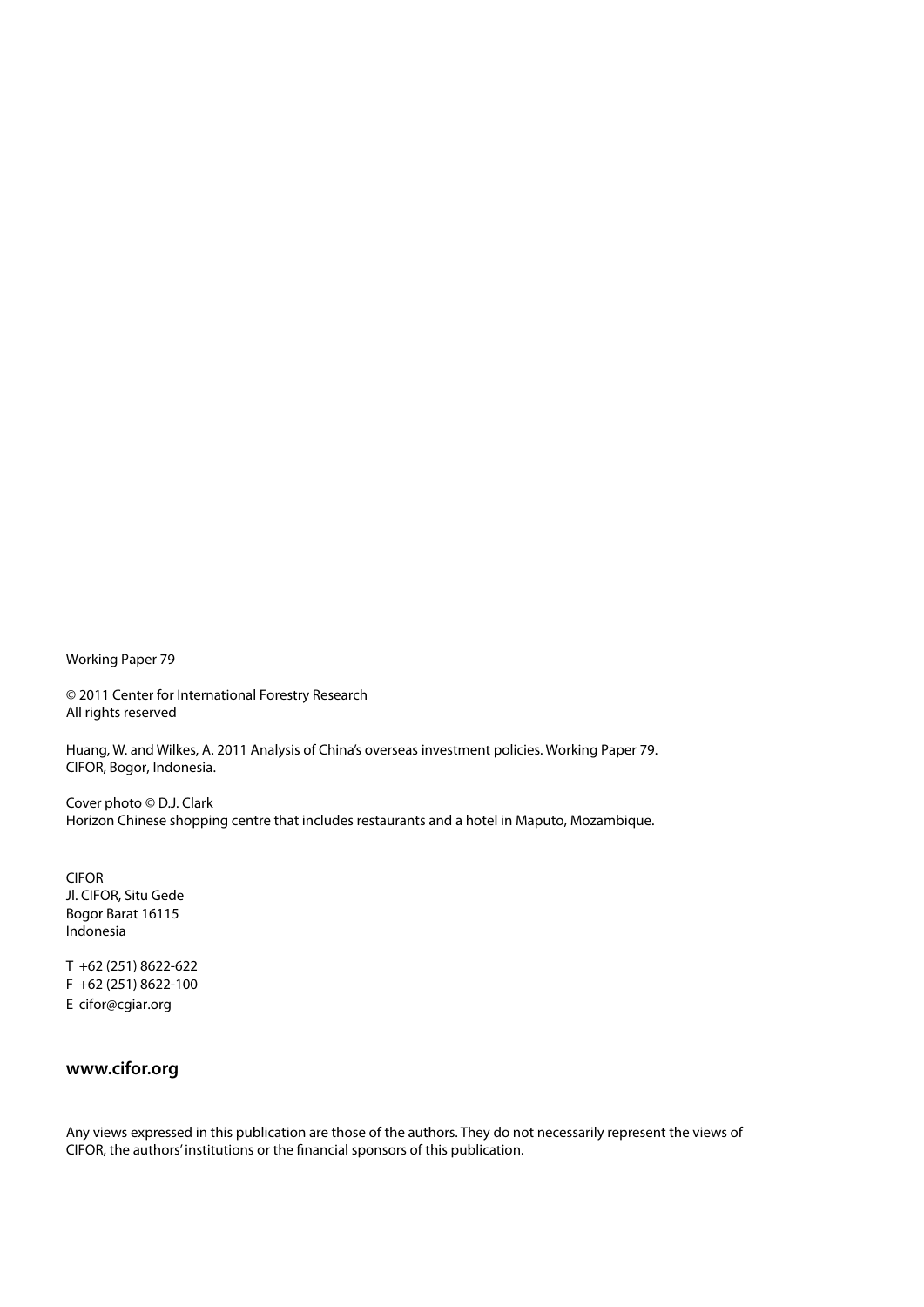# **Table of contents**

| Abbreviations                                                                                                                                                                                                                    | iv                                                   |
|----------------------------------------------------------------------------------------------------------------------------------------------------------------------------------------------------------------------------------|------------------------------------------------------|
| Acknowledgements                                                                                                                                                                                                                 | iv                                                   |
| Summary                                                                                                                                                                                                                          | $\mathbf{v}$                                         |
| 1 China's overseas investment flows                                                                                                                                                                                              | 1                                                    |
| 2 China's overseas investment policy actors<br>2.1 Overview<br>2.2 The main policymaking agencies                                                                                                                                | $\boldsymbol{2}$<br>$\overline{c}$<br>$\overline{c}$ |
| 3 Stages in China's overseas investment policy development<br>3.1 Overview<br>3.2 Promotional measures<br>3.3 Government special funds<br>3.4 Credit support<br>3.5 Taxation policies<br>3.6 Supervision and regulatory measures | 5<br>5<br>10<br>12<br>13<br>14<br>15                 |
| 4 Discussion                                                                                                                                                                                                                     | 18                                                   |
| 5 References                                                                                                                                                                                                                     | 19                                                   |
| Annexes<br>Policies to support privately owned companies in making overseas investments<br>Inventory of the main Chinese overseas investment policies<br>2                                                                       | 21<br>24                                             |

# **List of figures and boxes**

# **Figures**

| $\mathbf{1}$    | China's overseas investment flows, 1982–2009 (billions USS)                         |                |
|-----------------|-------------------------------------------------------------------------------------|----------------|
|                 | 2 China's OFDI management system                                                    | $\mathcal{L}$  |
| 3               | Proportion of overseas investment policy changes by various policy making agencies  | $\mathfrak{D}$ |
|                 | 4 China's outward foreign direct investment policy development and flows, 1982–2009 | 6              |
| 5               | Number of overseas investment policies issued per year (1983–2009)                  |                |
| D <sub>av</sub> |                                                                                     |                |

#### **Box**

|  | Extract from MOFCOM's country guide on DR Congo |  |
|--|-------------------------------------------------|--|
|--|-------------------------------------------------|--|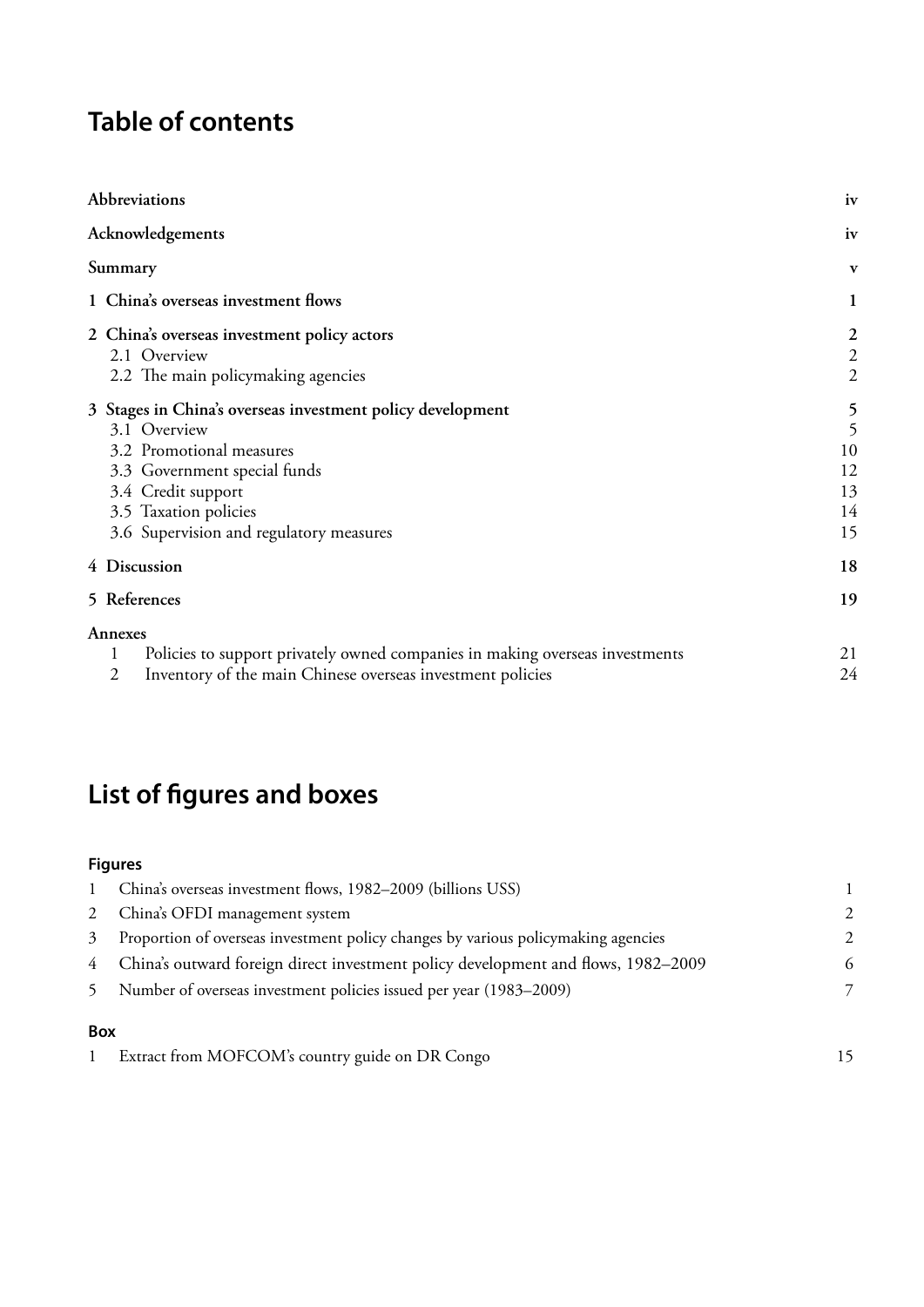# <span id="page-5-0"></span>**Abbreviations**

| <b>BMZ</b>    | Federal Ministry for Economic Cooperation and Development, Germany                |
|---------------|-----------------------------------------------------------------------------------|
| CADFund       | China-Africa Development Fund                                                     |
| <b>CBA</b>    | China Banking Association                                                         |
| <b>CBRC</b>   | China Banking Regulatory Commission                                               |
| <b>CCPIT</b>  | China Council for the Promotion of International Trade                            |
| CDB           | China Development Bank                                                            |
| <b>CIFOR</b>  | Center for International Forestry Research                                        |
| <b>CSRC</b>   | China Securities Regulatory Commission                                            |
| <b>DRC</b>    | Democratic Republic of Congo                                                      |
| <b>EIA</b>    | environmental impact assessment                                                   |
| <b>FDI</b>    | foreign direct investment                                                         |
| <b>FOCAC</b>  | Forum on China-Africa Cooperation                                                 |
| GIZ           | Gesellschaft für Internationale Zusammenarbeit                                    |
| <b>ICRAF</b>  | World Agroforestry Centre                                                         |
| <b>IMF</b>    | <b>International Monetary Fund</b>                                                |
| <b>MEP</b>    | Ministry of Environmental Protection                                              |
| <b>MFA</b>    | Ministry of Foreign Affairs                                                       |
| <b>MOF</b>    | Ministry of Finance                                                               |
| <b>MOFCOM</b> | Ministry of Commerce                                                              |
| <b>MOFTEC</b> | Ministry of Foreign Trade and Economic Cooperation (name later changed to MOFCOM) |
| <b>NBS</b>    | National Bureau of Statistics                                                     |
| <b>NDRC</b>   | National Development and Reform Commission                                        |
| <b>NPC</b>    | National Planning Commission (name later changed to NDRC)                         |
| <b>OECD</b>   | Office of Economic Co-operation and Development                                   |
| OFDI          | outward foreign direct investment                                                 |
| PBC           | People's Bank of China                                                            |
| <b>SAFE</b>   | State Administration for Foreign Exchange                                         |
| <b>SASAC</b>  | State Asset Supervision and Administration Commission                             |
| <b>SAT</b>    | State Administration of Taxation                                                  |
| <b>SEPA</b>   | State Environmental Protection Administration                                     |
| <b>SIA</b>    | social impact assessment                                                          |
| <b>SOE</b>    | state-owned enterprise                                                            |
| <b>UN</b>     | <b>United Nations</b>                                                             |

# **Acknowledgements**

This working paper is a product of the project titled 'Chinese Trade and Investment in Africa: Assessing and Governing Trade-Offs to National Economies, Local Livelihoods and Forest Ecosystems'. The project has been supported by a grant from the German Federal Ministry for Economic Cooperation (BMZ) and Development through the Gesellschaft für Internationale Zusammenarbeit (GIZ) to CIFOR, and is implemented by CIFOR, the World Agroforestry Centre and the University of Leipzig. Research for this working paper was conducted by the World Agroforestry Centre's China and East Asia Node in Beijing.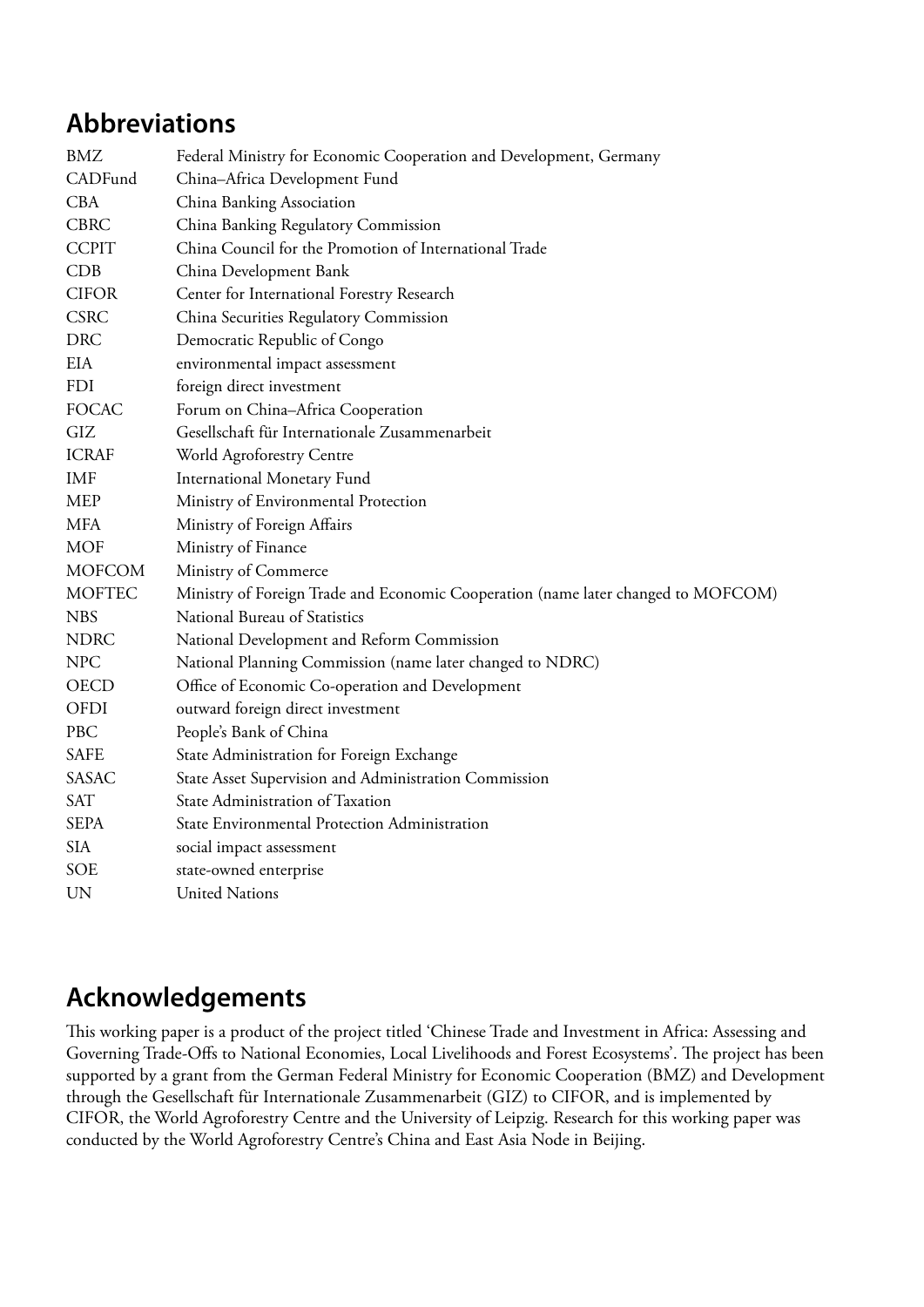# <span id="page-6-0"></span>**Summary**

In recent years, in line with China's Going Out strategy announced in 2000, China's overseas investment activities have increased greatly and at increasing rates. By the end of 2009, the total value of China's outward foreign direct investment (OFDI) had reached US\$5.6 billion (MOFCOM, NBS and SAFE 2009). Policies have played strong supporting roles in bringing about this trend by facilitating and encouraging Chinese companies to make overseas investments. This working paper summarises these policies based on an analysis of policy changes over time and identifies the main drivers of these changes. It ends by highlighting some key research questions of relevance to deepening understanding of the impacts of Chinese trade and investment in Africa.

The frequency with which OFDI-related policies are issued is clearly linked with changes in the scale of OFDI investment. From 1979 to 2001, about four related policies were issued each year and overseas investments were limited. After China formally developed its strategy of Going Out in 2000, the frequency of policies increased, to more than 15 per year since 2002. The main aim of relevant policies issued since 2002 has been to boost overseas development. Nevertheless, the foundations of China's OFDI management system were laid in previous periods.

Analysis of Chinese policy documents related to OFDI finds that a total of 26 central government agencies have been involved in issuing the policies. More than 50% were issued by ministry-level agencies responsible for commerce and foreign exchange management, and 20% by agencies

responsible for financial management, including the Ministry of Finance, the central bank and banking regulatory agencies.

Further research is needed to understand policy processes, particularly given changes in the context in which Chinese OFDI is taking place. Amongst the changes whose relevance and impact on policy processes are poorly understood are the new context created by the international financial crisis beginning in 2008 and policy responses to international initiatives and overseas regulations pertaining to social and environmental safeguards and standards. Despite the substantial number of policies issued, there has been to date almost no analysis of how feedback is obtained, such as learning from failed investments, or how government agencies monitor the implementation of policy requirements. Further research in these areas would enhance understanding of the relationship between China's OFDI activities and Chinese national policies.

The project 'Chinese trade and investment in Africa: Assessing and governing trade-offs to national economies, local livelihoods and forest ecosystems' project, launched in March 2010, aims to advance understanding of the social, economic and environmental impacts of Chinese investment in commodities or sectors affecting forests and livelihoods in Africa (e.g. timber, mining, agriculture), and to strengthen the capacity of decision-makers in government, civil society and the private sector to enact reforms to maximise social and economic benefits while minimising adverse effects.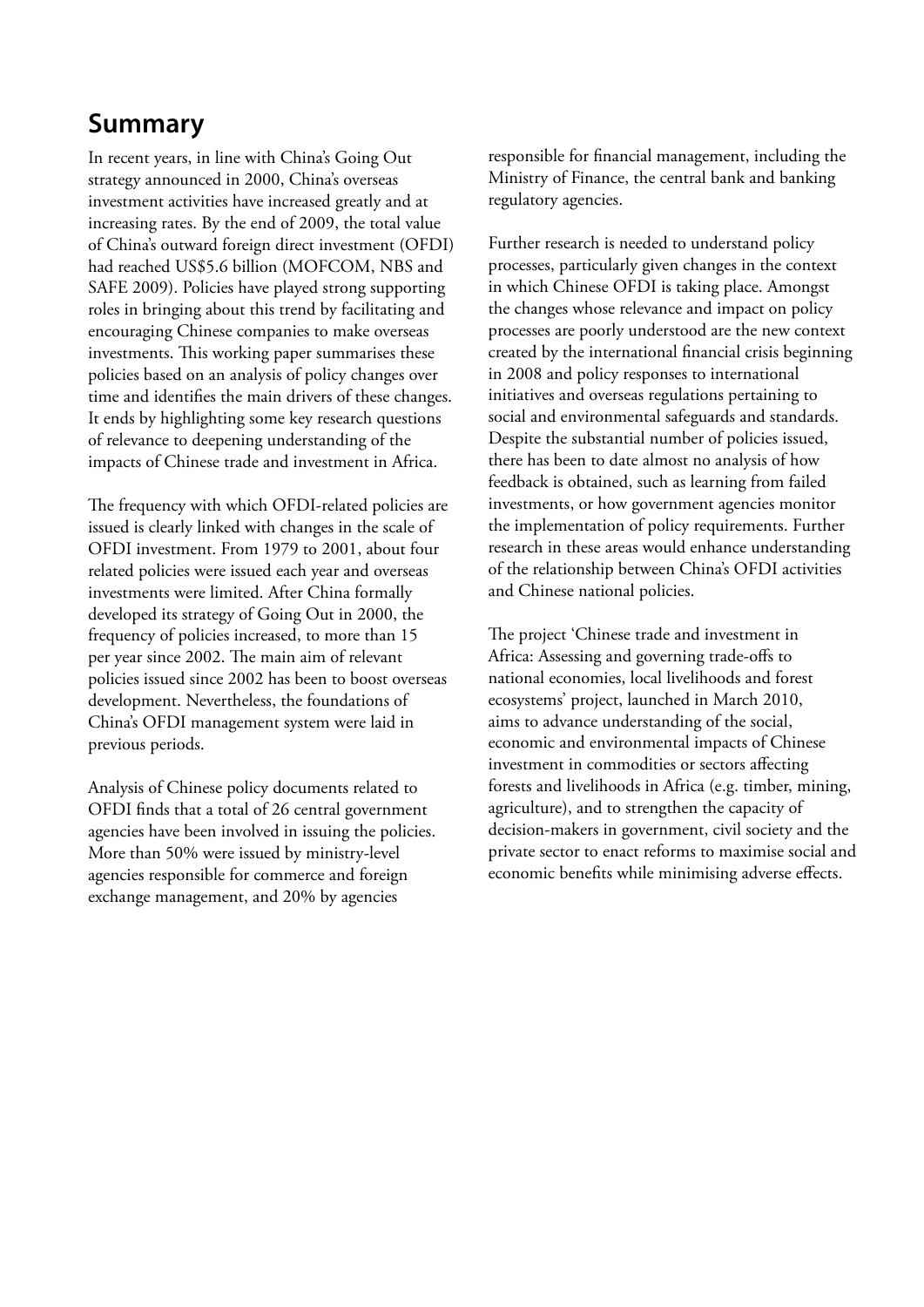# 摘要

随着"走出去"战略的提出,近年来中国的对 外投资活动逐渐增多,保持了较快的发展速 度。根据中国《对外投资统计公报》的统计, 截至2009年底,中国对外投资金额已经达到了 56亿美元。在这巨大成绩的背后,政策起到了 非常重要的作用,它推动和鼓励了中国企业开 展对外投资活动。鉴于此,本文按照时间顺序 和变化趋势,对这些政策进行了归纳总结,并 明确了影响政策变化的主要驱动因素。文章的 最后,还提出了与深化理解中国对非洲投资和 贸易影响有关的重点研究议题。

通过分析可以发现,中国对外投资相关政策的 发布频率与对历年外投资规模有着密切的联 系。1979年至2001年间,平均每年所发布的 投资政策只有4部,对外投资的规模也非常有 限。进入2000年, 在正式提出"走出去"战略 之后,政策发布的频率开始增加。从2002年开 始,每年的平均数量达到了15部之多。这些相 关政策主要目标是推进海外投资的发展,同时 他们也为中国对外投资管理体系的建立奠定了 基础。

同时,一共有26个中央政府部门参与发布了这 些政策。其中50%由负责商业和外汇管理的部委 颁发,20%由负责金融管理的部门颁发(如商务 部、央行和银监会)。

此外,了解政策制定和发布的过程可成为今后 进一步研究方向,尤其是能够影响中国对外投 资的一些重要变化因素。其中包括始于2008年 的国际金融危机,以及与社会和环境保护措 施、标准有关的国际倡议和规定,他们均可以 对政策的变化产生影响。同时,目前还缺乏对 政策反馈机制的分析, 如投资失败的反馈, 政 府部门如何监督政策的实施等。这些研究可进 一步加深对中国对外投资活动和国家政策之间 的关系了解。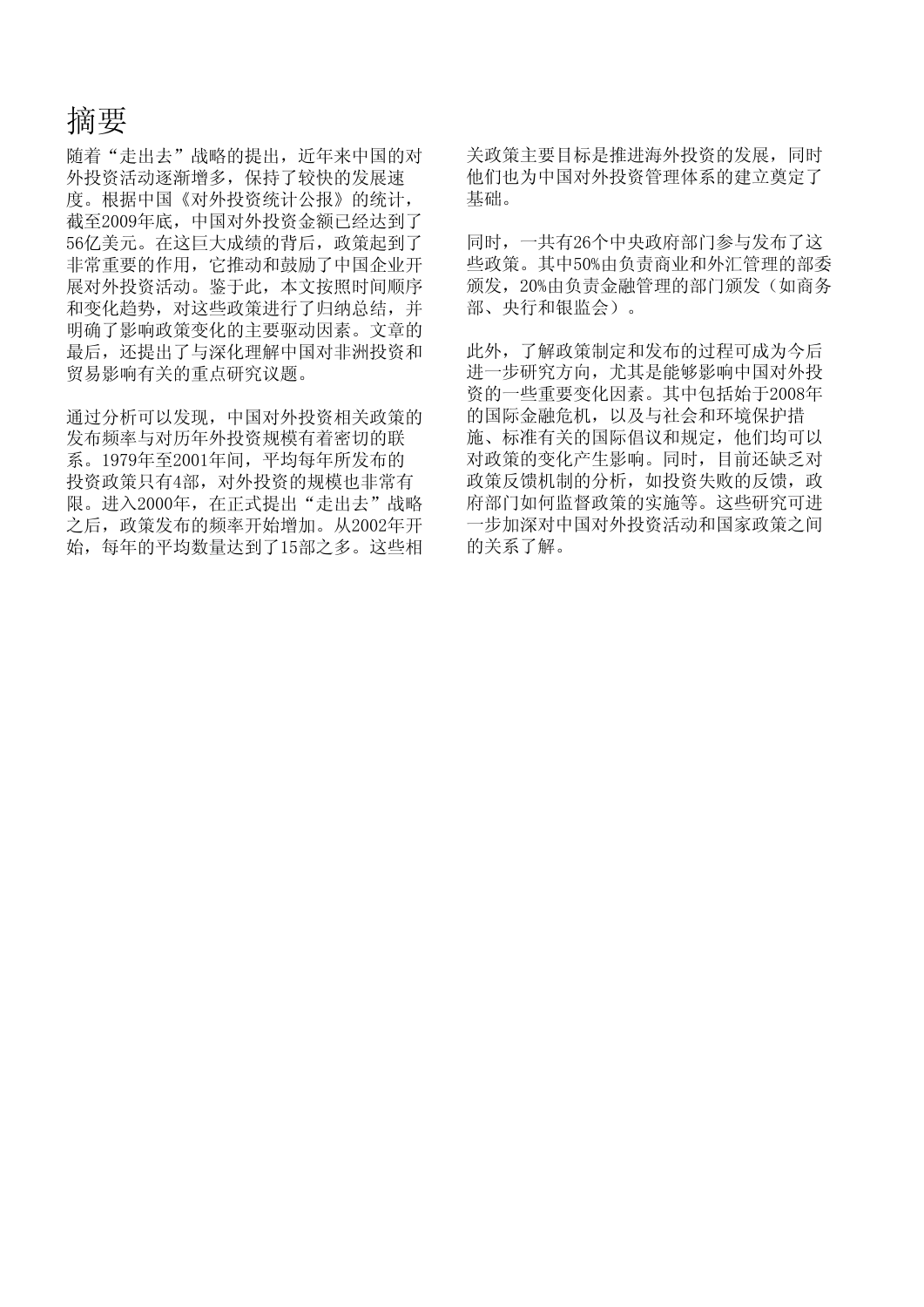# **Résumé**

Ces dernières années, conformément à la stratégie chinoise d'internationalisation (« Going out ») annoncée en 2000, les activités d'investissement de la Chine à l'étranger ont augmenté de manière considérable et de plus en plus rapidement. Fin 2009, la valeur totale des investissements directs à l'étranger (IDE) du pays avait atteint 5,6 milliards de dollars américains (MOFCOM, NBS et SAFE 2009). Les politiques ont joué un rôle important en faveur de cette tendance, en facilitant et en encourageant les sociétés chinoises à investir à l'étranger. Ce document de travail résume ces politiques en se basant sur une analyse des changements de politique au fil du temps, et identifie les principaux facteurs de ces évolutions. Il conclut en soulignant certaines des grandes questions de recherche pertinentes pour approfondir la compréhension des effets du commerce et des investissements chinois en Afrique.

La fréquence à laquelle les politiques d'IDE sont élaborées est clairement liée à l'évolution de l'ampleur des IDE. Entre 1979 et 2001, environ quatre politiques étaient émises chaque année et les investissements à l'étranger étaient limités. Après avoir officiellement développé sa stratégie d'internationalisation, en 2000, la Chine a augmenté la fréquence de ces politiques, pour dépasser les 15 par an depuis 2002, le principal objectif de celles-ci étant de stimuler le développement à l'étranger. Toutefois, les fondations du système de gestion des IDE chinois ont été posées au cours des périodes précédentes.

L'analyse des documents de politique chinois liés aux IDE révèle qu'un total de 26 agences du gouvernement central sont engagées dans l'élaboration des politiques. Plus de 50 % de ces politiques ont été émises par les agences ministérielles chargées de la gestion du commerce et des devises, et 20 % par des agences chargées de la gestion financière, notamment le Ministère des finances, la Banque centrale et les agences de réglementation bancaire.

D'autres recherches sont nécessaires pour comprendre les processus politiques, compte tenu en particulier de l'évolution du contexte dans lequel les IDE chinois sont réalisés. Parmi les évolutions dont l'importance et l'effet sur les processus politiques sont mal compris, on peut citer le nouveau contexte créé par la crise financière internationale qui a débuté en 2008, ainsi que les réponses politiques aux initiatives internationales et aux

réglementations étrangères relatives aux normes et aux mesures de sauvegarde sociales et environnementales. Malgré le nombre important de politiques émises, il n'existe à ce jour pratiquement aucune analyse de la manière dont les retours sont obtenus, par exemple les enseignements tirés des investissements ayant échoué, ou la manière dont les agences gouvernementales surveillent la mise en œuvre des exigences des politiques. D'autres recherches dans ces domaines amélioreraient la compréhension des rapports entre les activités d'IDE de la Chine et les politiques nationales du pays.

Le projet « Chinese trade and investment in Africa: Assessing and governing trade-offs to national economies, local livelihoods and forest ecosystems » (Le commerce et les investissements chinois en Afrique : évaluation et gestion des compromis pour les économies nationales, les moyens de subsistance locaux et les écosystèmes forestiers »), lancé en mars 2010, a pour objectif de mieux comprendre les conséquences sociales, économiques et environnementales des investissements chinois dans les matières premières ou les secteurs qui affectent les forêts et les moyens de subsistance en Afrique (p. ex. le bois, le secteur minier, l'agriculture), et de renforcer les capacités des décideurs du gouvernement, de la société civile et du secteur privé à adopter des réformes qui maximisent les avantages sociaux et économiques tout en minimisant les effets négatifs.

Ces dernières années, conformément à la stratégie d'internationalisation de la Chine annoncée en 2000 (CCPIT 2007), les activités d'investissement de la Chine à l'étranger ont augmenté de manière considérable et de plus en plus rapidement. Fin 2009, la valeur totale des investissements directs à l'étranger (IDE) du pays avait atteint 5,6 milliards de dollars américains (MOFCOM, NBS et SAFE 2009). Les politiques ont joué un rôle important en faveur de cette tendance, en facilitant et en encourageant les sociétés chinoises à investir à l'étranger. Ce document de travail résume ces politiques en se basant sur une analyse des changements politiques au fil du temps, et identifie les principaux facteurs de ces évolutions. Il conclut en soulignant certaines des grandes questions de recherche pertinentes pour approfondir la compréhension des effets du commerce et des investissements chinois en Afrique.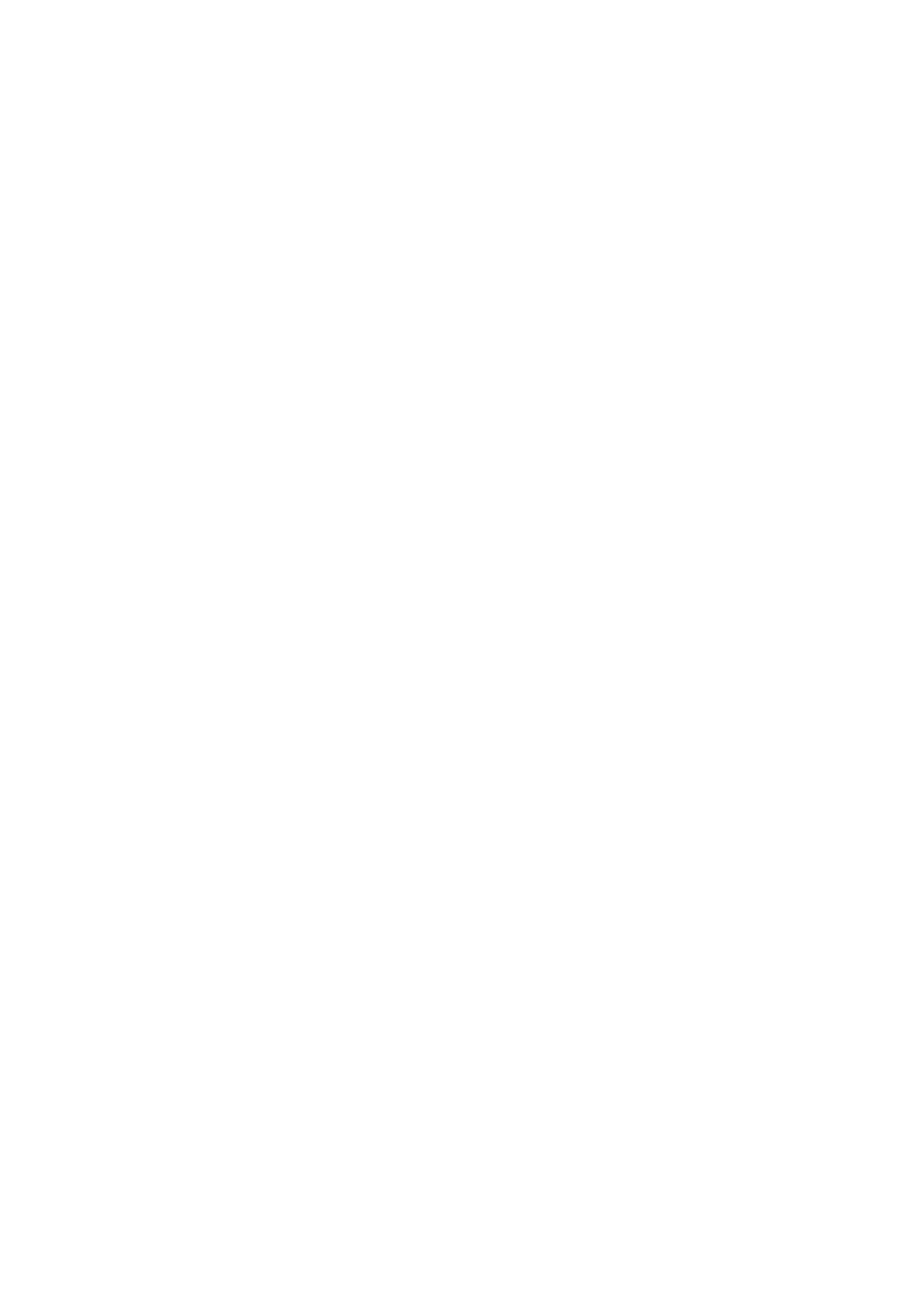# <span id="page-10-0"></span>**1. China's overseas investment flows**

Chinese overseas investment flows during the past 30 years can be divided into three distinct phases.

**Phase 1, 1979–1990, initiation** During this phase, China emerged from the political impacts of the Cultural Revolution and reformulated its national development strategy to focus on developing and modernising the economy (Voss *et al.* 2008). Although increasing market liberalisation and encouragement of private enterprise characterised the 1980s and 1990s, within the general rubric of the 'socialist market economy' reform process, most companies continued to operate within the framework of the state economic planning system and their activities were restricted by government regulations. The government treated overseas investments cautiously, and only certain selected state-owned companies had the opportunity to make overseas investments (Voss *et al.* 2008). In addition, during this period, foreign exchange reserves were limited and overseas investment activities were very rare (Chen 2009). As a result, levels of investment flows were low, averaging less than US \$0.9 billion per year (Figure 1).

**Phase 2, 1991–2001, unstable development**. During this period, the total amount of overseas investment greatly increased, but since it was not a priority economic activity driving economic growth in China, investment flows were volatile with large fluctuations across years. The value of overseas investments made in 1991 was a little over US \$0.9 billion, but in 1992 this more than quadrupled to \$4 billion. This level remained constant in 1993, but in 1994 it dropped by 50% to \$2 billion. Over the following four years (1995– 1998), it increased steadily, but then in 1999 it fell back sharply to the 1991 level (Figure 1). Multiple complex factors contributed to this volatility, but changes in policies during this period had an important impact.

#### **Phase 3, 2002–present, rapid and steady**

**development** In 2000 China's central government formally announced the Going Out strategy, implementation of which has played a role in stimulating Chinese overseas investment in recent years. OFDI flows have greatly increased during this period, from US \$2.5 billion in 2002 to \$56.5 billion, an increase of more than 2000% (Figure 1).



**Figure 1. China's overseas investment flows, 1982–2009 (billions USS)**

Sources: Data for 1982–2002 based on UNCTAD World Investment Reports; data for 2003–2009 are from the Bulletin of China's outward foreign investment (published by MOFCOM, NBS and SAFE), compiled by the authors.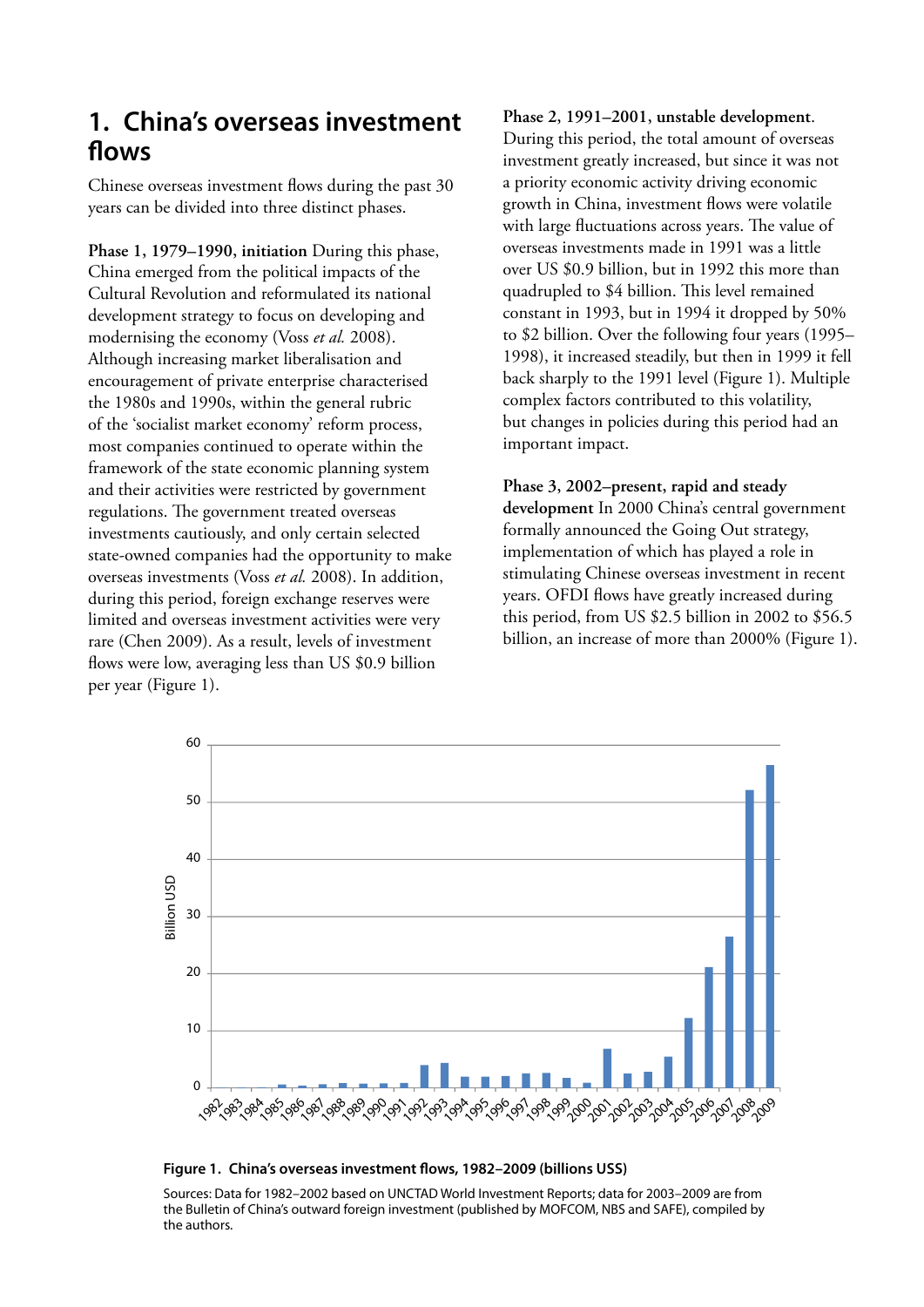# <span id="page-11-0"></span>**2. China's overseas investment policy actors**

## **2.1 Overview**

A number of central government administrative departments in China are responsible for formal policymaking. A compilation of policies on overseas investment and an analysis of the agencies responsible for issuing these policies indicate that 26 central government agencies have been involved in the policymaking process.

These central government agencies can be classified into four general levels (Figure 2). The top decisionmaking agency is the State Council, which is responsible for overall management of China's government and significant decisions affecting the economy and society. The second level is made up of the core ministry-level agencies involved in overseas investment management: the Ministry of Commerce (MOFCOM) and the State Administration for Foreign Exchange (SAFE). These agencies developed most of the policies analysed in this working paper. Given its importance, the National Development and Reform Commission (NDRC), which historically had key responsibilities for approving overseas investments and was informally called the 'small State Council', may also be considered part of this second level.

The third level consists of functional departments responsible for various fields such as finance and taxation. Their roles are mainly to assist the core



ministries to ensure that the policies are coordinated with other existing policies, and to assist in issuing and implementing the policies. The fourth level comprises line ministries, such as those responsible for mining, agriculture and forestry. Each of these ministries is in charge of policies in its own sector but is less influential in determining overseas investment policy affecting its sector. In addition to the above, departments subordinate to each ministry at the provincial level also play important roles, as they are the primary agencies charged with executing these policies.

An examination of the roles of each agency in issuing relevant policies during the past 30 years shows that MOFCOM and SAFE are the most important agencies, having issued more than 50% of these policies.<sup>1</sup> If the NDRC is included as a core ministerial agency, then this second level of authority accounts for 56.1% of the total number of OFDI-related policies issued. Although the State Council issued only 5.9% of policies, its influence is tremendous. Departments in the third level – the Ministry of Finance (MOF), China Securities Regulatory Commission (CSRC) and the People's Bank of China (PBC) – are also important, accounting for nearly 20% of the policies issued (Figure 3).

## **2.2 The main policymaking agencies**

**State Council**. The State Council is the highest ranking organ in the central government. It is responsible for drafting and developing policies, law and regulations as well as for coordinating national economic development. The State Council makes major economic strategy and policy decisions, although the specific policy measures may be issued by subordinate organs such as SAFE or MOFCOM (Zhao 2006).

#### **Figure 2. China's OFDI management system**

SFA is State Forestry Administration, MOA is Ministry of Agriculture, SAOT is State Administration of Taxation

The names of these agencies have changed over time. The analysis in this working paper uses the name of each as of 2011, even though the policies were issued under the name current at the time of issue.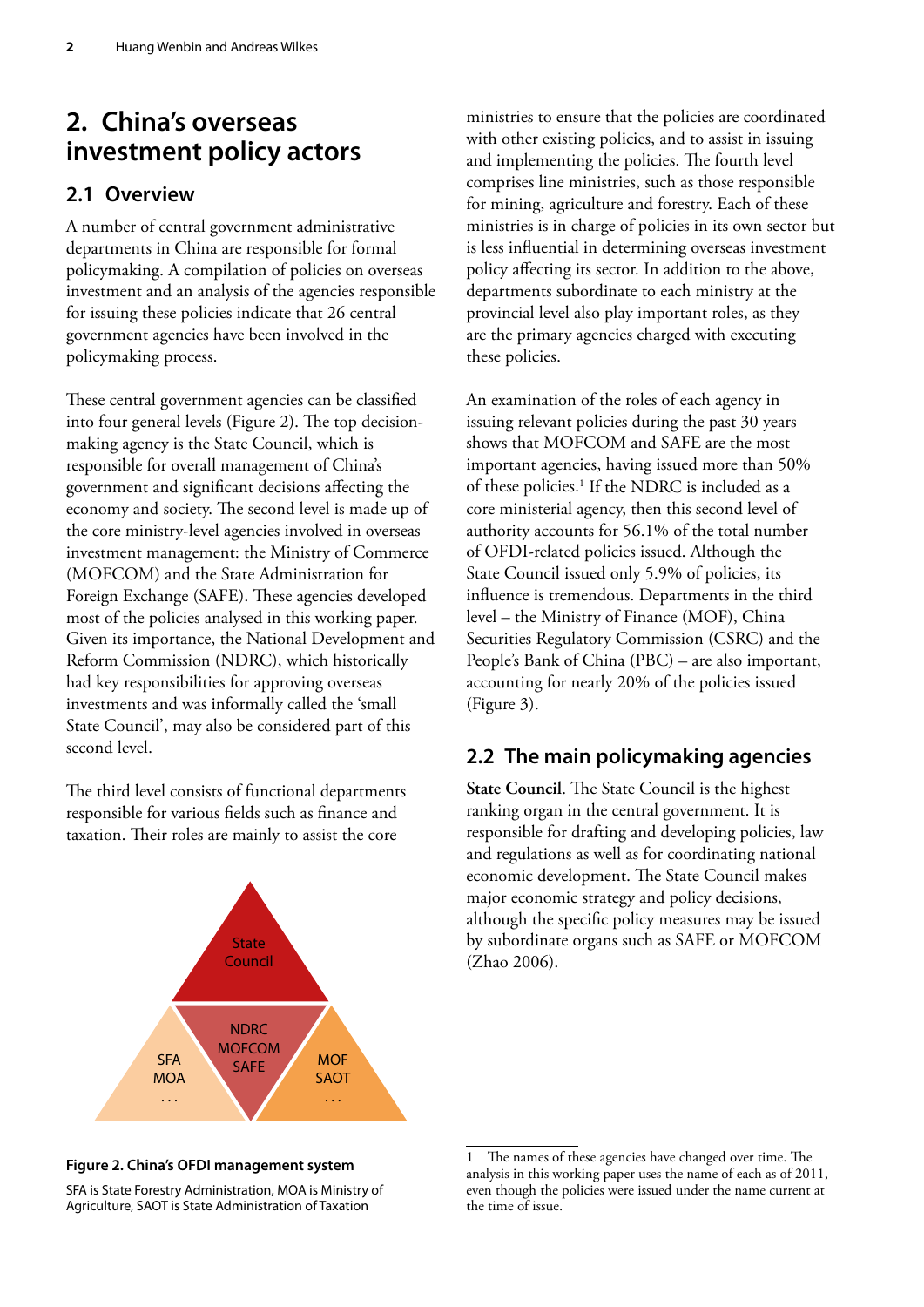

**Figure 3. Proportion of overseas investment policy changes by various policymaking agencies**

Source: Compiled by the authors

**Ministry of Commerce (MOFCOM)**. MOFCOM2 was established with its current form and mandate in 2003. MOFCOM's main responsibilities with regard to Chinese OFDI are:

- supervision of Chinese OFDI by drafting and implementing policies and regulations, and by considering applications for approval of nonfinancial OFDI projects;
- bilateral and multilateral negotiations on investment and trade treaties and representing China at the World Trade Organization and other international economic organisations;
- ensuring the alignment of China's economic and trade laws with international treaties and agreements; and

• coordinating China's foreign aid policy and other related funding and loan schemes (Munro and Yan 2003).

These functions provide MOFCOM with direct and indirect opportunities to guide and influence the scope and direction of Chinese OFDI (Zhang 2003).

#### **State Administration of Foreign Exchange (SAFE).**

SAFE was established in 1979 under the Bank of China and is responsible for administering the use and flow of foreign exchange (Shan 1989, Lin and Schramm 2003, Zhang 2004).<sup>3</sup> SAFE consolidated activities and responsibilities that were formerly distributed across several ministries in relation to the supervision of China's foreign exchange controls (Lin and Schramm 2004). Although authority over SAFE was moved in 1982 from the Bank of China to the newly created central bank, the People's Bank of China (PBC), SAFE remained relatively independent until a later government restructure in 1998 (Shi and Gelb 1998, Lin and Schramm 2003). This restructure led to SAFE strengthening its OFDI-related mandate in four ways:

- assuming responsibility for reporting balance of payments data to the State Council and the International Monetary Fund;
- making foreign exchange policy recommendations to the People's Bank of China;
- overseeing the transfer of foreign exchange out of and into China under the capital account of the balance of payments; and
- managing China's foreign exchange reserves (Zhang 2004).

**National Development and Reform Commission (NDRC)**. The NDRC is sometimes referred to by its previous name, the State Development and Reform Commission, which emerged from the institutional structure of the State Planning Commission (Munro and Yan 2003). The NDRC is the main government body that designs, regulates and coordinates national economic development and industrial policy. Its functions include regulating government investments

<sup>2</sup> MOFCOM evolved from the Ministry of Foreign Trade and Economic Cooperation (MOFTEC) and in 2003 became responsible for domestic trade, foreign economic coordination and the coordination of activities related to international trade in industrial products, raw materials and semifinished products by the State Economic Trade Commission and the State Development and Planning Commission (Munro and Yan 2003). MOFTEC was the successor organisation to the Ministry of Foreign Economic Relations and Trade (MOFERT) following its reorganisation in 1993. For simplification, we use the name MOFCOM throughout while acknowledging that the three organisations varied in terms of their specific responsibilities and scope of functions.

<sup>3</sup> SAFE evolved from the State Administration of Exchange Control (SAEC) in 1994, which itself succeeded the State General Administration for Exchange Control (SGAEC) in 1982 (IMF 1983, Shan 1989, Bumgarner and Prime 2000). For simplicity, this paper uses the term SAFE throughout, while acknowledging that the three organisations had different responsibilities and scope.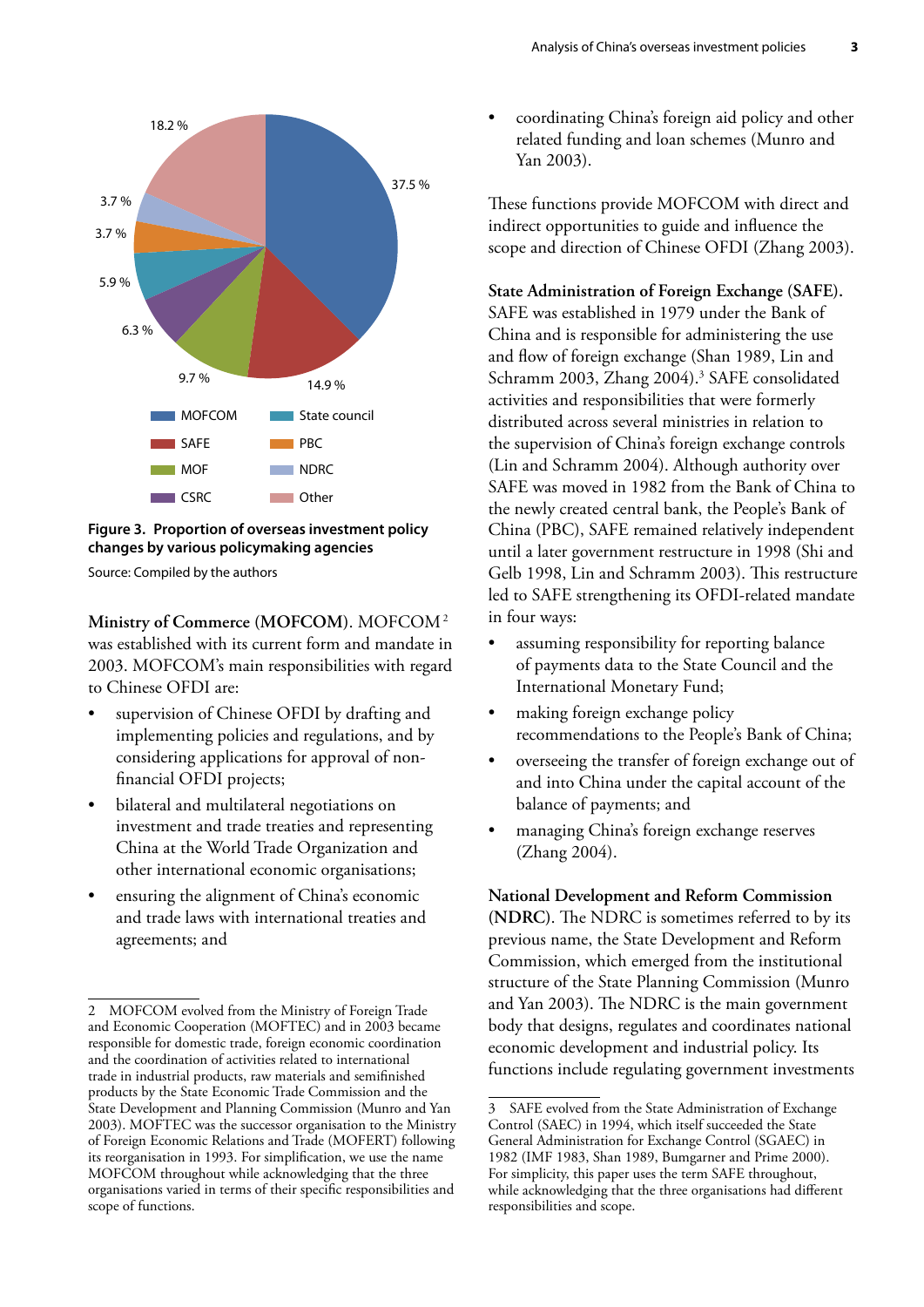in domestic industries (Pearson 2005) and developing 'strategies, goals and policies to balance and optimize China's overseas investments' (Munro and Yan 2003: 4). Within this role, the NDRC has issued guidelines concerning access by domestic firms to soft loans to finance their internationalisation (Schwartz 2005). In a similar vein, the NDRC, in cooperation with MOFCOM, published a host country catalogue that lists the countries for which the Chinese government subsidises FDI projects (Zweig and Bi 2005). The NDRC is also involved in the approval process for Chinese OFDI. Large-scale Chinese OFDI projects in industrial sectors such as natural resources and other projects involving large sums of foreign exchange need prior investment approval from the NDRC.

**Ministry of Finance (MOF)**. MOF was established in 1949. Its main responsibilities include:

- drafting development strategies, plans and policies for China's fiscal and taxation sectors, and cooperating in the development of macro-economic policies based on forecast economic trends;
- drafting laws and regulations regarding fiscal, taxation and accounting management; and
- managing the central government's revenue and expenditures, including preparing the annual budget, supervising its use and reporting to the central government.

MOF is also in charge of negotiations and agreements regarding China's overseas fiscal activities, such as debt.

**People's Bank of China (PBC)**. The PBC was established as China's central bank in 1983 and is currently directly supervised by the State Council (Zhang 2004). The PBC is responsible for overall financial policies and rules and for dealings with international financial organisations such as the World Bank. It also supervises and manages China's foreign exchange reserves. The PBC imposed significant changes on China's foreign exchange management system in 1994, changes which gave the PBC tighter foreign exchange controls. With its combined authority over domestic monetary and financial policies and foreign exchange control, the PBC gained the ability to arbitrage between these functions. Careful management of China's foreign

exchange reserves used in international investment projects by Chinese companies has helped the PBC to achieve several domestic monetary objectives, including a stable and low inflation rate, because domestic enterprises could be encouraged to spend yuan to reduce pressure on the monetary supply side (Pettis 2005). Prior to 1992, the PBC regulated the financial services sector and hence the foreign investments of financial institutions. In 1992, securities, insurance and banking services were spun off into separate regulatory authorities, one of which is the China Banking Regulatory Commission, which today approves OFDI projects by Chinese banks (Pearson 2005).

**China Securities Regulatory Commission (CSRC).**  The CSRC was established in 1990 as a ministerial agency responsible for the overall management of the country's security and futures markets. In relation to China's OFDI it is responsible for approving and supervising Chinese companies' overseas stock issues and debenture activities, stock market listings and related financial activities. Although the CSRC is the main management agency, its real role in supervising overseas listings is limited to making suggestions and providing coordination. Most of the supervisory work is undertaken by the responsible departments in the location of listing (Liao 2009).

The information disclosure system for enterprise listing has been improved since China's security market was established. The system now operates under the Securities Act of 2006, which requires several forms of information disclosure: publication of a summary prospectus; timely reporting (including annual and interim reports); reporting of key events (e.g. mergers and acquisitions); reporting by directors and senior managers to shareholders; and reporting of information required by stock exchange corporations (Liao 2009).

Companies listed overseas are included in this system. The requirement for Chinese companies to meet the information disclosure regulations in the country of listing is affirmed in the CSRC document 'Several opinions about further implementing information disclosure by overseas listed companies'. The CSRC publishes reports on listed enterprises on its official website, which also has lists of overseas and domestic listed companies.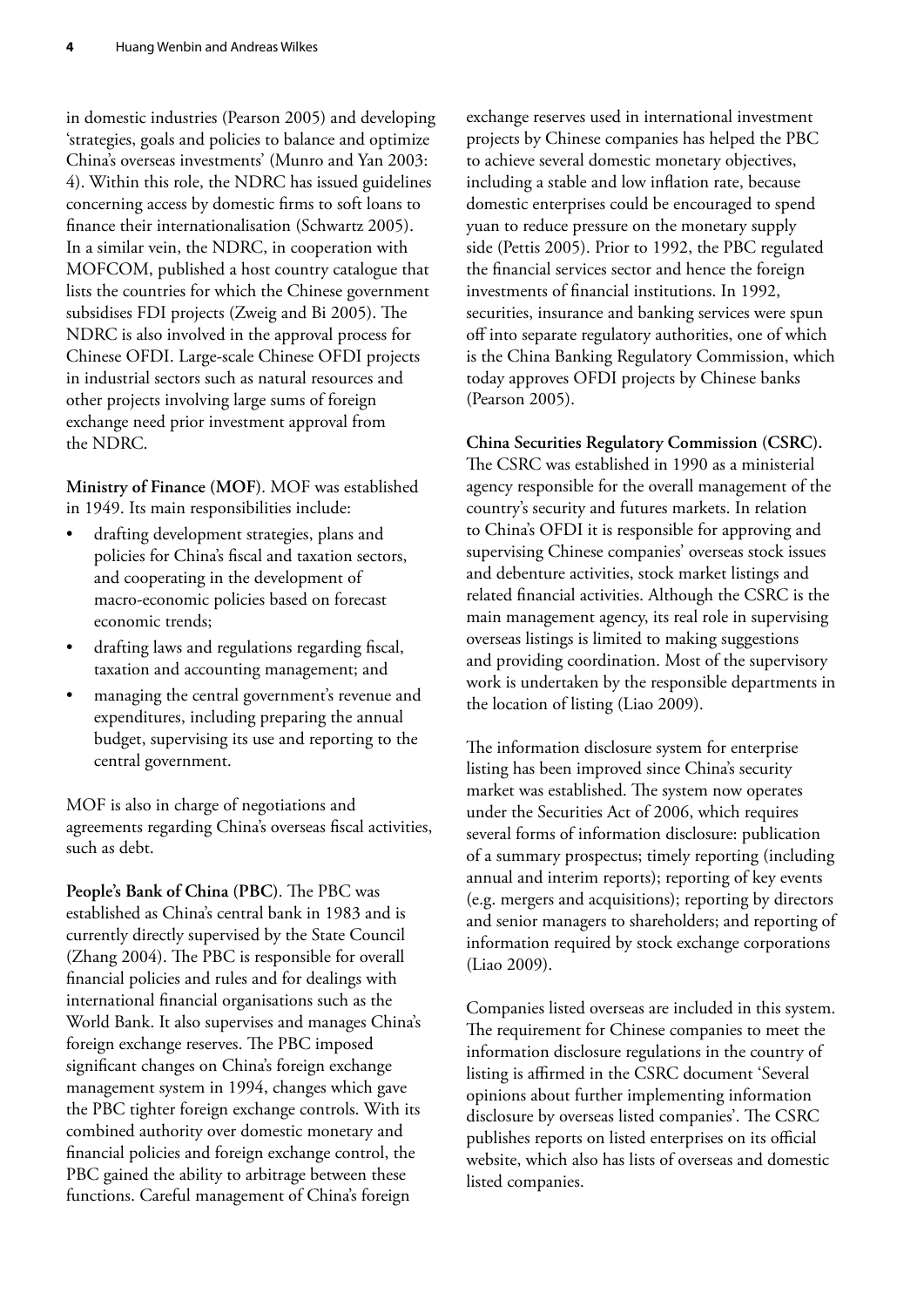<span id="page-14-0"></span>**State Asset Supervision and Administration Commission (SASAC).** SASAC was established by the State Council in 2003 to represent the Chinese government in non-financial state-owned enterprises (SOE). As the Chinese government is the ultimate owner and investor in state-owned companies, SASAC has wide-reaching responsibilities and powers (Pearson 2005, Naughton 2007). Prior to SASAC's establishment, its functions were divided between the State Economic Trade Commission and several ministries and other government authorities that controlled and supervised companies within their respective sectors. This sometimes created competition among state-owned companies (Mueller and Lovelock 2000, Munro and Yan 2003, Pearson 2005).

SASAC's objective as an investor is to ensure that the state-owned companies under its supervision remain competitive and increase their profitability and the value of the assets under their control (Pearson 2005). However, it remains questionable whether such an institution can achieve this type of objective (Clarke 2003) because its supervision is split: the national SASAC directly controls more than 120 national state-owned companies while subnational SASACs act at a provincial level (Naughton 2006, 2007). Both levels of SASAC exercise their power by appointing senior managers to state-owned companies and by involvement in major decision making of firms under their control (Naughton 2007). A considerable number of senior management positions are actually appointed directly by the Chinese Communist Party (Naughton 2007). This structure and the strong influence of the Party do not necessarily lead to the appointment of the most suitable managerial candidates, and this has several implications for companies' domestic and international operations. OFDI projects by stateowned companies under the supervision of SASAC are unlikely to be decided without the explicit approval of SASAC. The decision to invest overseas, through either greenfield investment or acquisition, can be regarded as a major decision that affects the company's profitability and the value of the involved assets. Any OFDI project by a state-owned enterprise (SOE) therefore touches upon SASAC's key objectives.

Examples of Chinese firms under the direct control of SASAC investing overseas include the following

seven SOEs. These all rank among the top 100 developing country multinational enterprises (UNCTAD 2006): China National Offshore Oil Corporation (CNOOC), China National Petroleum Corporation (CNPC), Sinochem Corporation, China State Construction Engineering Corporation, China Minmetals Corporation, China Cereals, Oils and Foods Company (COFCO) and TCL (through SASAC's holdings in Huizhou Municipal Investment Holdings). SASAC also controls smaller SOEs such as China Aviation Oil, which has operations in Singapore, and the international trading company Sinosteel.

# **3. Stages in China's overseas investment policy development**

#### **3.1 Overview**

The frequency with which China's overseas investment policies are issued and their strategic direction have varied over time. In the first two stages, from 1979 to 2001, the frequency of new policies was low, at around four per year. The economic planning system led to restrictive management processes and a lack of investment resources, resulting in very limited investment activities. However, overseas investment gradually became a greater focus in the national economy, and China formally developed its strategy of Going Out. Since this strategy was announced in 2000, OFDIrelated policies have been issued more frequently – increasing to more than 15 per year since 2002 (Figure 3). Most of these policies were designed to boost overseas investment.

**Phase 1, 1979–1990.** From a policy perspective, this phase can be divided into two periods. The period 1979 to 1982 was a tentative phase. China formally recognised the legal status of international investments and made some attempts at investing overseas. This is reflected in the State Council's 'Fifteen economic reform measures' issued in 1979, in which the 13th measure explicitly allowed companies to establish firms overseas (Lu 2002). During the period 1983 to 1990, the government actively encouraged overseas investment, publishing several favourable policies that facilitated companies'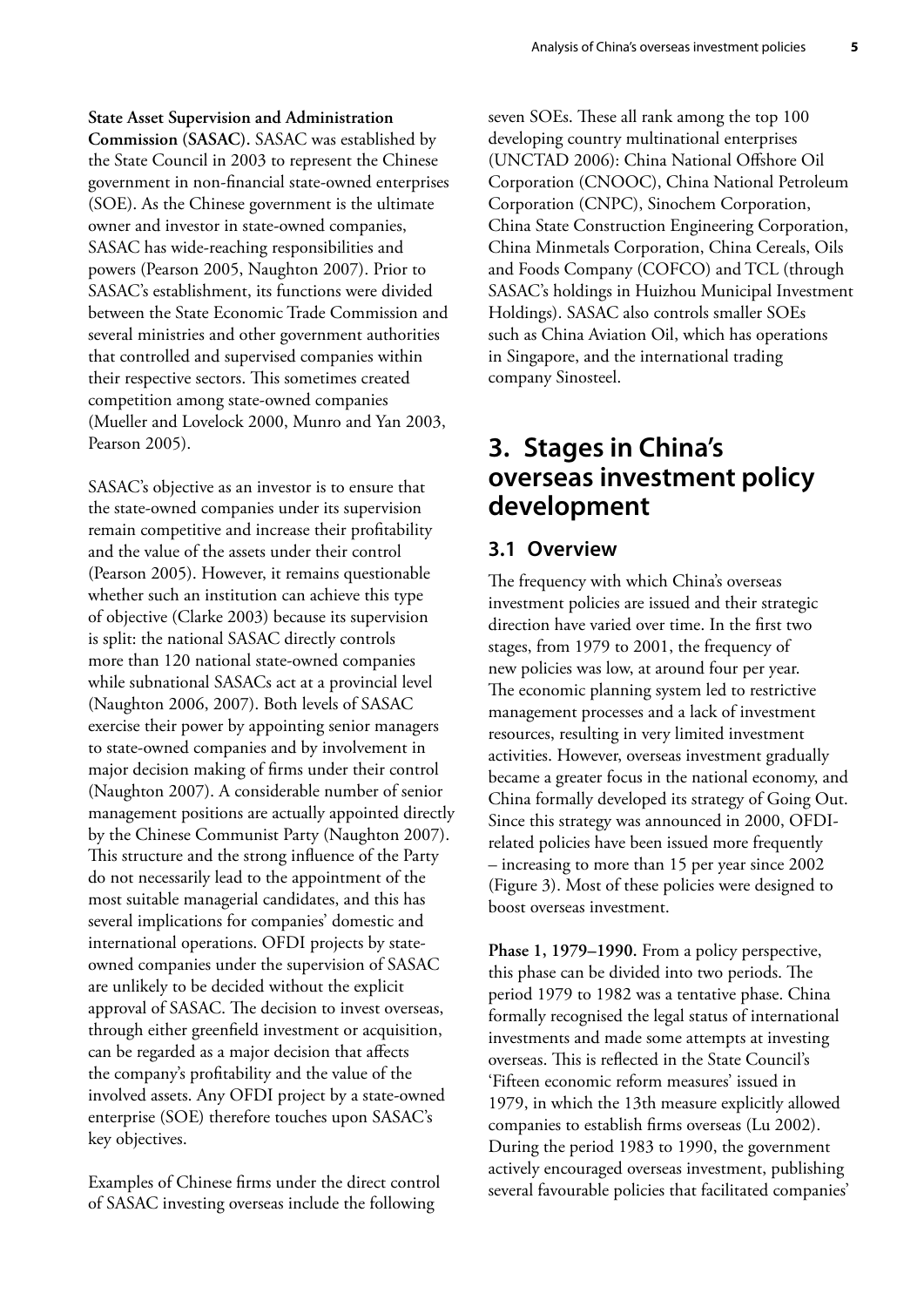<span id="page-15-0"></span>

# Figure 4. China's outward foreign direct investment policy development and flows, 1982-2009 **Figure 4. China's outward foreign direct investment policy development and flows, 1982–2009**

Sources: Data for 1982–2002 based on UNCTAD World Investment Reports; data for 2003–2009 are from the Bulletin of China's outward foreign investment (published by MOFCOM, Sources: Data for 1982–2002 based on UNCTAD World Investment Reports; data for 2003–2009 are from the Bulletin of China's outward foreign investment (published by MOFCOM,<br>NBS and SAFE), compiled by the authors. NBS and SAFE), compiled by the authors.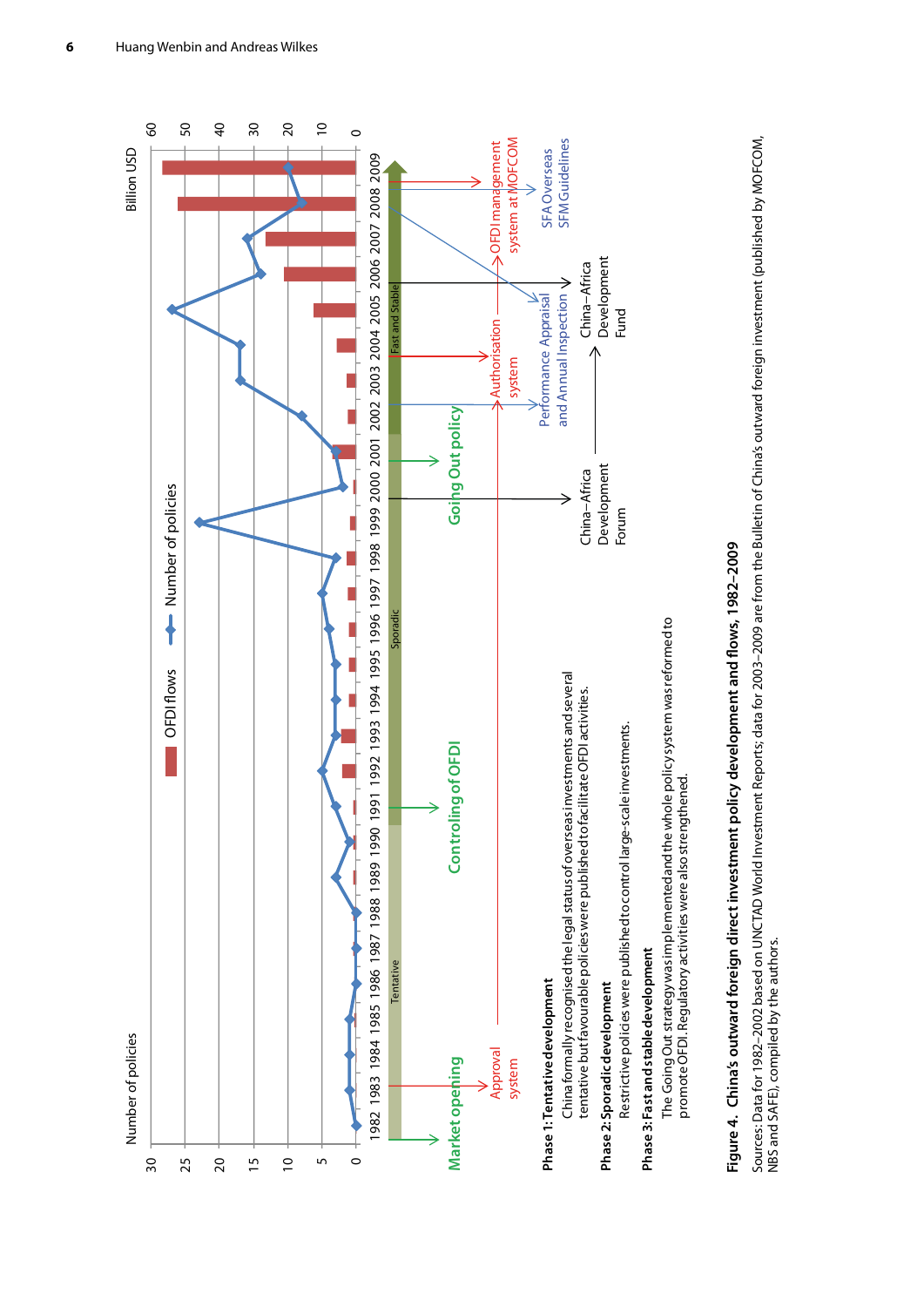<span id="page-16-0"></span>

**Figure 5. Number of overseas investment policies issued per year (1983–2009)** Source: Compiled by the authors

investment activities. These policies also laid the preliminary foundations for the overseas investment management system in place today.

In 1983, the State Council designated the Ministry of Foreign Trade and Economic Cooperation (MOFTEC) the predecessor of MOFCOM, as the approving authority for OFDI, and preliminarily set the procedure for enterprises to make overseas investment. In 1985, to simplify the procedures and reduce approval time, MOFTEC published 'Approval procedures and administrative method for establishing non-trade management joint ventures overseas', which defined the procedures for applying for and approving overseas investments. MOFCOM and the superior authorities (provincial governments, related ministries etc.) of the investing companies were the agencies responsible for granting approval based on the importance of the investment; consultation with the responsible agencies of the investment destination was also necessary. For example, MOFCOM was responsible for approving projects valued at more than US \$1 million; projects below this value were the responsibility of the relevant department within the company. To apply, companies needed to complete complicated procedures and submit, among others, the project proposal, a feasibility report and the company by laws.

SAFE's function in foreign exchange management determined its role in overseas investment. SAFE published the systematic policy 'Foreign exchange management method for overseas investments' in 1989 and issued implementation regulations in 1990. These documents established the foreign exchange management system for Chinese overseas investments and established the key role of SAFE in approving overseas investments both before and after their approval by MOFCOM. Before a company could seek approval from MOFCOM, SAFE would review its foreign exchange resources and evaluate the investment risk based on the resources certification provided by the company. After gaining permission from MOFCOM, when transferring the foreign exchange abroad, the company had to lodge several documents with SAFE, including the MOFCOM approval document, the findings of the foreign exchange resources review, the project contract and certification material related to the foreign exchange amount. SAFE also required that companies keep 5% of their foreign exchange as a profit deposit. This regulation was in force for more than 10 years and had a strong influence on foreign exchange management.

To strengthen accounting administration, in 1989 the PBC published 'Temporary management method for foreign trading, financial and insurance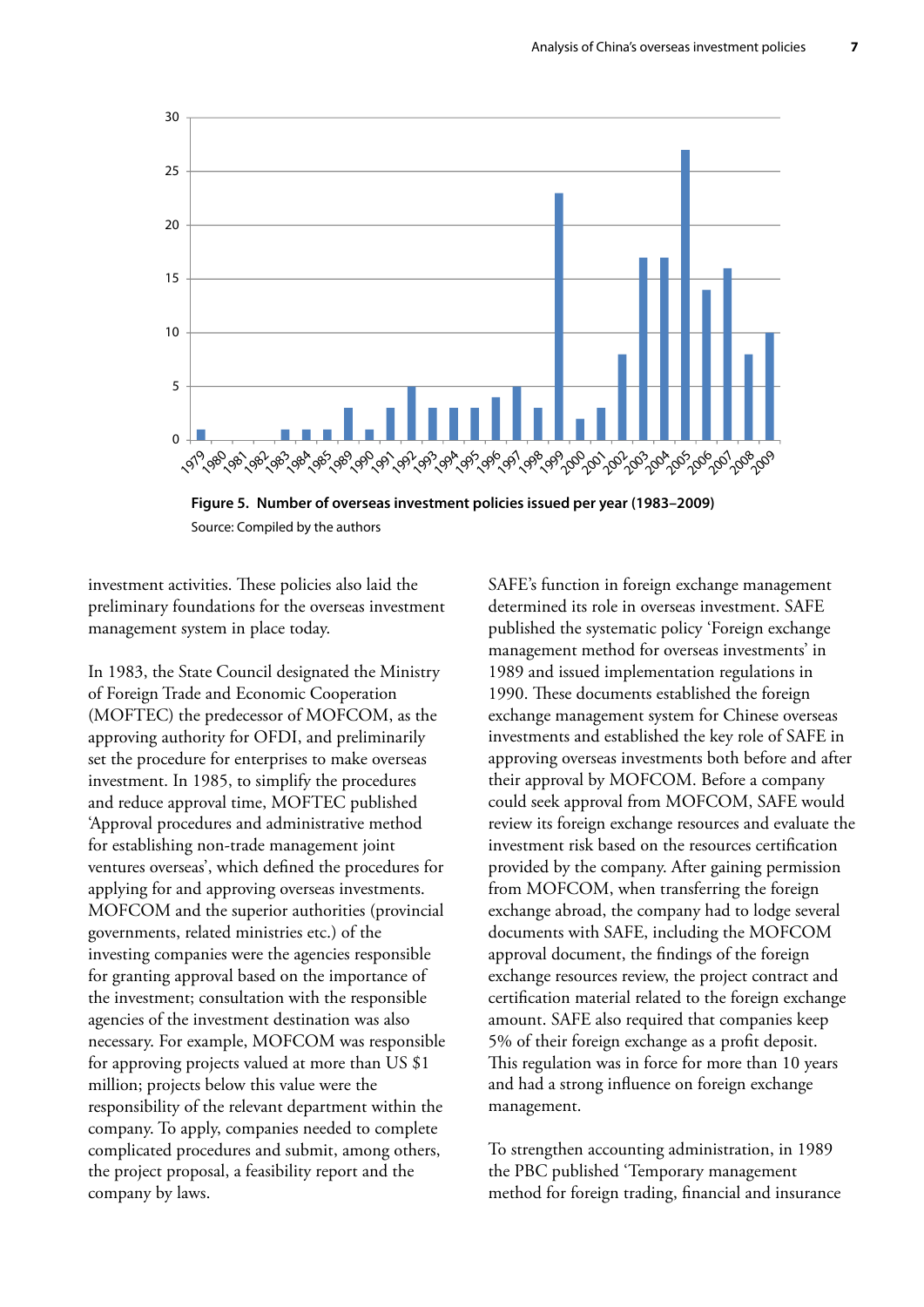companies', and the MOF published 'Temporary method for non-trade foreign exchange accounting management for overseas units'. These regulations defined the scope of state-owned capital, benefitsharing methods and accounting management procedures for companies with overseas investments, and supplemented the emerging overseas investment management system.

These policies partly explain the only slight increase in overseas investment by China in the 1980s. The strict and complicated application and approval procedures limited the enthusiasm of Chinese companies to a certain extent. On the other hand, these policies laid the foundations for China's overseas investment management system. MOFCOM and SAFE were identified as the main actors and they continued to exert their influence over the next 20 years.

**Phase 2, 1991–2001.** This phase also can be separated into two periods: 1991–1998 and 1999– 2001. In the first period, the Chinese government published several restrictive policies and strengthened control over large-scale investments. In the second period, the strategy to 'Develop international economy cooperation and trade' was initiated and related policies were published. This stimulated the development of overseas investment in processing and assembly businesses.

**1991–1998.** From 1989 to 1992, reaction to the overheated economy resulted in recession and high inflation. Under these economic conditions, China's government began to adjust the economy and implemented policies to limit imports and encourage exports and to control the scale of domestic investment. Meanwhile, it was realised that the number of failed overseas investments was increasing, and a lack of controls resulted in some serious losses of state-owned capital. In response, in 1991 the State Council published an 'Opinion on the National Planning Commission reinforcing control of overseas investment projects' in order to control the scale of overseas investments; this document set the trend in OFDI over the next seven years (Chen 2009).

In particular, this policy tightened requirements for approval of large-scale investments, and the application and approval procedures were completely

changed. Some of the approval rights for overseas investments were transferred from MOFTEC to the National Planning Commission (NPC),<sup>4</sup> and the State Council also became part of the approval management system. The policy made the NPC responsible for reviewing investment project proposals and project feasibility reports for ordinary projects (to a value of less than US \$1 million), with the State Council taking responsibility for approving significant projects (more than \$30 million). MOFCOM was responsible only for reviewing the project contract and the bylaws of the companies and for issuing the approval document. For projects valued at less than \$1 million, the provincial government could appoint its subordinate departments to review and approve the proposal, which should be submitted to and filed by NPC also. These regulations greatly affected large overseas investments but gave small projects more room to manoeuvre. Under the influence of these regulations, MOFTEC, SAFE, the NPC and SASAC published policies separately to control overseas investments.

In 1991, the NPC published 'Regulations on developing and approving project proposals and feasibility reports for overseas investments'. These regulations announced the NPC's important role in approving overseas investments. The approval implementation regulations from the State Council and the importance of developing and approving investment project proposals and feasibility reports were also emphasised in these regulations.

As a response to the 'Opinion' of the State Council, in 1991 SAFE published the 'Circular to unify the specification of overseas investment risk and foreign exchange resource reviews', which standardised the application materials required for review. They also published the 'Specification of overseas investment risk and foreign exchange resource reviews' in 1993 to adjust the foreign exchange approval procedures based on the 'Opinion'. In 1992, MOFTEC published 'Temporary regulations on approval and management for establishing non-trade overseas companies' to strengthen control over non-trade overseas companies. SASAC also published the 'Temporary management method for overseas stateowned assets' and related implementation regulations to strengthen the supervision of overseas state-owned

<sup>4</sup> A forerunner of the NDRC.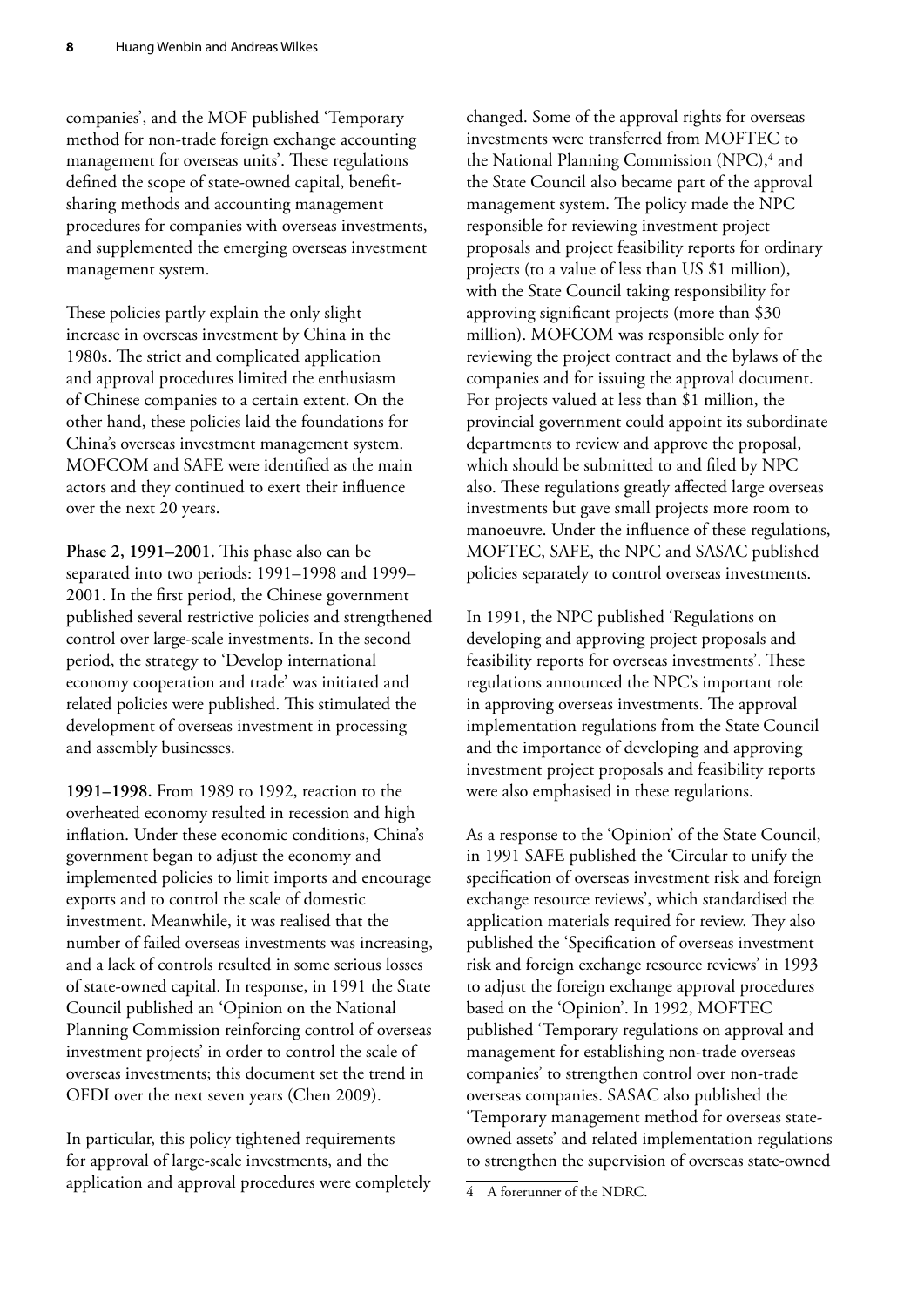assets. MOF published the 'Temporary method on overseas accounting management' in 1996 to regulate and supervise the accounting management of overseas projects.

During this period, investments in the newly independent Eastern European countries were encouraged for both economic and political reasons. Markets in these countries were seen as a good opportunity for China's economy. Furthermore, it was believed that improved relationships with these countries could help consolidate China's political status. All of these factors were reflected in the 'State Council suggestion on strengthening economic and trade relationships with former Soviet countries', issued in 1992, which encouraged Chinese companies to engage in international trade and investment in that region.

**1999–2001.** This was a transition period which incubated China's Going Out strategy. With China coming to appreciate the importance of overseas investment and seeing its potential to drive domestic economic development, the government issued many favourable policies.

**Encouragement of overseas processing and assembly operations.** Outward trade was an important economic growth point for China and its contribution to China's economy was increasing. However, the Asian Financial Crisis in 1997 seriously affected China's exports, as market demand in Southeast Asia fell in the second half of 1998. The weak currencies of these countries reduced the competitiveness of Chinese products because of the relatively strong yuan. To address this situation while also driving the development of the domestic economy, China's government developed a strategy that aimed to make use of cheap overseas labour resources and raw materials to drive exports; this strategy indirectly boosted overseas investment (Fang 1999).

In 1999, the State Council published 'Opinion on encouraging companies to carry out overseas material processing and assembly'. The core concept of this policy was to make use of China's advantages in some industries to promote exports and to accelerate adjustments to the industrial structure. The wording 'going out' was first mentioned in this document.

In this policy document, to encourage overseas processing and assembly, the approval rights for this overseas investment mode were returned from the NPC to MOFTEC, a transfer which also overcame some previously strict limitations (Chen 2009). From then on, overseas investment in this field increased, and overseas processing and trade became a new economic growth point for China. Subsequently, MOFTEC and other related departments published 12 policies to encourage companies to develop overseas processing and assembly operations, each policy addressing different aspects such as finance and fiscal and taxation issues.

**Suggestion of the Going Out strategy.** In 2000, the Fifth Plenary Session of the 15th Congress of the Chinese Communist Party was held, which issued the 'Suggestion to develop the 11<sup>th</sup> Five Year Plan for national economic and social development'. It was decided at this event to initiate the Going Out strategy. The 'Suggestion' listed four main investment types that were to be encouraged (processing, trade, resources extraction, project contracting) and proposed to give overseas investments policy support through credit, insurance and other facilitative services. The 11th Five Year Plan outlined policy directions for the following 5 years and created a sound environment for overseas investment (CITPC 2007).

In 2001, the Going Out strategy was incorporated into the 'Outline of the 11<sup>th</sup> Five Year Plan for national economic and social development', which highlighted seven needs:

- to encourage overseas investments to enhance China's competitiveness and expand the scope and modalities of China's international economic and technical cooperation;
- to continue to develop overseas project contracting and labour service cooperation, and encourage competitive companies to explore processing and trading overseas, thereby promoting export of products, services and technology;
- to support companies in exploring resources overseas that were in short supply domestically and promote adjustment of the sectoral structure of resources trade;
- to encourage the use of foreign intellectual property resources to establish research and development and design operation centres overseas;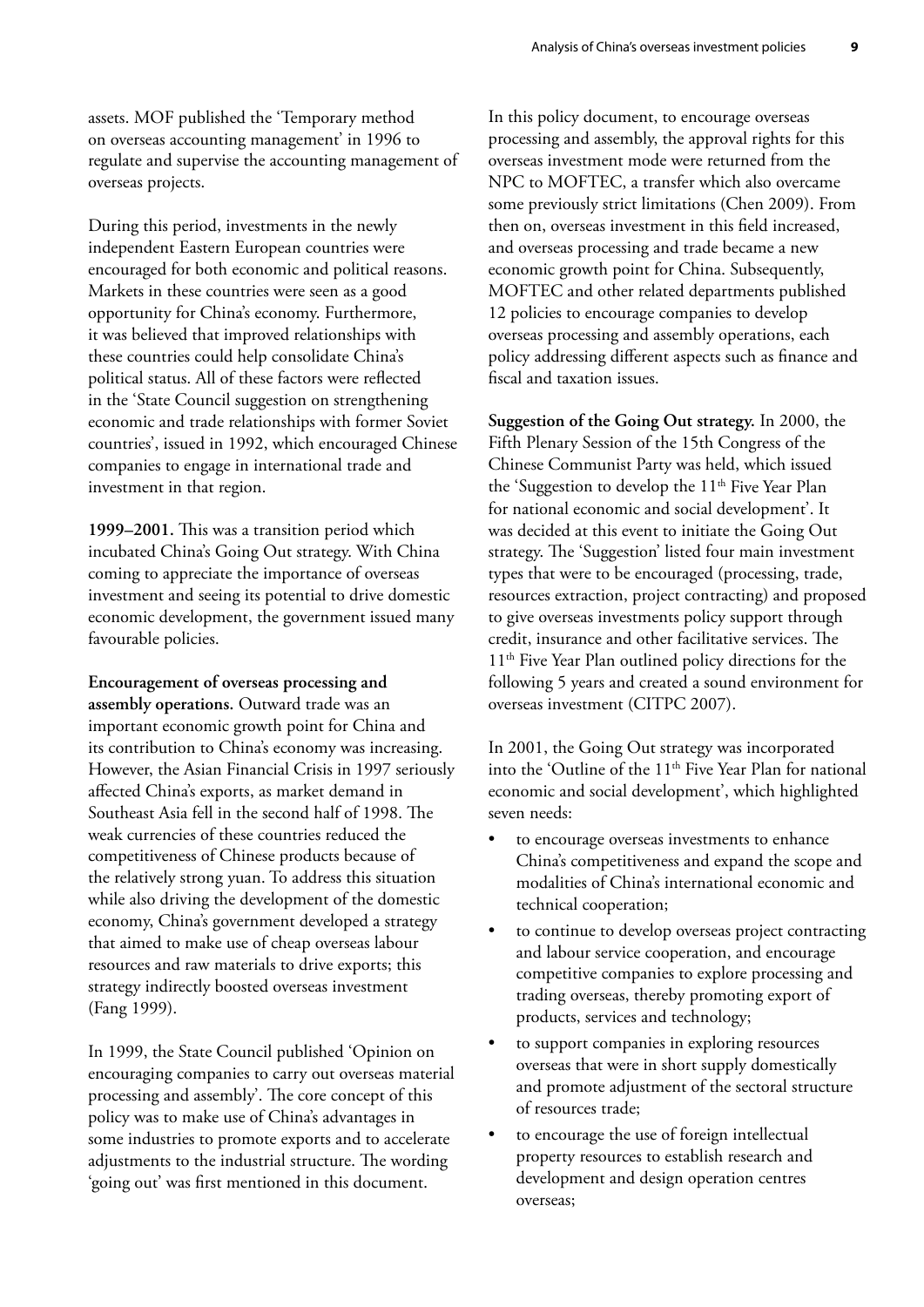- <span id="page-19-0"></span>to support capable companies in developing transnational operations to achieve internationalised development;
- to improve the overseas investment service system and create a good investment environment for companies through improvements in systems governing finance, insurance, foreign exchange, taxation, intellectual property rights, laws and regulations, information services and entry and exit management; and
- to improve corporate governance structures and internal regulatory mechanisms to regulate and supervise overseas investments.

This document marked the birth of China's Going Out strategy and the comprehensive development of China's overseas investments. It also set the trend for policies in the succeeding 10 years and began a new chapter for overseas investment by China. Supported by this new strategy, overseas investment grew significantly, attracting the attention it receives today.

**Phase 3, 2002–present.** In 2002, the  $16<sup>th</sup>$  National Congress of the Chinese Communist Party was held in Beijing. At this meeting, then President Jiang Zemin emphasised the importance of the Going Out strategy. He described it as a 'significant event' within the longer-term national reform and liberalisation strategy, and he encouraged and supported companies with comparative advantages to make overseas investments in order to promote commodities and labour service exports as a means of establishing competitive multinational companies and international brands.

Based on the report of the  $16<sup>th</sup>$  Congress, China reformed its overseas investment policy system and published a set of policies to further stimulate the development of China's overseas investments. With the implementation of these positive policy measures, China also strengthened its regulatory activities and took measures to improve the profitability of Chinese overseas companies, especially from 2006 onwards. The number of failed investments increased during these years, including high-profile investments by China Aviation Oil in 2004, CITIC Pacific in 2008 and Sinosteel in 2009. In general, however, policies

issued during this period tended to be highly favourable to OFDI. The next section summarises policies issued in this period.

#### **3.2 Promotional measures**

#### **Reform of the overseas investment management system**

Before 2000, the approval system dominated all types of investment. This highly centralised system was born out of the former planned economy. Under this system, the core measures were to 'examine and verify', enabling the government to strictly control all investment activities, which severely limited companies' enthusiasm for OFDI. The management system for overseas investment was also included in this system. With the transition to a market-oriented economy and the development of China's Going Out strategy, it became necessary to reform this system (Zhang 2009).

At the beginning of 2003, five coastal cities and provinces were chosen as the first locations for pilot reforms of the overseas investment management system: Shanghai, Jiangsu, Zhejiang, Shandong and Guangdong. Under the 'Circular about implementing well the overseas investment approval reform pilots' and the 'Reply agreeing to delegate approval powers over non-trade overseas investment to the responsible pilot departments' issued by MOFCOM in 2003, the constraints on companies that were to be allowed to set up subsidiaries overseas were broadened and the application materials required were simplified in the pilot areas. The departments responsible for trade and international economic cooperation in the pilot areas acquired approval powers, and took charge of examining and issuing approval certificates for non-trade companies' overseas investments in 'non-sensitive' countries and regions. Moreover, in April 2003, MOFCOM expanded the scale of the pilots and several new cities and provinces were included in the pilot list. Through the implementation of the pilots, rich experience for the overseas investment management system was accumulated, forming the basis of the formal reform of overseas investment management in 2004.

In 2004, the State Council published the 'Decision on reforming the investment management system', which declared the termination of the approval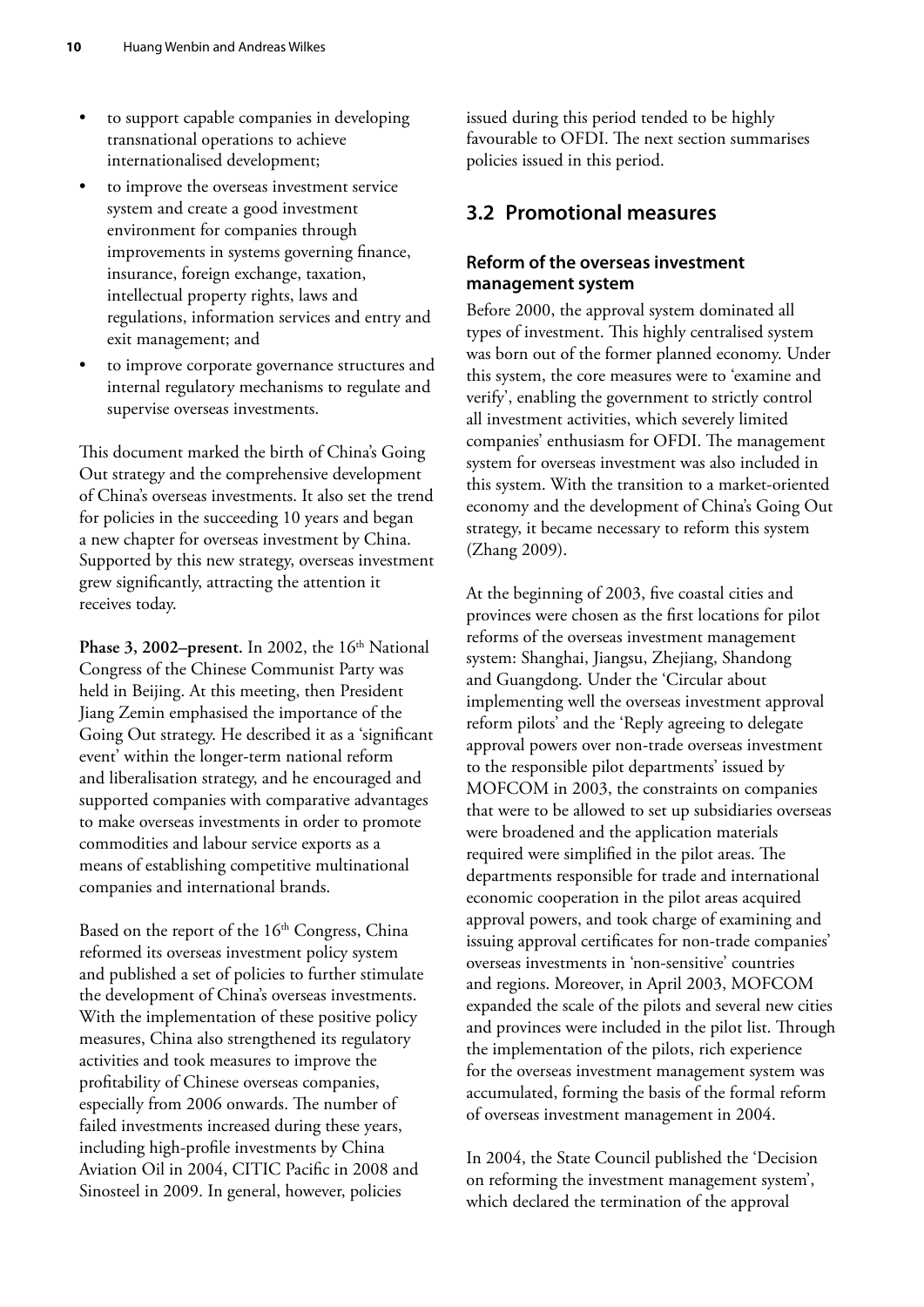system. The objective of this policy was to implement an authorisation system and a recording system. Under the new system, the strict and complicated 'examine and verify' procedures were abandoned, granting companies more freedom in investment decision-making. The functions of government concentrated on serving, supervising and regulating.

Overseas investments greatly benefited from this reform. Eleven policies were published in 2003 and 2004, which facilitated the transition to the authorisation system for overseas investments and created the current management system.

As a response to the State Council's 'Decision', 'Regulations on authorising initiation of business overseas' and 'Temporary management method for overseas investment projects' were separately published by MOFCOM and the NDRC, respectively, in 2004. These documents decentralised the authorisation power and gave companies more freedom in overseas investment decisions; they also launched the authorisation system in overseas investment. Furthermore, the roles of MOFCOM, the NDRC and the State Council in the authorisation process were clarified. MOFCOM and its provincial branches took charge of authorising ordinary projects (<US \$1 million), while the NDRC and its provincial branches were responsible for ordinary-sized resources extraction and large foreign exchange projects. Significant-scale resource extraction (>\$200 million) and large foreign exchange projects (>\$50 million) were still to be authorised by the State Council.

These documents also simplified application procedures and materials required. The previous project proposal and feasibility reports were replaced with a new overseas investment application form, and the strict verification procedure was abandoned. The time taken for authorisation was also shortened, which made the system more convenient for companies. In 2005, MOFCOM published 'Implementation rules for the authorisation system for operating a business overseas', in which a new authorisation certificate replaced the old approval certificate for permission to engage in overseas investment. To facilitate investments by central government enterprises, the NDRC launched a recording system in 2007 that gave these SOEs decision-making powers over regular investments

valued at less than \$10 million and for resource extraction projects valued at less than \$30 million.

In 2009, MOFCOM published the 'Management method for overseas investment'. This document redefined overseas investments, greatly simplified the authorisation procedure and materials and gave companies more decision-making power. The main content is as follows.

- State-owned companies managed by thte central government must apply to MOFCOM for authorisation, and local companies must apply to the local branches of MOFCOM.
- MOFCOM is responsible for authorising investments by central government SOEs; authorising investment in special destinations or in destinations without diplomatic relations; authorisations for countries or regions with investment stock valued at more than US\$100 million and investments related to certain countries, and projects with special goals.
- The local branches of MOFCOM are responsible for projects ranging in value from \$10 million to \$100 million, and for mining and energy investment and projects requiring domestic financing.
- The application materials required include: an investment application; a business licence; contract and bylaws; the authorisation certification from the related departments; and a reporting form for merger activities. Other investments can be approved by MOFCOM (for centrally managed companies) and its local branches (for other companies) by submitting an application form only.

#### **Reform of the foreign exchange management system**

From 2002, China began to reform its foreign exchange management system in 4 respects: simplifying procedures, relaxing controls, launching pilots and providing support. In 2002, SAFE approved 14 cities and provinces as foreign exchange pilots for overseas investment. The main measures included:

• giving pilot regions an annual quota for purchasing foreign exchange to help ease companies' financing problems;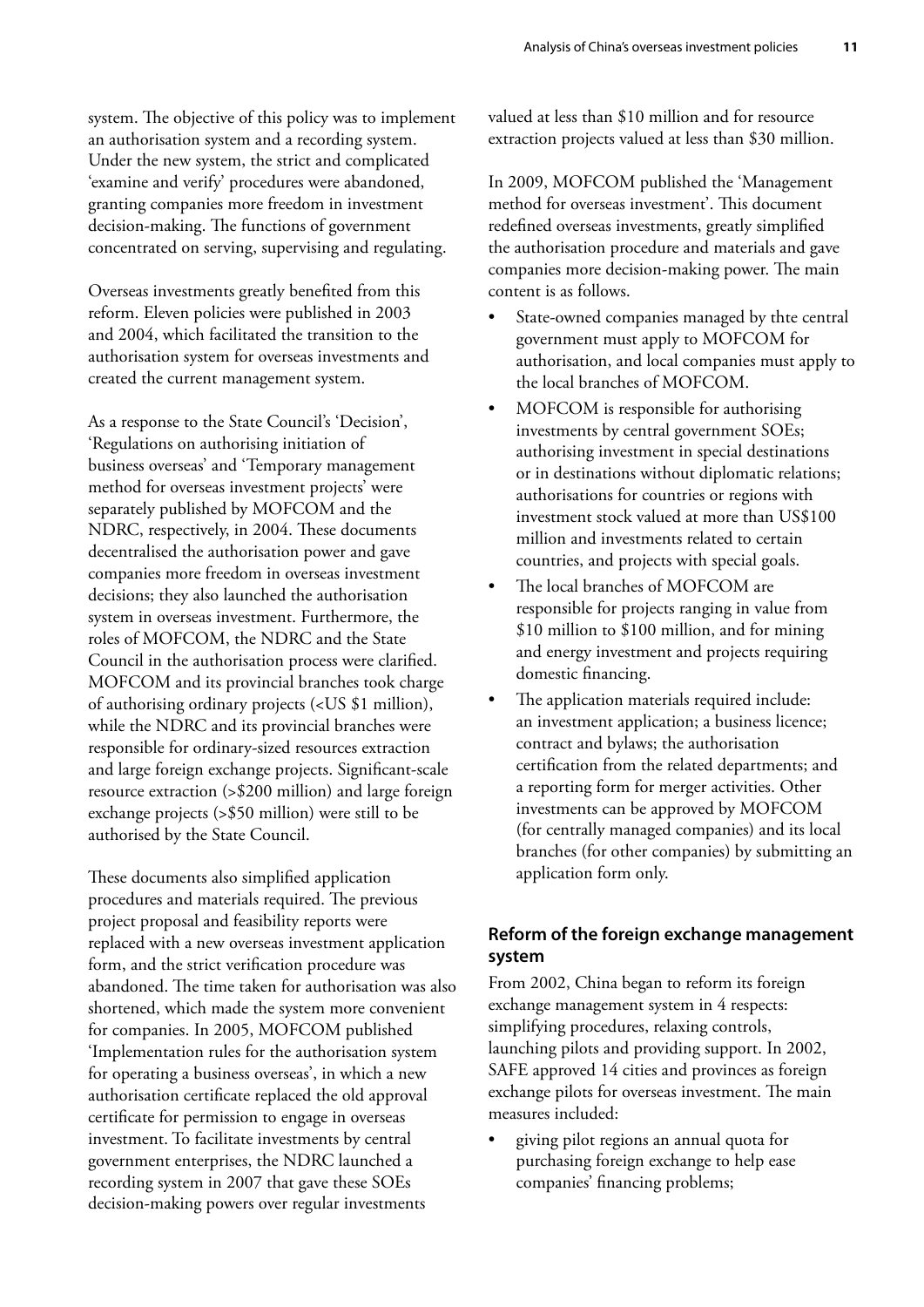- <span id="page-21-0"></span>• treating companies of different ownership types (e.g. SOE, private and foreign funded) equally, so that all types of companies could benefit from the same foreign exchange management system;
- cancelling the risk review procedure for overseas investments and simplifying the procedures for reviewing sources of foreign exchange;
- cancelling the profit margin system and allowing and encouraging companies to make use of profits for expansion or reinvestment; and
- broadening the scope of approval by responsible departments in the foreign exchange reform pilots.

In 2005, these measures were extended to apply to the whole country.

In 2002, based on the State Council decision to cancel administrative approval of projects, SAFE cancelled the risk review system and profit deposit regulation for overseas investments. In 2003, the procedure for examining foreign exchange sources was simplified through the 'Circular on simplified examination of foreign exchange sources'. In 2006, the foreign exchange quota was cancelled in the 'Circular on adjusting some foreign exchange policies'. All of these policies increased the convenience for companies and helped boost overseas investment.

In 2009, a systematic overseas investment foreign exchange policy was published in 'Management regulations for domestic companies to make overseas investments'. This document summarised the reforms in recent years and further simplified the foreign exchange procedures. This policy removed the requirement for an early-stage review; companies needed only to lodge a record with SAFE when making transfers of foreign exchange. The main materials to be recorded include: an application; a statement about the foreign exchange sources; the business licence or the organisation registration code; the investment permission; and a certificate of transfer of foreign exchange in the earlier stages of the project.

#### **Reform of finance, credit and taxation policies**

The establishment of China's Going Out strategy was accompanied by the creation of several funds to support overseas investments by Chinese companies. A variety of Chinese financial institutions and taxation policies played important roles in funding overseas investments by companies.

## **3.3 Government special funds**

**Resource investment fund.** China has been concerned with resource investment since the beginning of the Going Out strategy and has issued policies to assist companies in exploring and extracting resources overseas. In 2004, to encourage and support companies engaging in overseas resource investment and to make use of overseas resources to develop economic and technical cooperation, MOF and MOFCOM jointly published 'On implementing well funding for pre-project costs of overseas resources investment and economic and technical cooperation'. In this policy, which emphasised large- and medium-scale resources and economic and technical cooperation projects, China's government allotted special funds to reimburse companies' pre-investment costs. Eligible projects included oil resources and non-metal and metal resources. In 2005, a supplementary circular to this policy was published, which expanded the scope of eligible projects and simplified the funding application procedure.

**Special fund for overseas mining resources risk surveys.** To encourage and guide geological survey companies and organisations in exploring mining resources overseas (excluding oil and natural gas), MOF published the 'Temporary method for overseas mining resources risk surveys', which gave priority to funding mining survey projects with good prospects, large reserves and high expected returns. The 'method' mainly focuses on assessing economic benefits and does not require assessment of social and environmental factors.

**Outward economy and technology cooperation special fund.** To encourage companies with comparative advantages to develop outward economic and technical cooperation, MOFCOM and MOF jointly published the 'Management method for the outward economy and technology cooperation special fund', which supports companies engaging in overseas investments, overseas agriculture, forestry and fishing cooperation, outward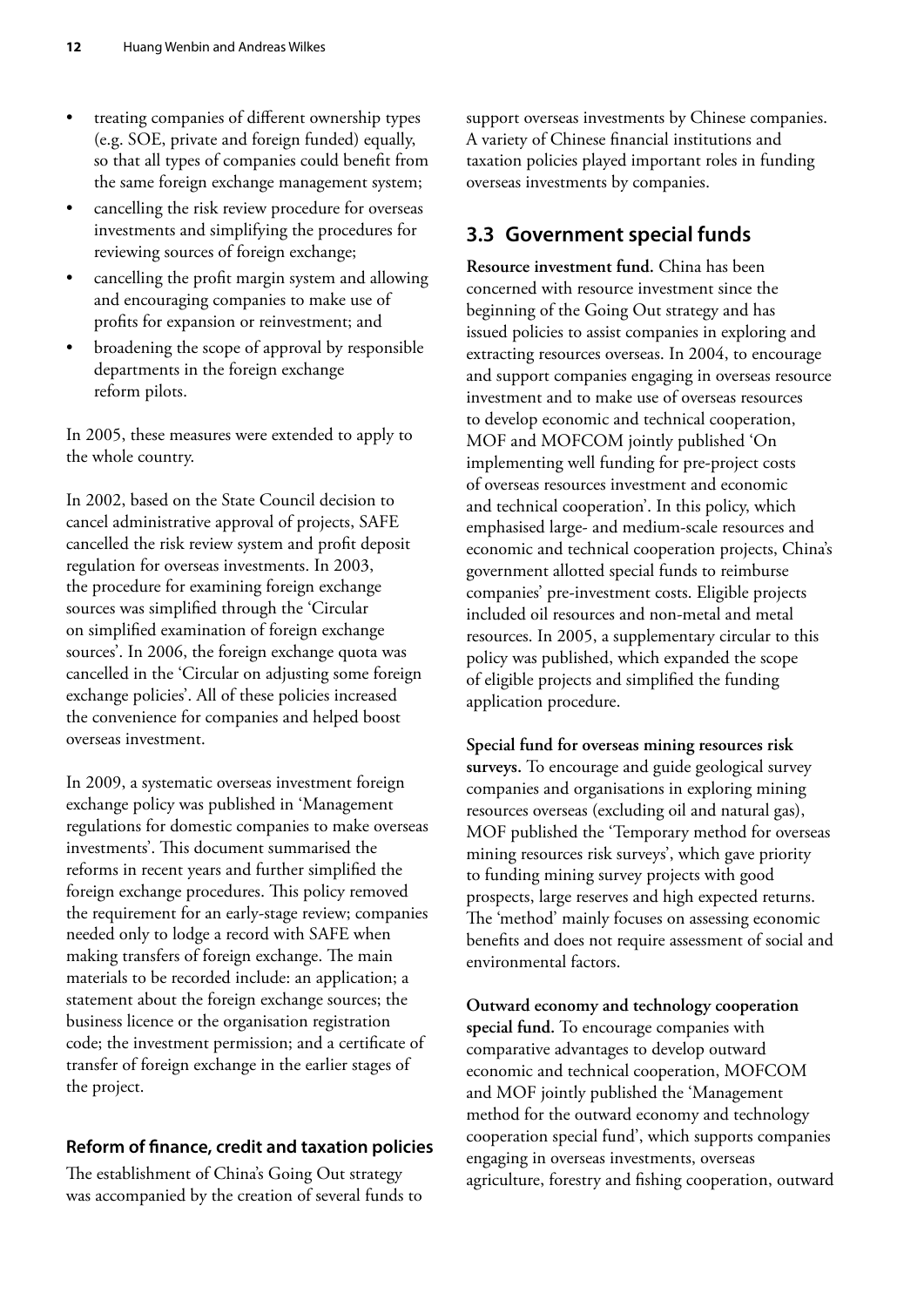<span id="page-22-0"></span>project contracting, outward labour services, overseas high-tech research and development, and outward design and consultation, by way of providing direct funding and subsidising the interest on credit.

#### **3.4 Credit support**

**EXIM Bank.** In 2003, the NDRC and China's export and import credit institution, EXIM Bank, published the 'Circular on prior support to significant overseas investments'. Through this policy, the NDRC and EXIM Bank established a credit system for overseas investments. The policy stipulated that EXIM Bank would take every year a certain amount of money from the export crediting plan to support 'significant overseas investments'. Significant investments mainly include 'overseas exploration projects for resources that are in domestic shortage; overseas manufacture and infrastructure projects that can stimulate exports of domestic technology, products, equipment and labour services; overseas research and development centre projects that can make use of international advanced technologies, management experience and intellectual property resources; and overseas merger and acquisition projects that can enhance international competitiveness and expand international markets' for Chinese companies.

With the transition from the approval system to the authorisation system, in 2004 this policy was adjusted to make procedures more convenient for overseas investment companies. In 2005, to encourage private companies to make overseas investments, MOFCOM and EXIM Bank published the 'Circular on implementing the import and export privilege credit insurance to support individual and private companies to develop international markets', which made accessing support more convenient for small and private companies.

**China Development Bank.** In 2005, China Development Bank (CDB) and the NDRC published the 'Circular on strengthening financial support to significant overseas projects'. Through this policy, CDB and the NDRC developed a finance support plan for significant overseas projects every year. Under the plan, CDB arranges a credit quota from its stock capital to improve its ability to fund support to significant overseas investment projects. It also provides related services to the projects.

**China–Africa Development Fund.** In November 2006, at the Beijing Summit of the Forum on China–Africa Cooperation (FOCAC), President Hu Jintao announced that China would undertake eight measures to forge a new strategic partnership with Africa. The third of these measures was to establish a China–Africa Development Fund, to eventually reach capitalisation of US \$5 billion, with the aim of encouraging and supporting Chinese enterprises to invest in Africa. In March 2007, the Chinese government officially approved the establishment of the China–Africa Development Fund (CADFund), with first-phase funding provided by CDB. According to media reports, by 2010 CADFund had made \$4 billion in investments in 35 projects.

**Fund characteristics.** The aims of CADFund are to promote economic cooperation between China and Africa and to advance Africa's economic development. By investing directly in Chinese enterprises that have set up operations in Africa or plan to invest in Africa, CADFund seeks to support Chinese and African enterprises in achieving their cooperation targets and facilitate infrastructure construction, as well as enhancing social and economic development of African countries. CADFund invests in Chinese enterprises whose trade and economic activities have reached or will reach Africa, and in enterprises and projects in Africa in which Chinese enterprises have invested or will invest. CADFund works differently from economic aid to Africa in that it is not allocated by the recipient nation but is independently operated and disbursed to companies. CADFund invests in projects and requires investment returns. CADFund also differs from credit in that it invests together with enterprises in projects and takes on part of the risk, thus lowering companies' risk; in this way, CADFund will not increase African countries' debt. CADFund aims at promoting China–Africa ties, so it requires that all of its investments and investment targets comply with and conform to laws, statutes, regulations, environmental protection policies and social development policies both of China and of the investment host countries in Africa.

**Investment approaches.** CADFund provides equity investment, but in principle it would not take a majority stake. CADFund also makes other forms of quasi-equity investments (e.g. preferred stock, hybrid capital instruments, convertible bonds) and investments in other funds that invest in Africa.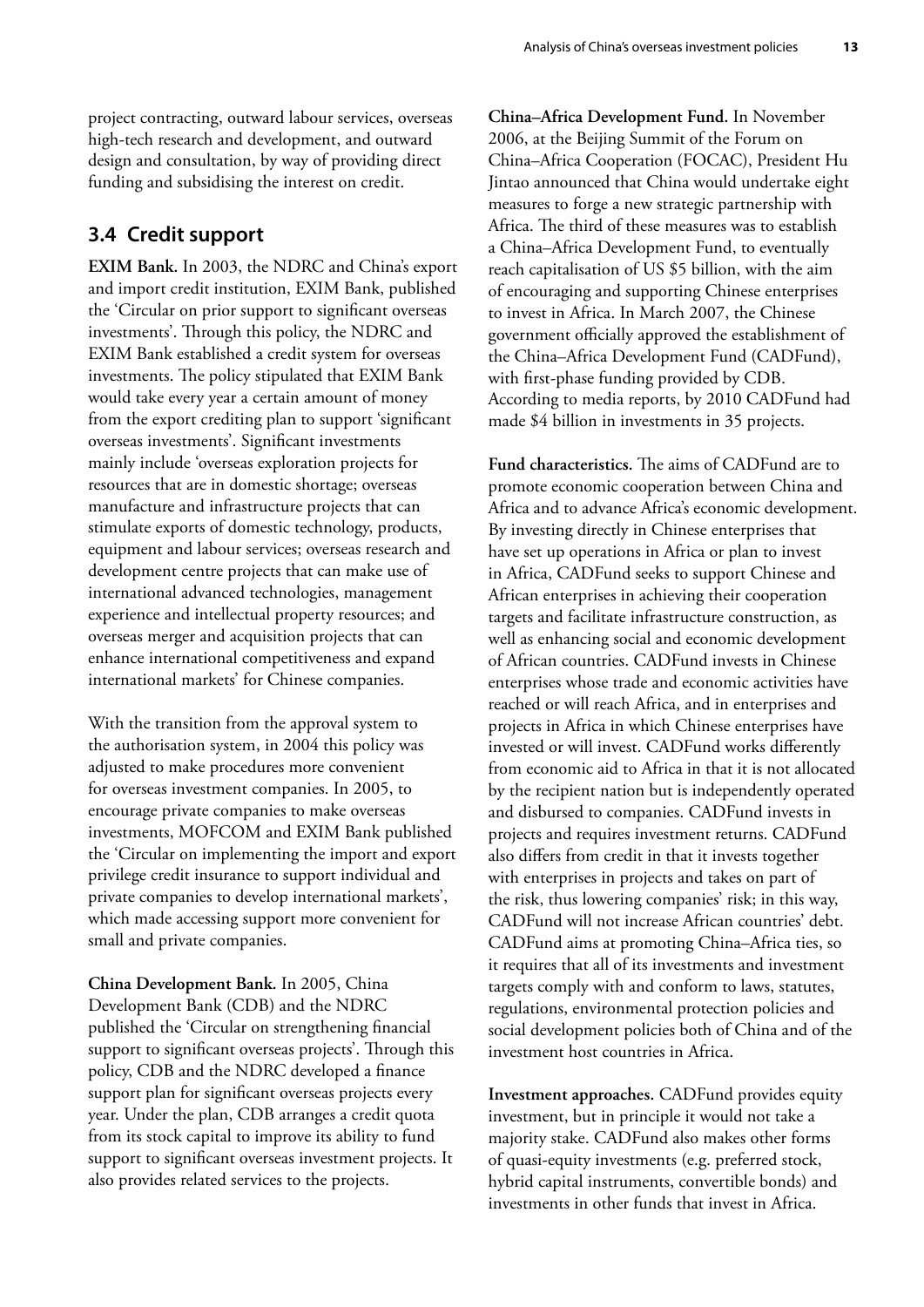<span id="page-23-0"></span>**Management mechanisms.** CADFund is independently operated based on market economy principles. It assumes sole responsibility for its profits or losses and carries its own risk. Under its standard corporate governance structure, CADFund appoints specialised staff for its management, while also benefiting from the 'going global' experience of staff at CDB. CADFund also provides management, consulting and financial advisory services for Chinese enterprises.

**Target group.** CADFund's target group consists primarily of Chinese enterprises whose trade and economic activities have reached or will reach Africa as well as the enterprises and projects in Africa in which Chinese enterprises are investing or will invest. An African enterprise can identify a Chinese partner, and the Chinese partner then applies to CADFund. CADFund's website lists the following sectors as key focus points: agriculture and manufacturing infrastructure, natural resources (e.g. oil, gas, minerals) and industrial parks.

EXIM Bank and CDB are important financial institutions in funding overseas investments not only in significant projects but also in a number of smallscale investments.

## **3.5 Taxation policies**

The first OFDI-related taxation policy can be traced back to the 'Temporary method for implementing overseas profit taxation' issued in 1995, which defined tax exemption and reduction methods for overseas investments. With the development of China's Going Out strategy, the State Administration of Taxation (SAT) improved the overseas taxation management system to support companies making overseas investments.

In 2007, SAT published the 'Opinion on implementing well taxation services and management of overseas companies', which regulated taxation management for Chinese overseas companies in five areas.

Furthermore, since 1983, China has signed taxation agreements or avoided dual levying agreements with more than 100 countries, which reduces the burden on overseas companies and supports them in making investments.

**Investment agreements.** By 2007, China had signed bilateral and multilateral investment agreements with more than 110 countries, thus helping to create a favourable environment for Chinese companies investing overseas. These agreements include: China–ASEAN free trade agreement (2002); China– Pakistan Free Trade Agreement (2003), China–Chile Free Trade Agreement (2005), Asia-Pacific Trade Agreement (2005), China–New Zealand Free Trade Agreement (2008), China–Singapore Free Trade Agreement (2008) and China–Peru Free Trade Agreement (2009). At the China–Africa Forum in 2006, China expressed its willingness to develop free trade agreements with countries in Africa 'when conditions are ripe'.

The content of each agreement depends on the demands and specific conditions of each party to the agreement. The main function of the agreements is to promote trade between economic bodies. Except for the agreement with Peru, in which Article 162 requires China to support studies, training and activities to promote sustainable forest management, no agreement specifically mentions conditions related to forestry.<sup>5</sup>

**Information services.** MOFCOM provides information services to facilitate companies in Going Out. In 2003, an Investment Promotion Business Bureau was established under MOFCOM and an investment plan information database was launched on MOFCOM's official website, which provides an information and communication platform for overseas and domestic companies and organisations. In 2006, the 'Temporary method for complaints by Chinese overseas companies' was issued and the 'China companies overseas business complaints service centre' was set up in Beijing under MOFCOM, to be responsible for providing free complaint resolution services.

<sup>5</sup> The China–Peru Free Trade Agreement was written immediately after the US–Peru Free Trade Agreement, which included a long section relevant to trade in forest products and requiring Peru to abide by strict legality standards, especially in relation to timber exports to the United States. The Chinese agreement, while significant in that it contains a section on forestry, promises some support to Peru's forestry sector, especially in terms of providing research on sustainable forest management, but has few clear binding requirements, unlike the US agreement (see e.g. Putzel 2009).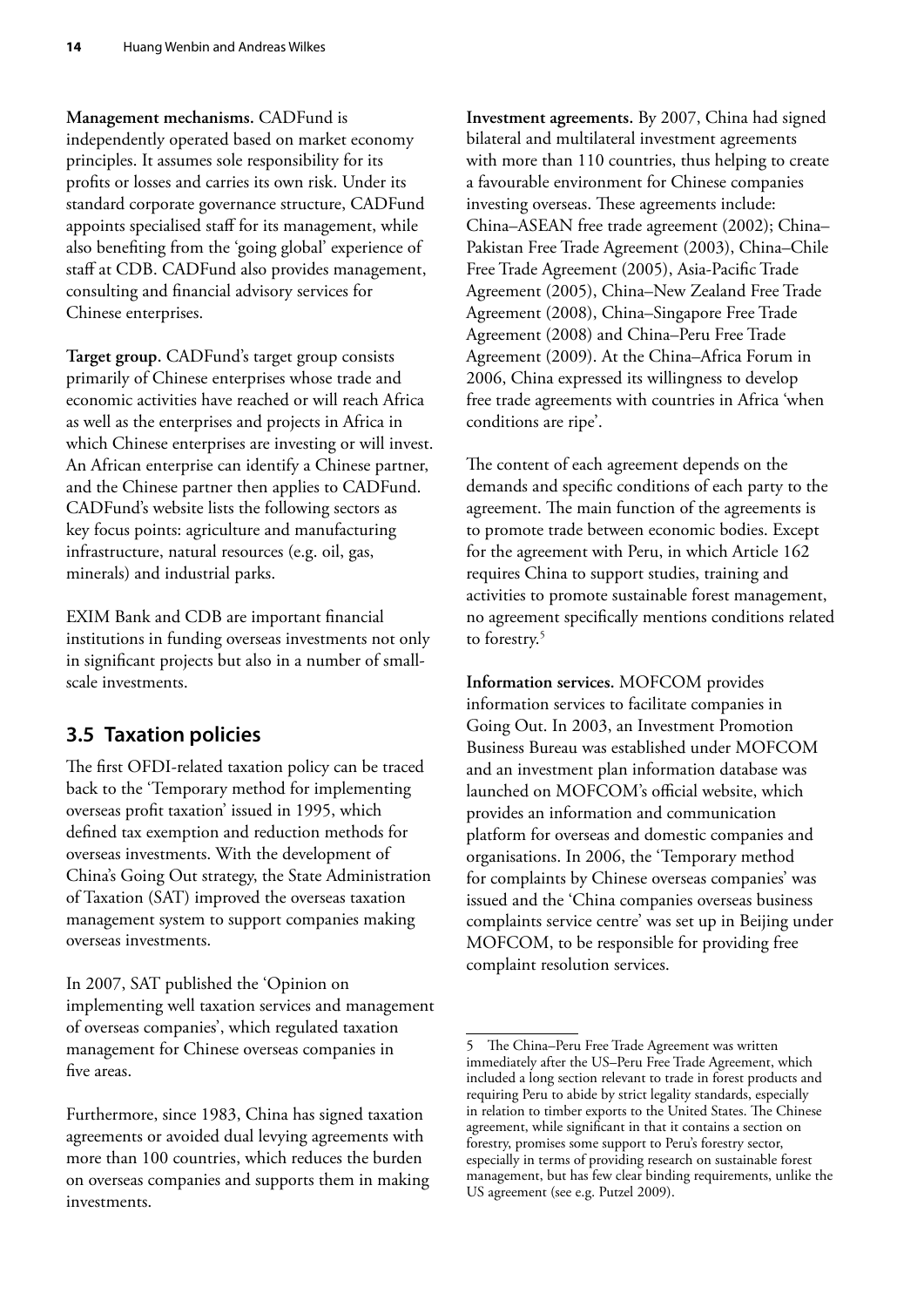<span id="page-24-0"></span>**Investing country guidance.** To support companies' overseas investments and enhance the potential for companies to benefit from OFDI, MOFCOM has developed a series of guidance documents. Some outline recipient countries' investment environments, such as the 'Country trade and investment environment report' in 2003 and 'Country (region) guide for outward investment and cooperation' in 2004. They provide a large amount of information on investment- and trade-related laws and regulations, taxation policies, market conditions and industry opportunities for Chinese companies. They also describe common problems encountered in overseas investments in those countries and regions. Some guidance documents list the sectors that are encouraged by the recipient countries, such as 'Country industry guidance index for overseas investment' in 2003 and 'Overseas processing trade country guide' in 2004. These information services cover almost all countries worldwide and help to reduce search costs and investment risks for Chinese companies. The guidance documents also address the environmental and social dimensions of investment, particularly in the 'Country trade and investment environment report' and the 'Country (region) guide for outward investment and cooperation'. For example, the 'Country (region) guide' for the Democratic Republic of Congo outlines that country's environmental laws and provides tips for establishing good relationships with the recipient country (see Box 1).

**Professional training measures** To address the lack of trained staff, MOFCOM initiated the 'Transnational operation talents training plan' in 2007 and published the 'Textbook for management talent in transnational operations' in 2009. The training and textbooks help support the development of trained staff for Chinese companies investing overseas.

## **3.6 Supervision and regulatory measures**

Along with issuing supportive policies, China also strengthened management and regulation of companies investing overseas. Especially since 2005, many problems have emerged because of the sharp increase in the number of overseas investment companies.

#### **Improving the outward investment statistics**

**system** Although the 'Opinion on the National Planning Commission reinforcing control of overseas investment projects' of the State Council in 1991 specified that the National Statistics Bureau (NBS) was in charge of statistics on overseas investment in China and should report regularly to the State Council, no official public report was published between 1991 and 2001. In 2002, NBS together with MOFTEC developed and issued the 'Outward investment statistics system', was wassubsequently revised in 2004, 2006 and 2008. In 2006, MOFCOM collaborated with Chinese overseas

#### **Box 1. Extract from MOFCOM's country guide on DR Congo**

#### **3.7 Environment laws**

#### **3.7.1 Environmental protection administrative agencies**

The Environment Ministry of DRC is the main administrative agency for environmental protection, and its main responsibility is to motivate and coordinate activities related to the environment.

#### **3.7.2 Main environmental laws and regulations**

- Forest Code, issued 29 August 2002
- The Act for Organising the Exploitation and Exportation of Fisheries, issued 18 February 1994
- Mining Act, issued 11 July 2002
- Investment Act, issued 21 February 2002
- No. 005/CAAB/MIN/ENV/2005 and 107/CAAB/MIN/FINANCES/2005, which require payment of environmental taxes

#### **3.7.3 Key points on environment laws and regulations in DRC**

Investors must conduct an environmental impact assessment (EIA) before investing, and enterprises are obliged to mitigate negative impacts on the local environment. Companies will be subject to punishments by the government if they generate any harm caused by inappropriate activity. The standard for EIAs in DRC is mainly based on the standard and methods of the World Bank.

Source: MOFCOM 'Country (region) guide' for DR Congo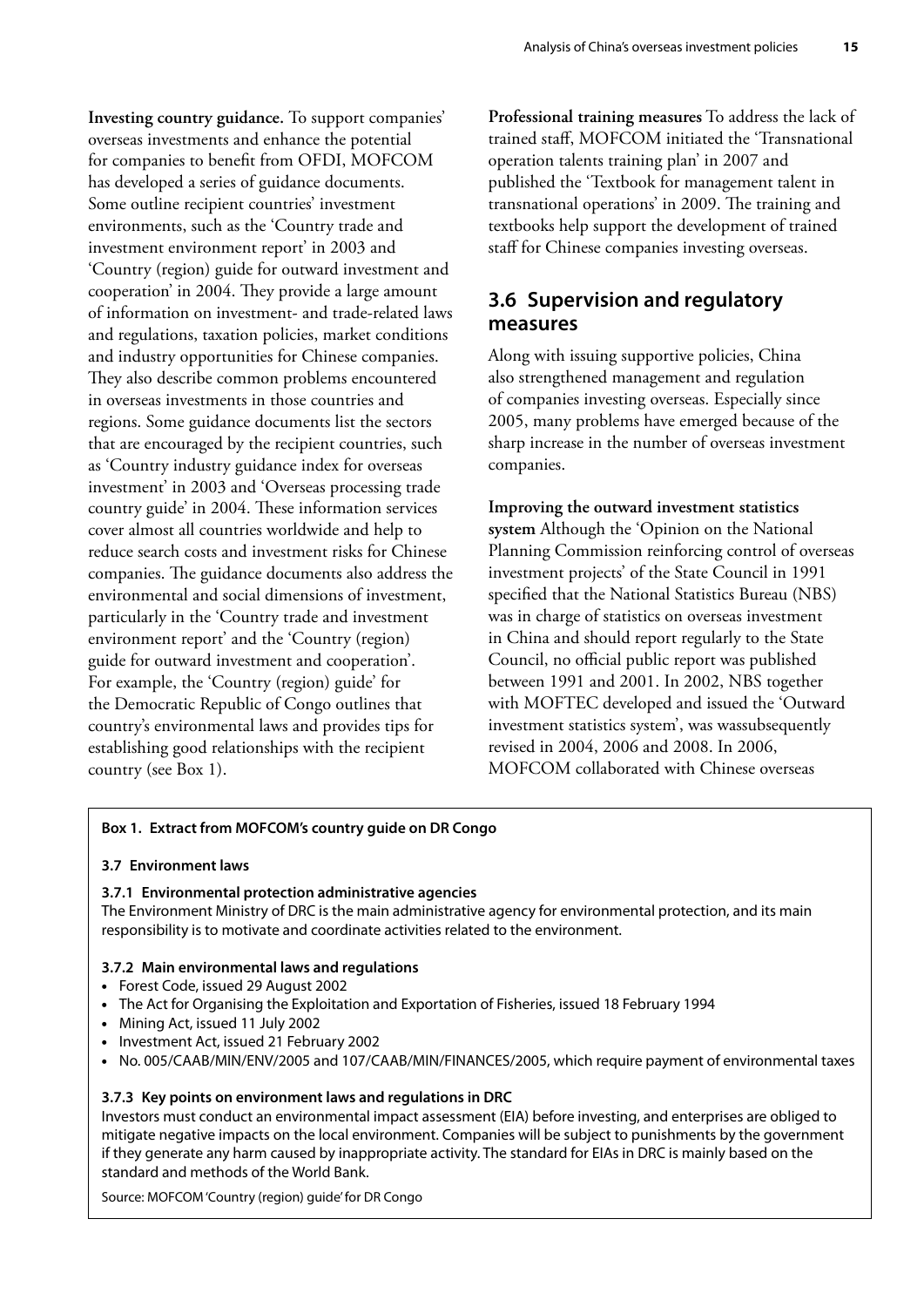business organisations to establish the 'China foreign direct investment countries (regions) data checking system', which ensures the accuracy of China OFDI data through cross-checking of domestic and overseas data.

The definitions, statistical rules and calculation methods for China's outward investment statistics system are now based on the OECD's 'Benchmark definition of foreign direct investment' and the IMF's 'Balance of payments manual (5th edition)', and thus provide comprehensive, comparable and timely data on Chinese overseas investment. MOFCOM, SAFE and NBS distribute an annual OFDI bulletin as an internal document, but this is not publicly available, which is why related scientific publications are rare.

#### **Establishing a merger management system.**

Realising that mergers and acquisitions were becoming an important investment approach, MOFCOM published the 'Early-stage reporting system for overseas mergers', which required companies to make timely reports about their merger decisions to MOFCOM and SAFE or their provincial branches. In 2009, the NDRC issued the 'Circular on improving overseas project management', which required companies to forward merger project information and copies to the related responsible departments before initiating the merger. This system of merger management was also reflected in the 'Management method for overseas investment', which states that the merger report is a necessary application document to be supplied when applying for authorisation.

#### **Company registration.** In 2005, MOFCOM initiated a registration system for Chinese companies investing overseas. Under this system, companies with overseas investment permission from MOFCOM and its provincial departments are required to register at the business department of the Chinese embassy in the investment destination.

#### **Performance appraisal and annual inspection joint**

**system.** To supervise the activities of companies overseas, MOFTEC issued the 'Overseas investment integrated performance appraisal method (temporary)' and the 'Temporary method for annual inspection of overseas investments' in 2002. The first document aims to evaluate the performance of Chinese overseas investment companies against five

criteria – profit, solvency, asset quality, development capability and social contribution to China – and applies 17 financial indexes to reflect the profit conditions of overseas investment companies. The second document focuses on strengthening the supervision of overseas investments at the macro level. Enterprises are given an evaluation score, and companies deemed not to pass the evaluation are deprived of their concessionary benefits, such as credit and special fund support. Based on this, MOFCOM and SAFE began making joint evaluations and inspections of companies' investment conditions and their compliance with Chinese domestic laws for eight years from 2003, to supervise and regulate the activities of companies with the aim of improving the Chinese government's profit control capability.

In 2009, MOFCOM and SAFE adjusted these policies. Recipient countries' issues were also considered important factors in evaluating performance, and this factor now accounts for 20% of the whole score given. Ten per cent of points are deducted if a company violates local laws and is penalised by the recipient country. The same percentage of points is also deducted for any quality, safety, environmental or labour problems or conflicts.

**Regulating the activities of companies.** In 2008, because of increases in labour and business conflicts, environmental protection concerns and project quality problems, MOFCOM, the Ministry of Foreign Affairs (MFA) and SASAC jointly published the 'Circular to regulate the overseas investment and cooperation of Chinese companies'. Companies that violate laws and regulations and cause serious incidents in the recipient country are penalised by MOFCOM, MFA and SASAC. The 'Management measures of overseas investment' of 2009 again addressed regulation of companies' activities, requiring companies to comply with the laws and regulations of investment destinations and to consider social responsibility when conducting their business affairs.

**'Green finance' regulatory measures.** China's financial regulatory agencies have also been promoting various regulatory measures under the rubric of 'green finance'. Originally designed to address the environmental impacts of domestic investments, a system is taking shape whereby credit providers (e.g. banks) are encouraged to develop measures to restrict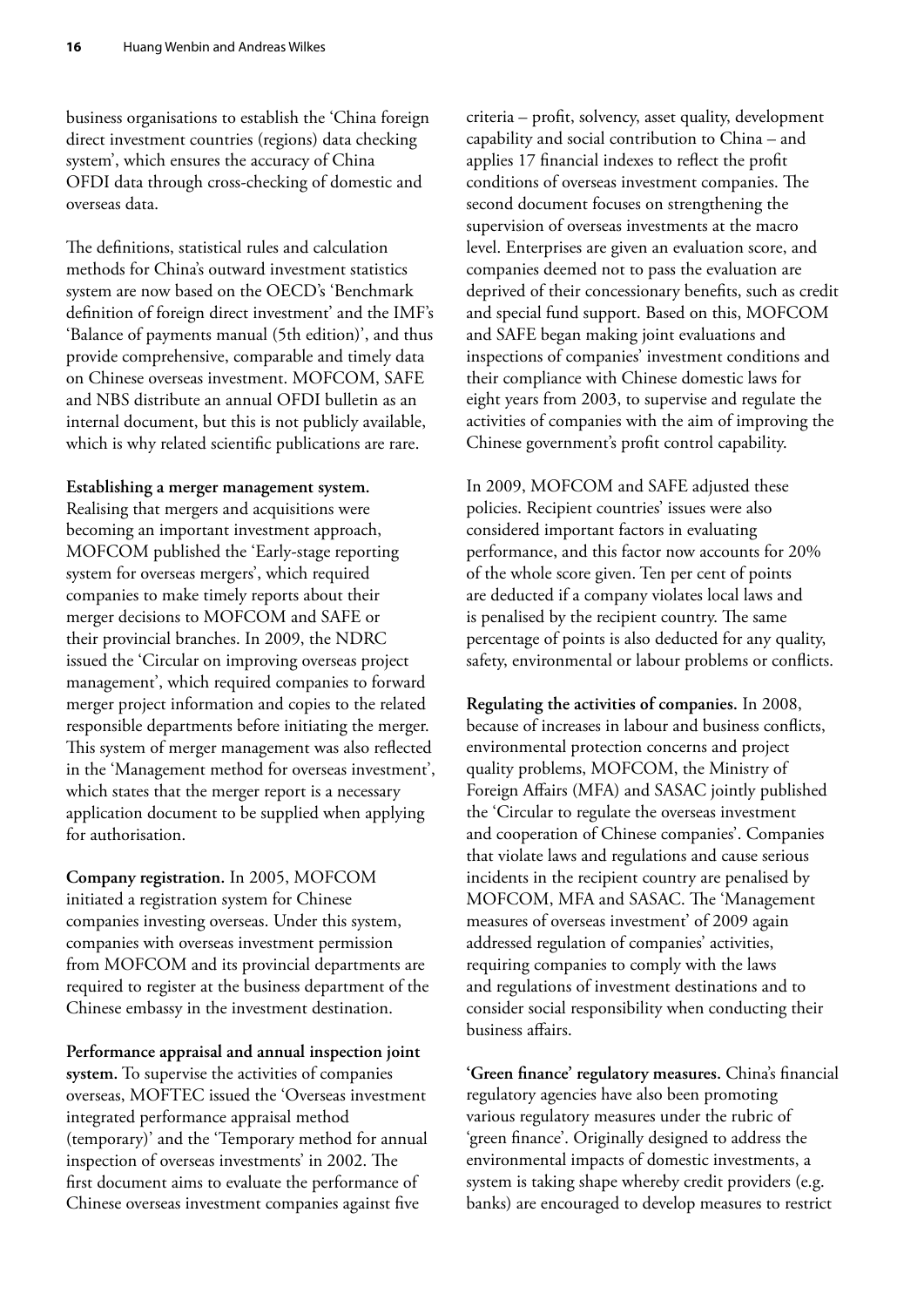credit for polluting or otherwise environmentally damaging industries, and give credit preference to green and environmentally friendly industries. Banks have developed different systems for putting this into practice, or are in the process of developing such systems. Investment project approval is also subject to an environmental impact assessment (EIA) process. The banking system regulatory agencies are supposed to have oversight over these systems, and these systems are supposed to apply for credit from Chinese banks for overseas investment projects.

The first 'green finance' policy dates back to 1995, when the PBC published the 'Circular on implementation of credit policy and enforcement of environmental protection' and required the banking system at each administrative level to consider natural resources and environmental protection when extending loans. Implementation did not begin until 2006, after the State Council issued a document 'On implementing the scientific outlook on development to strengthen environmental protection' in December 2005. This policy required banks to withdraw credit from companies that do not meet the national industry policy and environmental standards (Zhou and Chen 2007). Under this framework, and considering the role of financial institutions in promoting environmental protection, in 2006 the Ministry of Environmental Protection (MEP), the PBC and the China Banking Regulatory Commission (CBRC) began to publish policies to implement 'green finance'.

In December 2006, the MEP (then named State Environmental Protection Administration, SEPA) in conjunction with the PBC published the 'Circular on sharing information on corporate environmental issues'. This policy imported environmental information on companies into the Basic Company Credit Database that is used by banks and the financial regulatory agencies in credit application reviews, and laid the foundations for 'green finance'. Based on this, in July 2007, the MEP, PBC and CBRC published the 'Opinion on implementing environmental protection policies to prevent credit risk', which required banks to control provision of credit to unqualified companies and companies that violated environmental laws. It suggested 'making use of credit measures to protect the environment'. This was the first multi-agency policy to limit the unruly expansion of high energy-consuming and polluting

companies, and marked the establishment of China's 'green finance' concept (Yu 2009). Around the same time, the CBRC published 'Guide on energysaving credit work' and the 'Circular on carrying out the macro-control policy to regulate loans to high energy-consuming and polluting companies', which required the banking system and financial departments to combine credit structure adjustments with national economy structural adjustments in order to prevent credit risk and to implement the energy-saving and environmental protection policies (Ge *et al.* 2010).

In November 2007, the CBRC issued the 'Opinion on strengthening the social responsibility of financial institutions', which required the large banks to fulfil their social responsibility obligations by adhering to the 10 principles of the UN Global Compact. In January 2008, the former SEPA and the International Finance Corporation signed a cooperation agreement to develop credit guidelines in accordance with the Chinese situation in order to deepen the implementation of 'green credit'. In January 2009, the China Banking Association (CBA), an industry association, published 'China banking system and financial departments' corporate social responsibility guidelines', which stressed the need for the banking system to meet its social responsibility requirements and to support the sustainable development of the environment, economy and society.

The opportunities provided by 'green finance' initiatives aroused considerable concern in the government, which is now actively developing a role in regulating the activities of enterprises through control of credit. Especially since 2005, the government has issued several important policies. Some international finance practices were also included in the 'green finance' system, and Chinese banks have begun to consider environmental information as an important aspect in their credit and loan practices. The implementation of green finance in practice has been much more varied among financial institutions. However, as an example, the following summarises the environmental policies and practices of the two main credit players in China overseas investment.

#### **Export–Import Bank of China (EXIM Bank).**

The 'Guidelines for environmental and social impact assessment of the China Export and Import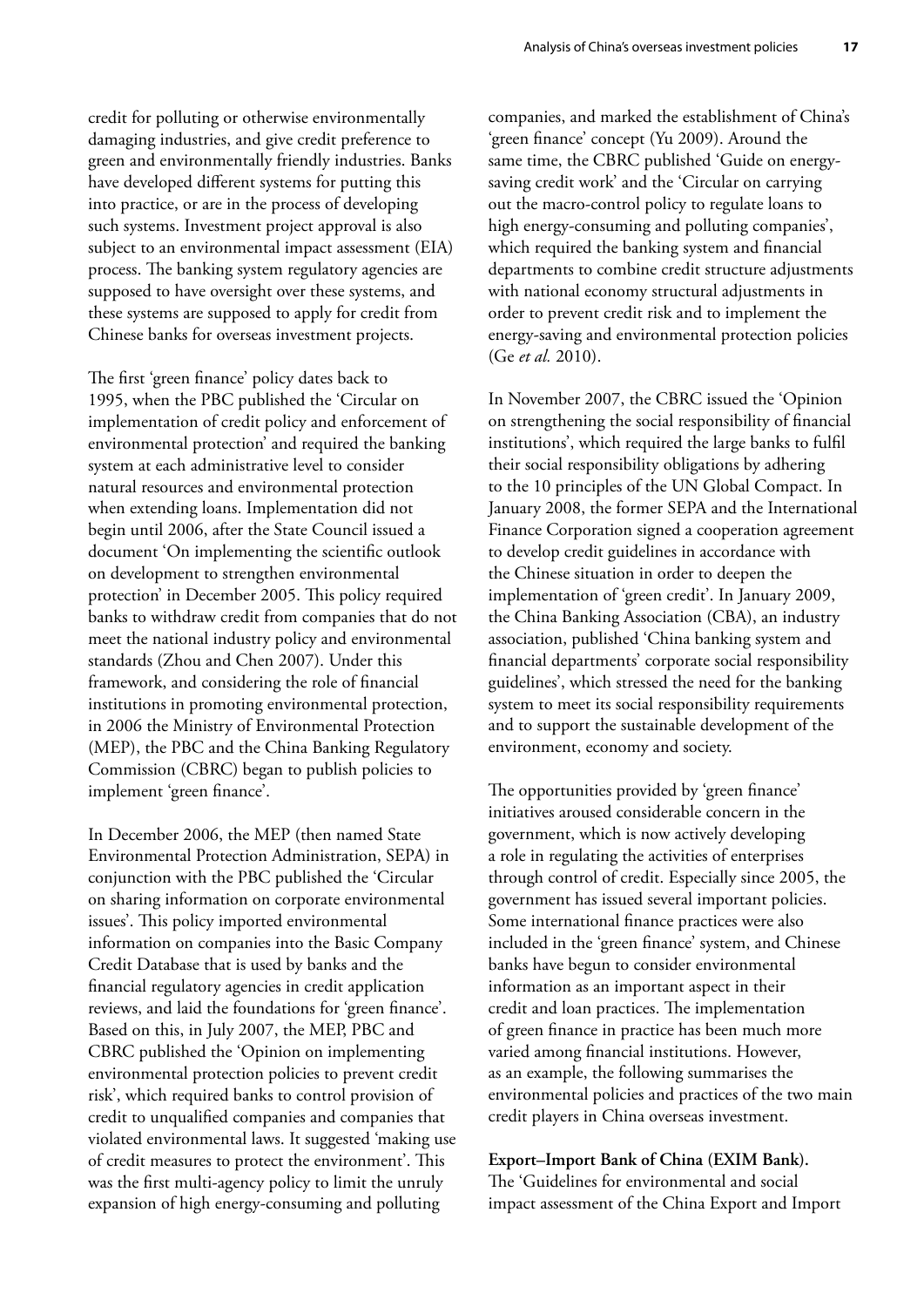<span id="page-27-0"></span>Bank's (China EXIM Bank) loan projects' issued in August 2008 outlined its environmental and social responsibility requirements in relation to credit loans. At the core of the guidelines are three main activities: prior review, process oversight and post review.

**Prior review**: An EIA and a social impact assessment (SIA) are required for loan applications. EXIM Bank reviews the loan application, including the EIA and SIA submitted by the borrower, which must also get approval from the relevant national authorities in the recipient country. Independent experts are to be hired if necessary to review these documents. EXIM Bank then negotiates with the borrower to amend the project proposal, based on the environmental and social assessment. In EXIM Bank's rubric, 'EIA' refers to the systematic analysis and evaluation of environmental impacts and their related impacts on human health and safety due to the implementation of a project, and suggestions for reducing the impact. The scope of impact assessment includes air, water, soil, waste, natural environment and other factors. 'SIA' refers to the systematic analysis and assessment of the impact on socio-economic, natural resources and social environment caused by project implementation, and suggestions for reducing that impact. The scope of evaluation includes labour and terms of employment, social security and health, land acquisition and migrants' protection.

**Process oversight**. EXIM Bank inspects environmental and social impacts of the project. The borrower must make regular reports on the project's environmental and social impacts, as well as the measures adopted to eliminate or control these impacts.

**Post review**. When the project is completed, a post review is conducted to appraise all the operating conditions as a reference for other similar projects. The borrower must submit to EXIM Bank environmental documents for completion of the project. These documents must meet the requirements of the recipient country.

**China Development Bank (CDB).** To promote energy saving, social responsibility and environmentally sound lending, CDB published the 'Guidance of China Development Bank on reviewing the development of environmental projects' and 'China Development Bank pollution-reducing and energysaving work plan' (Ge *et al.* 2010). In addition, as

part of the implementation of a World Bank loan project, CDB issued the 'EIA framework for small business loans projects', which referred to the World Bank's EIA policy (OPA.01) and related Chinese laws and regulations. Since 2006, CDB has been committed to adhering to the UN Global Compact. CDB's responsible credit policies include 3 parts: qualification examination, prior review and process oversight. In the qualification review, the applicant's record regarding legal violations and its compliance with related environmental laws and policies are examined. In the prior review phase, the expected benefits, including the resource and environmental costs, are considered. In the process oversight, CDB consults local environmental agencies to check the operation of the sponsored project to ensure it fulfils the related environmental protection requirements. In addition, CDB's guidelines have incorporated some international environmental and social practices, such as respecting local customs and labour laws and regulations (Ge *et al.* 2010).

# **4. Discussion**

This paper has summarised the overseas investment policy system in China, a system that has undergone major transitions in the past 30 years. At the beginning of the 'reform and opening up' period, initial attempts to undertake overseas investment helped to lay the foundations for China's OFDI management system. In the outward foreign tradeoriented period of the 1990s, restrictive policies limited the development of OFDI to some degree. With the advance of the wider reform process, and the concomitant adjustments to the economy, a strategy of prioritising support for overseas investment was ultimately established. The recent and current policy environment has proved to be supportive of OFDI, and Chinese OFDI has attracted global attention. At the same time, a new trend of strengthening the responsibility of companies operating overseas has emerged, with several policies supporting this trend published in recent years. Examples include the 'Performance appraisal and annual inspection joint system' of MOFCOM, the 'Overseas forestry sustainable management guideline for Chinese enterprises' (State Forestry Administration) and various initiatives related to 'green finance' in the Chinese finance and banking system. Although some of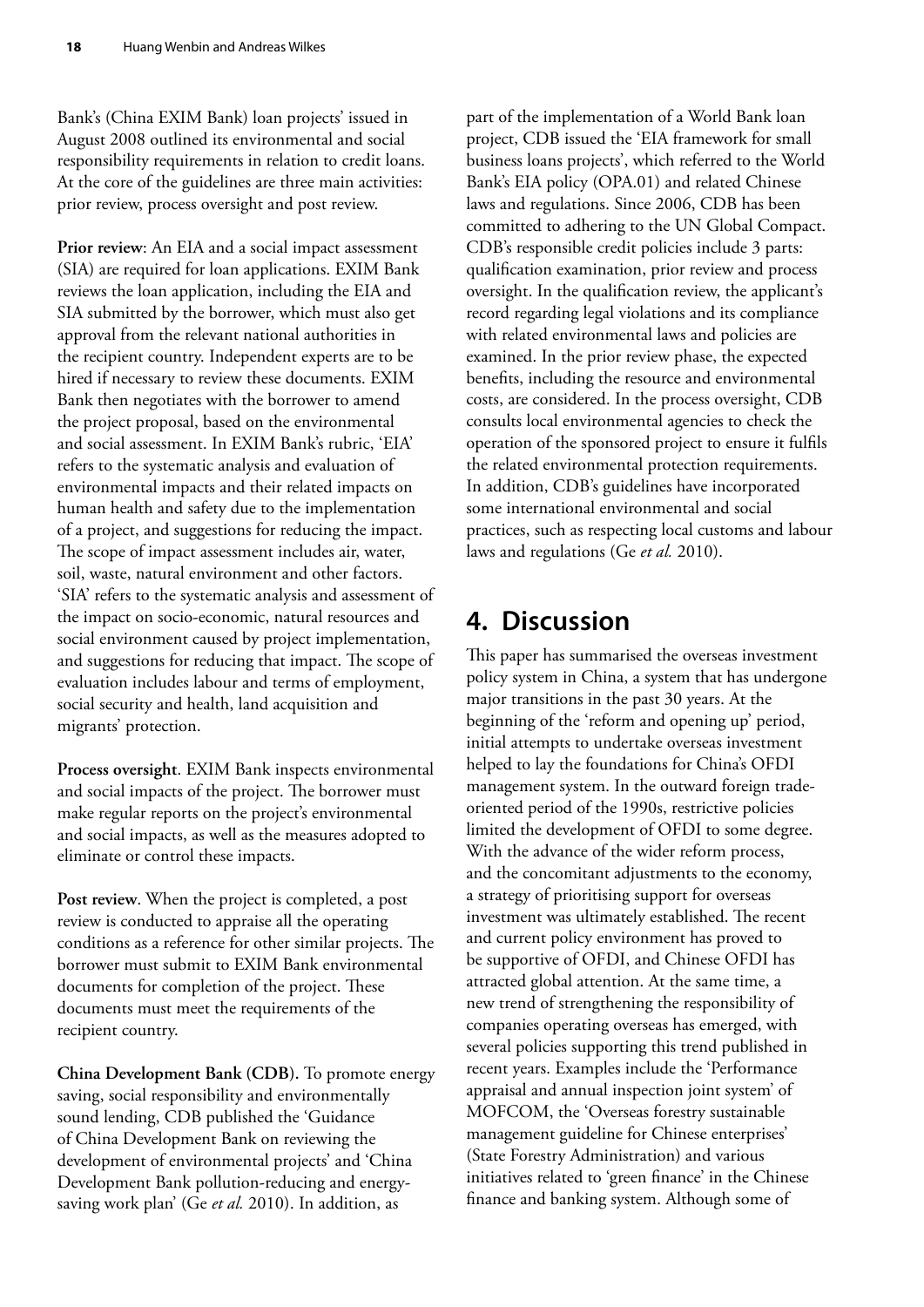<span id="page-28-0"></span>these policies take the form of voluntary guidelines and 'suggestive' policies (meaning they lack a basis for legal enforcement), the fact that they were issued shows how the Chinese government's attitude has shifted towards an approach that considers both economic benefits and social and environmental responsibility. Chinese nongovernmental organisations and international nongovernmental organisations operating in China have also launched some initiatives to support the development of these policies through their advocacy work.

The Chinese government's approach to OFDI is encapsulated in the Going Out strategy, which the minister of MOFCOM has noted will remain a key feature in the Chinese  $12<sup>th</sup>$  Five Year Plan period, when we can expect more measures to be taken to support overseas investment. At the same time, we can expect that more policies concerning the social and environmental impacts of Chinese OFDI will be issued, supplementing China's existing OFDI management system.

From the perspective of research concerning the potential impact of Chinese overseas investment on natural resources in host countries, this review suggests the following as potential future research areas.

- 1. Enhancing understanding of China's overseas investment policy system, including research on:
	- policy responses in the context of the international financial crisis;
	- policy adjustments in response to failures in overseas investment by Chinese companies; and
	- processes in policy responses to international initiatives and overseas practices regarding environmental and social safeguards and standards.
- 2. Enhancing understanding of the monitoring, supervision and feedback mechanisms within the Chinese system, and their implementation in practice, such as:
	- the process and conduct of 'joint inspection' missions involving MOFCOM;
	- the implementation of environmental and social safeguard policies within the banking system; and

the ways in which safeguard policies are addressed and implemented by Chinese stateowned, state-regulated and purely private companies.

Better understanding of the processes, frameworks and protocols applied in these areas, and experience with their implementation in practice, would enhance understanding of the links between China's OFDI activities and the formulation and adjustment of related national policies.

# **5. References**

- Central People's Government 2010 Individual and private companies made a great achievement on social and economic benefit in the period of the 11th five years (31 December). http://www.gov. cn/gzdt/2010-12/31/content\_1776516.htm [13 October 2011].
- Chen, S.F. 2009 China OFDI policy system research. Shen Yang Industrial University, Shen Yang (in Chinese).

CCPIT 2007 Analysis of incubation for China's 'Going Out' strategy and its promotional policies. CCPIT, Beijing, China (in Chinese).

Clarke, D.C. 2003 Corporate governance in China: an overview. China Economic Review 14: 494–507.

Deng, B. 2003 Discussion of family management system among private companies in China. Enterprise Economy 12: 38–40 (in Chinese).

- Fang, Z. 1999 China's economy under the Southeast Asian Financial Crisis. China Review, Hong Kong.
- Ge, C.Z., Xia, Y.F., Zhi, Y.B. and Long, F*.* 2010 Environmental policies for China's overseas investments. China Environment Science Press, Beijing, China (in Chinese).
- Liao, T.L. 2009 Discussion on the information disclosure system of China's security market. Commercial Culture 6: 60 (in Chinese).
- Lin, G. and Schramm, R.M. 2003 China's foreign exchange policies since 1979: a review of developments and an assessment. China Economic Review 14: 246–280.
- Lu, G. 2002 Reform of the administrative approval system to boost the sound development of OFDI. Review of Economic Research 66: 18–26 (in Chinese).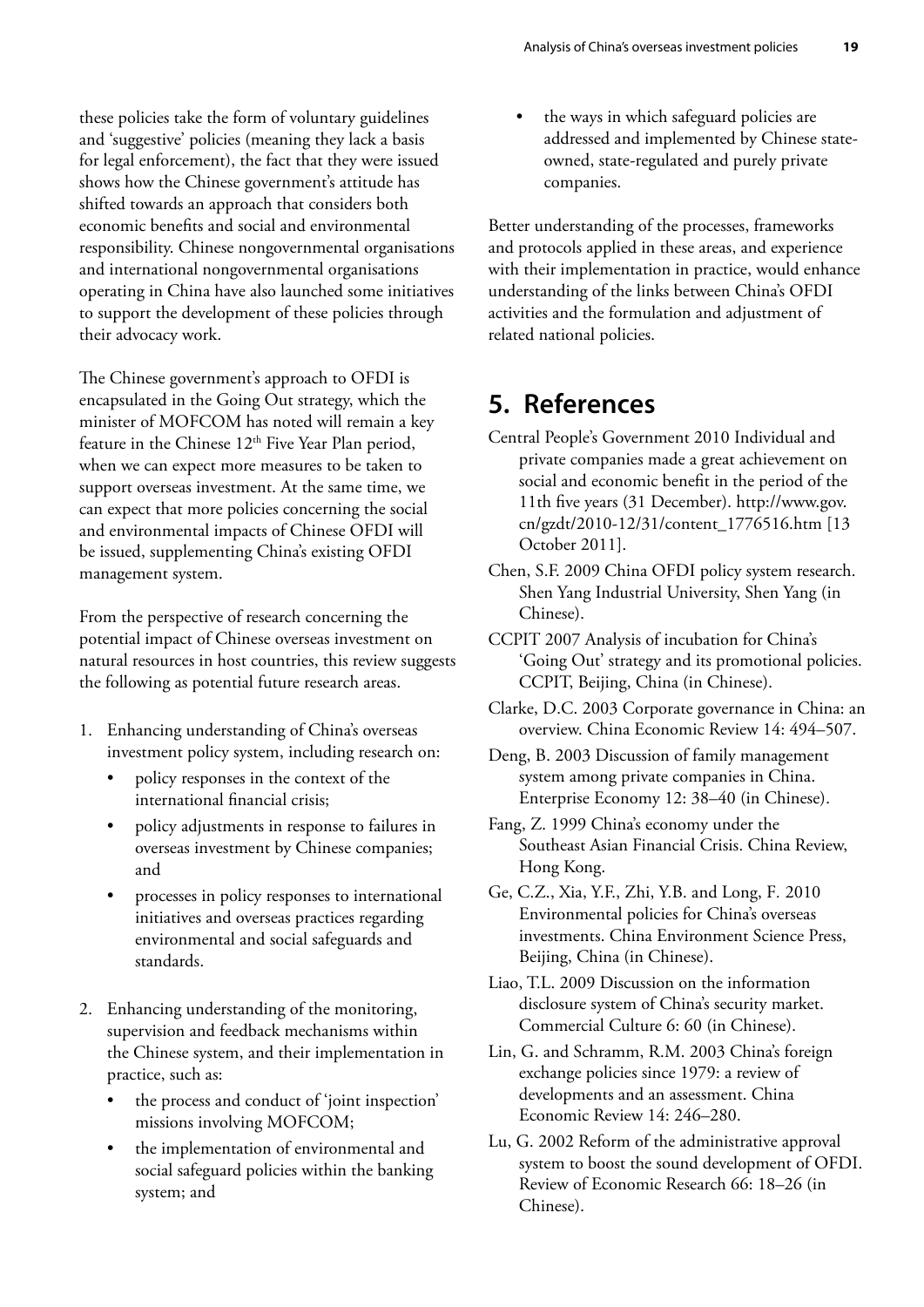Ministry of Commerce, People's Republic of China (MOFCOM) 2009 China OFDI Statistical Bulletin 2009. MOFCOM, Beijing, China.

Ministry of Commerce, People's Republic of China; National Bureau of Statistics, People's Republic of China; State Administration of Foreign Exchange (MOFCOM, NBS and SAFE) 2009 2009 Statistical Bulletin of China Outward Foreign Investment. Department of Outward Foreign Investment and Economic Cooperation, MOFCOM, Beijing, China.

Mueller, M. and Lovelock, P. 2000 The WTO and China's ban on foreign investment in telecommunication services: a gametheoretic analysis. Telecommunications Policy 24: 731–759.

Munro, S. and Yan, S. 2003 Recent government reorganization in China. China Law and Policy Newsflash, O'Melveny & Myers LLP, New York.

Naugthon, B. 2006 Top-down control: SASAC and the persistence of state ownership in China. Paper presented at the conference 'China and the World Economy,' Leverhulme Centre for Research on Globalisation and Economic Policy, University of Nottingham, UK, 23 June.

Naughton, B. 2007 The Chinese economy: transitions and growth. MIT Press, Cambridge, MA.

Niu Y.J. 2007 The discussion on types and characteristics of China's private enterprises. Modern Business Trade Industry. 19(12): 87–88.

Pearson, M.M. 2005 The business of governing business in China: institutions and norms of the emerging regulatory state. World Politics 57: 296–322.

Pettis, M. 2005 Buy abroad, benefit at home. Far Eastern Economic Review 168(7): 27–29.

Putzel, L. 2009 Upside-down: global forestry politics reverses direction of ownership in Peru–China timber commodity chains. Paper presented at XIII World Forestry Congress, Buenos Aires, Argentina, 18–23 November. [http://www.illegal-logging.info/](http://www.illegal-logging.info/uploads/WFC2009LouisPutzelthesupplyoftimberfromPerutoChina.pdf) [uploads/2009LouisPutzelthesupplyoftimberfromPe](http://www.illegal-logging.info/uploads/WFC2009LouisPutzelthesupplyoftimberfromPerutoChina.pdf) [rutoChina.pdf](http://www.illegal-logging.info/uploads/WFC2009LouisPutzelthesupplyoftimberfromPerutoChina.pdf) [13 October 2011].

Schwartz, A.J. 2005 Dealing with exchange rate protectionism. Cato Journal 25: 97–106.

Shan, W. 1989 Reforms of China's foreign trade system. China Economic Review 1: 33–55.

Shi, S. and Gelb, C. 1998 PRC government restructuring continues. China Business Review 25(5): 52.

UNCTAD 2006 World investment report 2006: FDI from developing and transition economies: implications for development. United Nations, New York and Geneva.

Voss, H., Buckley, P. and Cross, A. 2008 Thirty years of Chinese outward foreign direct investment. Conference paper presented at Chinese Economic Association (UK) annual conference. Cambridge, UK, 1-2 April 2008. [http://www.](http://www.ceauk.org.uk/2008-conference-papers/Voss-Buckley-Cross-30-years-outward-FDI.doc) [ceauk.org.uk/2008-conference-papers/Voss-](http://www.ceauk.org.uk/2008-conference-papers/Voss-Buckley-Cross-30-years-outward-FDI.doc)[Buckley-Cross-30-years-outward-FDI.doc](http://www.ceauk.org.uk/2008-conference-papers/Voss-Buckley-Cross-30-years-outward-FDI.doc)  [13 October 2011]

Yang, F. 2010 Discussion on the advantages and disadvantages of the family management system for small and medium companies. Modern Economics 143: 98 (in Chinese).

Yu, X.G. 2009 Environmental report on Chinese banks. Yunnan Science Press, Yunnan, China (in Chinese).

Zhang, L.Q. 2009 Thoughts on China's administrative approval system. Master's thesis, Fudan University, Shanghai, China (in Chinese).

Zhang, Y. 2003 China's emerging global businesses: political economy and institutional investigations. Palgrave Macmillan, Basingstoke, UK.

Zhang, P.G. (2004) Chinese yuan (Renminbi) derivative products, World Scientific Publishing, Singapore.

Zhao, M. 2006 External liberalization and the evolution of China's exchange system: an empirical approach. World Bank China Office Research Paper No. 4. World Bank, Beijing, China. http://siteresources.worldbank.org/ INTCHIINDGLOECO/Resources/external\_ liberalization\_and\_exchange\_control.pdf [13 October 2011].

Zhou, Y.H. and Chen, W.W. 2007 Environment information disclosure of companies and green crediting. Green Accounting 9: 49–52 (in Chinese).

Zweig, D. and Bi, J. 2005 China's global hunt for energy. Foreign Affairs 84(5): 25–38.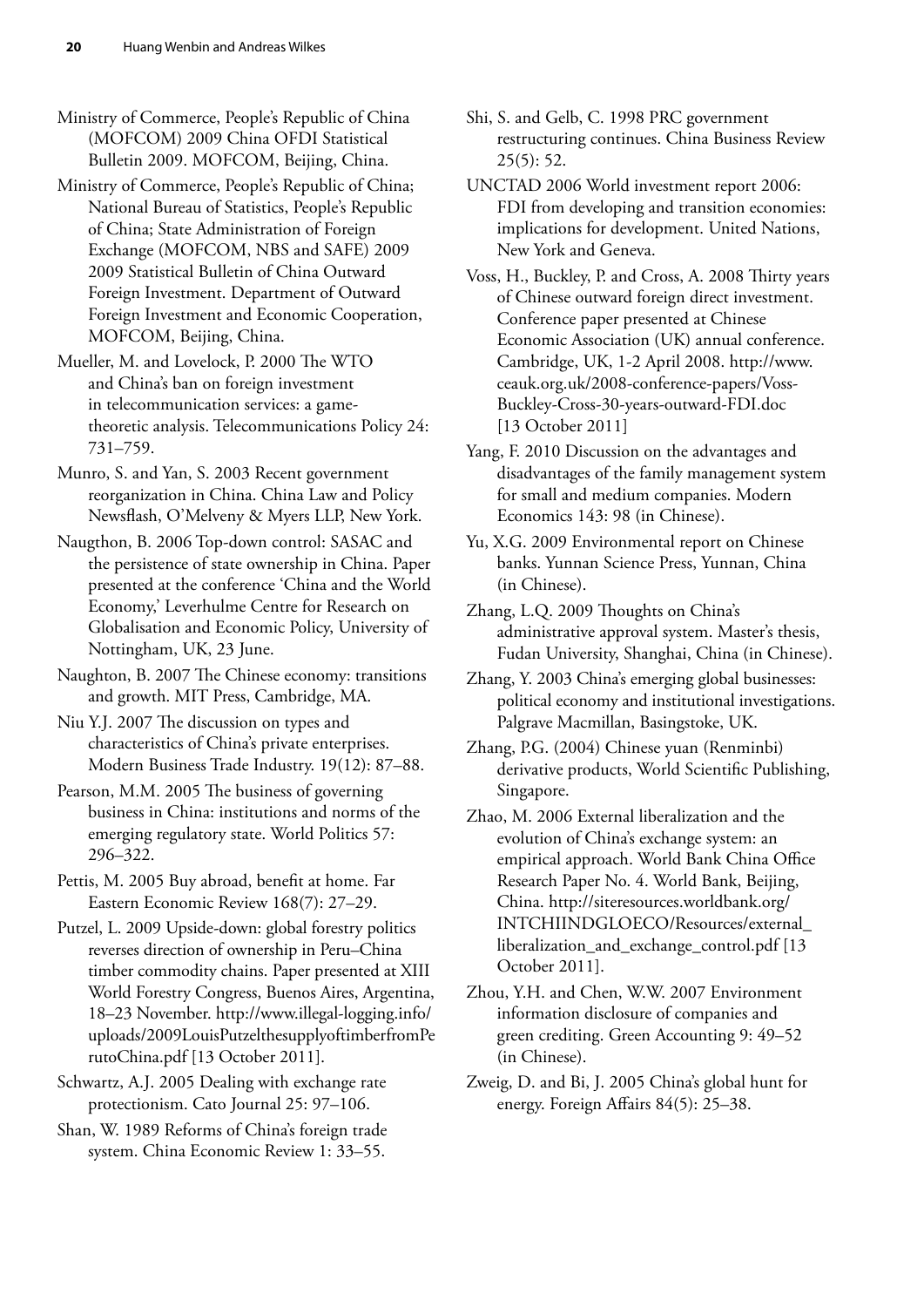# <span id="page-30-0"></span>**Annex 1. Policies to support privately owned companies in making overseas investments**

## **Introduction**

There are various ways to categorise Chinese companies according to the type of ownership. Chinese companies take four main forms: stateowned companies, limited liability companies, individually privately owned companies and collective enterprises. Limited liability companies include a variety of enterprises with different sources of funds, including joint investment enterprises and companies that were formerly state-owned enterprises (SOEs) that have been privatised, and companies established by investments from several SOEs or by SOEs together with non-public sources of funding.

Individually owned private companies are an important part of China's economy. According to statistics from the State Administration for Industry and Commerce (SAIC), as of September 2010, China had 34.06 million private companies, providing more than 160 million jobs and accounting for over 90% of new employment opportunities (Central People's Government website, 31 December 2010).

With the development of China's Going Out strategy, more and more individually privately owned companies have seized this opportunity to make overseas investments. According to the 2009 'Statistical bulletin on China's outward direct investment', individually owned private companies accounted for 7.5% of all enterprises making overseas investments, which ranks them third behind limited liability companies (57.7% of total investors) and SOEs (MOFCOM 2009). In fact, many privately owned companies register as limited liability companies, so the contribution of limited liability companies also includes a large share of private investors. This indicates that the influence of individual and private companies in overseas investment is growing.

When looking back at the development history in China over the past three decades, we can see that the one of the mainstays of Chinese economic reform has been to activate private companies. During the

reform process, their role has increased greatly, with them becoming an important component of China's economy as well as often acquiring the confidence and the capability to explore and engage in overseas business opportunities. Policies aiming to encourage individual companies to make overseas investments have also played a part in this development. With the implementation of China's Going Out strategy, several specialised policies were published to support OFDI by private companies.

## **Characteristics of Chinese individual and private companies**

The particular characteristics of individual and private companies to some extent determine their activities. First, most individual and private companies are small in size, although some have grown rapidly in recent years. This means they are more flexible and can easily adapt to market changes and opportunities. Second, many individual and private companies are market oriented, as their main goal is to maximise profits (Niu 2007). Third, the family management system is a common form of management. Based on kinship relations, this form of relationship among workers can reduce companies' costs and increase labour efficiency because some labour input is free. This provides a competitive edge and enables rapid capital accumulation. In addition, the coherent interest of the whole family can improve the efficiency of decision making and implementation (Yang 2010). Furthermore, most of the owners of these companies experienced tough times in their childhoods, which built up their endurance, meaning that, under their leadership, these companies can survive in harsh environments (Niu 2007).

With the reforms, however, individual and private companies began encountering competitive challenges from both domestic and overseas actors, especially after China joined the World Trade Organization. The Going Out strategy therefore provided them with good market opportunities, especially in markets in developing countries. This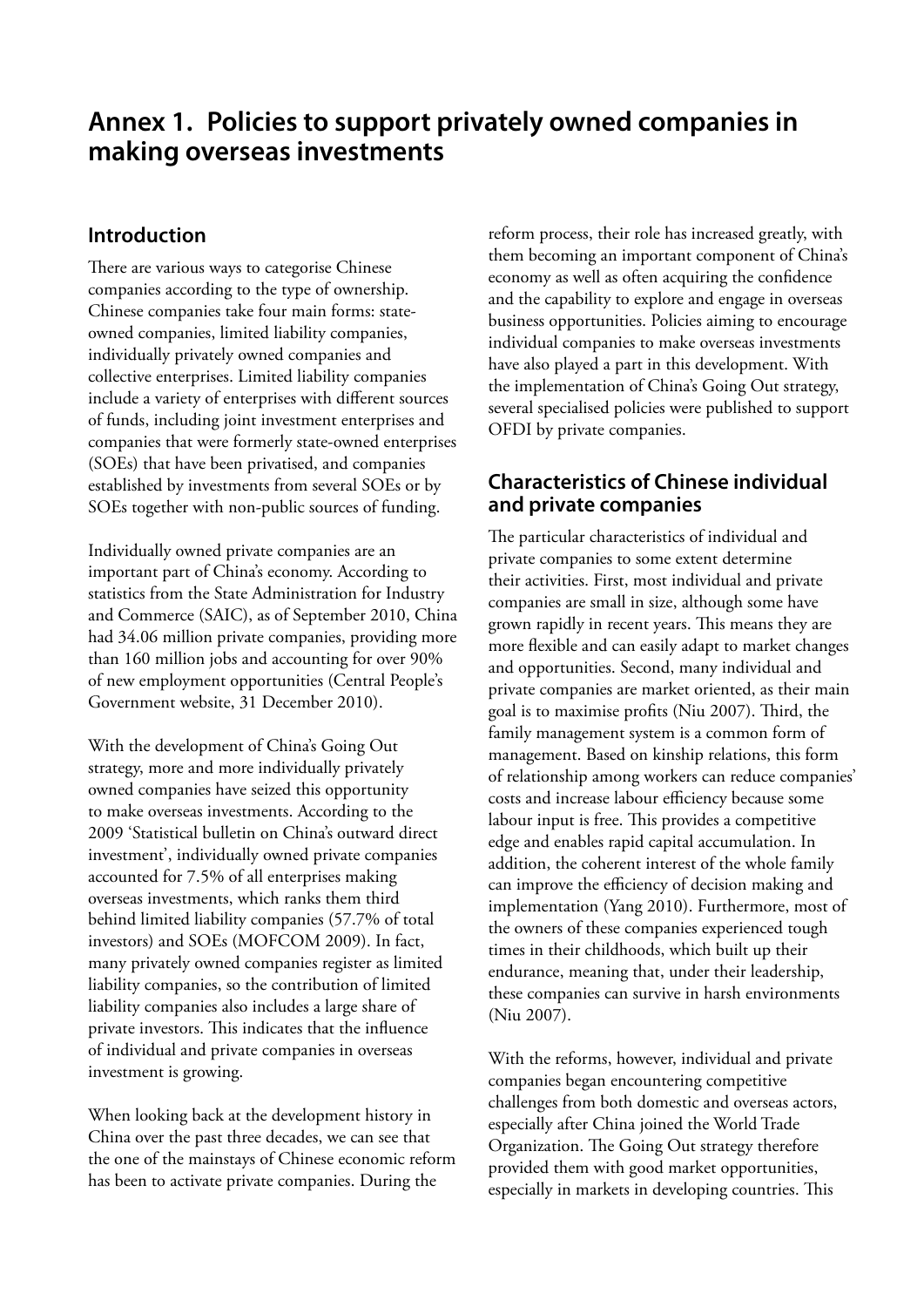strategy also gave them support as they pursued overseas investments. In view of the market environment and their characteristics, Going Out became a necessity for many individual and privately owned companies (Zhang 2008).

On the other hand, individual and private companies also experience some constraints in this endeavour. Usually, their market orientation means they tend to pay less attention to investment impacts and social responsibility. This attitude is sometimes reflected in the negative environmental and social records of some companies in overseas investment. The family management system can also hamper efficiency. Reliance on trust within the family may limit the entry of intellectual resources from outside the company, thus potentially creating a bottleneck as companies begin to explore overseas markets (Deng 2003, Yang 2009).

## **Policies supporting individual and private companies in making overseas investments**

In developing Chinese overseas investment, new regulations issued by MOFCOM in 1985 eased restrictive policies on overseas investment and opened up the approval process to state-owned companies other than trading companies (Zhang 2003). Some researchers even suggested that private enterprises should be allowed to invest abroad (Tan 1999). The political debate on the purpose and usefulness of Chinese overseas investment and on the gradual legitimisation of privately owned firms suggests that the 1985 directive affected state-owned companies only.

After the State Council's directive in 1991, large-scale investment became strictly controlled, but provincial governments gained powers to approve investments valued at less than US \$1 million. Compared with MOFCOM's 1985 regulations, in which the superior department of the investing organisations was responsible for approving investment proposals, the scope became broadened because such superior departments generally existed only in the SOE management system.

Throughout the 1990s, international trade and cooperation were encouraged and many private companies were awarded licences for import and export. Therefore, private companies also engaged in overseas investments in the overseas processing and assembly business.

Entering into the third phase in the development of Chinese OFDI, the management system reforms encouraged private companies' overseas exploration and explicitly legalised their role. In the pilot project of the approval system and foreign exchange management reform, privately owned enterprises received the same treatment as SOEs. In addition, the State Council's 'Several opinions on encouraging and guiding individual private and non-publicly owned companies' formally expressed the government's attitude in encouraging private companies to engage in overseas investment.

Six months later, MOFCOM and the China Export and Credit Insurance Corporation (Sinosure) jointly published the 'Circular on supporting individual and privately owned companies exploring the overseas market with export credit insurance', which followed up in more detail the attitude expressed in the 'Opinion' of the State Council. In this document, MOFCOM and Sinosure state their aim to give better service to private enterprises as they explore markets and aim to improve profitability, by providing them with insurance to lower the investment risk and make accessing funds more convenient.

Under the influence of the 'Opinion', MOFCOM and the National Association of Industry and Commerce (NAIC) published 'Several opinions on encouraging and supporting non-publicly owned enterprises in making overseas investments' in 2007. This document encouraged privately owned companies to engage in international competition and cooperation through overseas investments, overseas project contracting and overseas labour services cooperation, and stressed that they would have the same benefits as publicly owned companies in terms of authorisation procedures, finance support and information services, among others.

In addition, the recently published 'Management method for overseas investment' further supports private companies and gives them more freedom. In the current overseas investment authorisation system,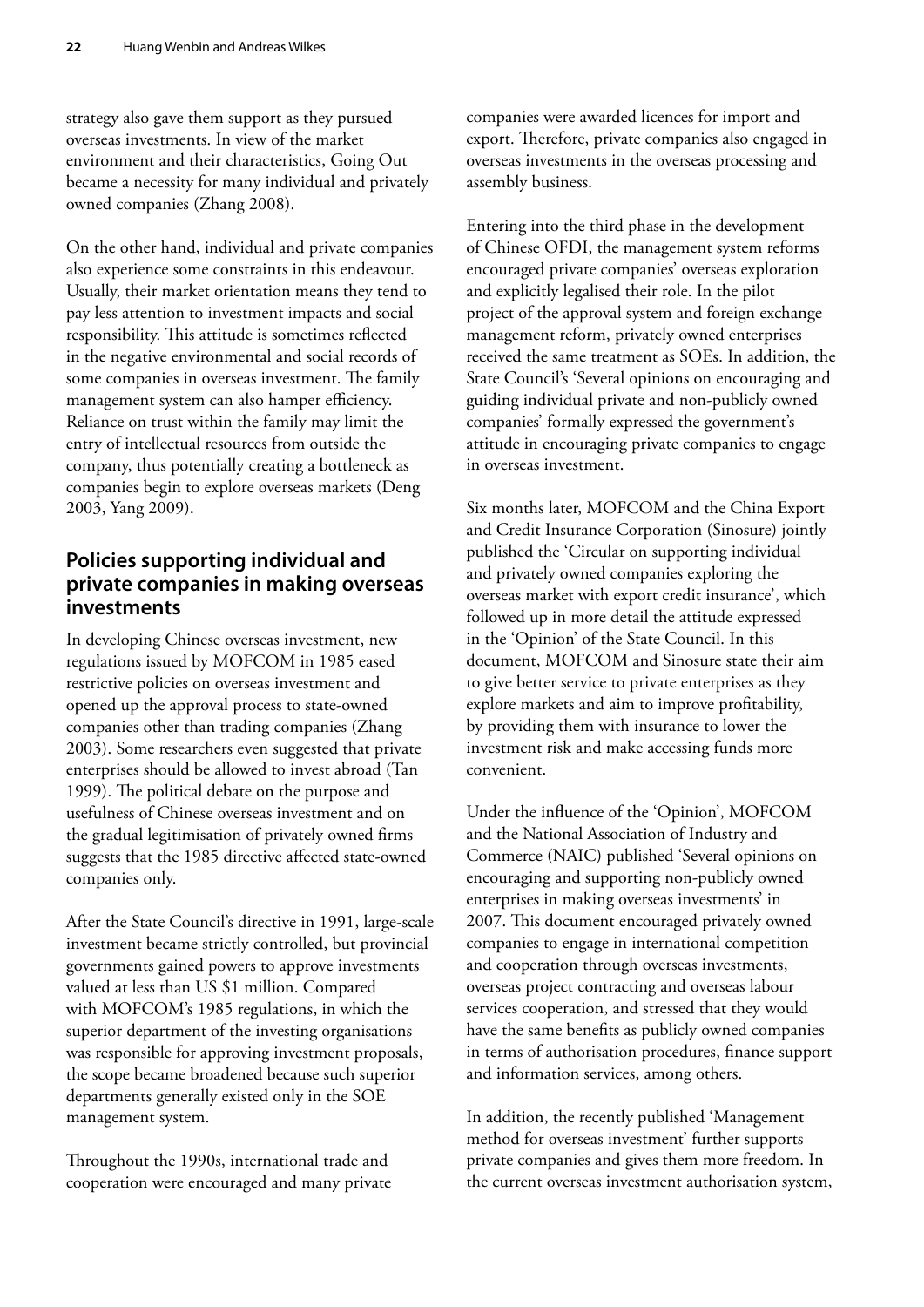projects valued at less than US \$1 million can get permission from MOFCOM (central government state-owned companies) and its local branches (other companies) within three days. Furthermore, the application procedure has been greatly simplified. However, under this system, some companies may not be supervised, especially when the investment value is below the authorisation threshold.

## **Conclusion**

The engagement of private companies in overseas investment has changed during the course of China's reforms. The companies' characteristics and operating environment combine with China's policies to contribute to explaining their increasing role in exploring overseas markets.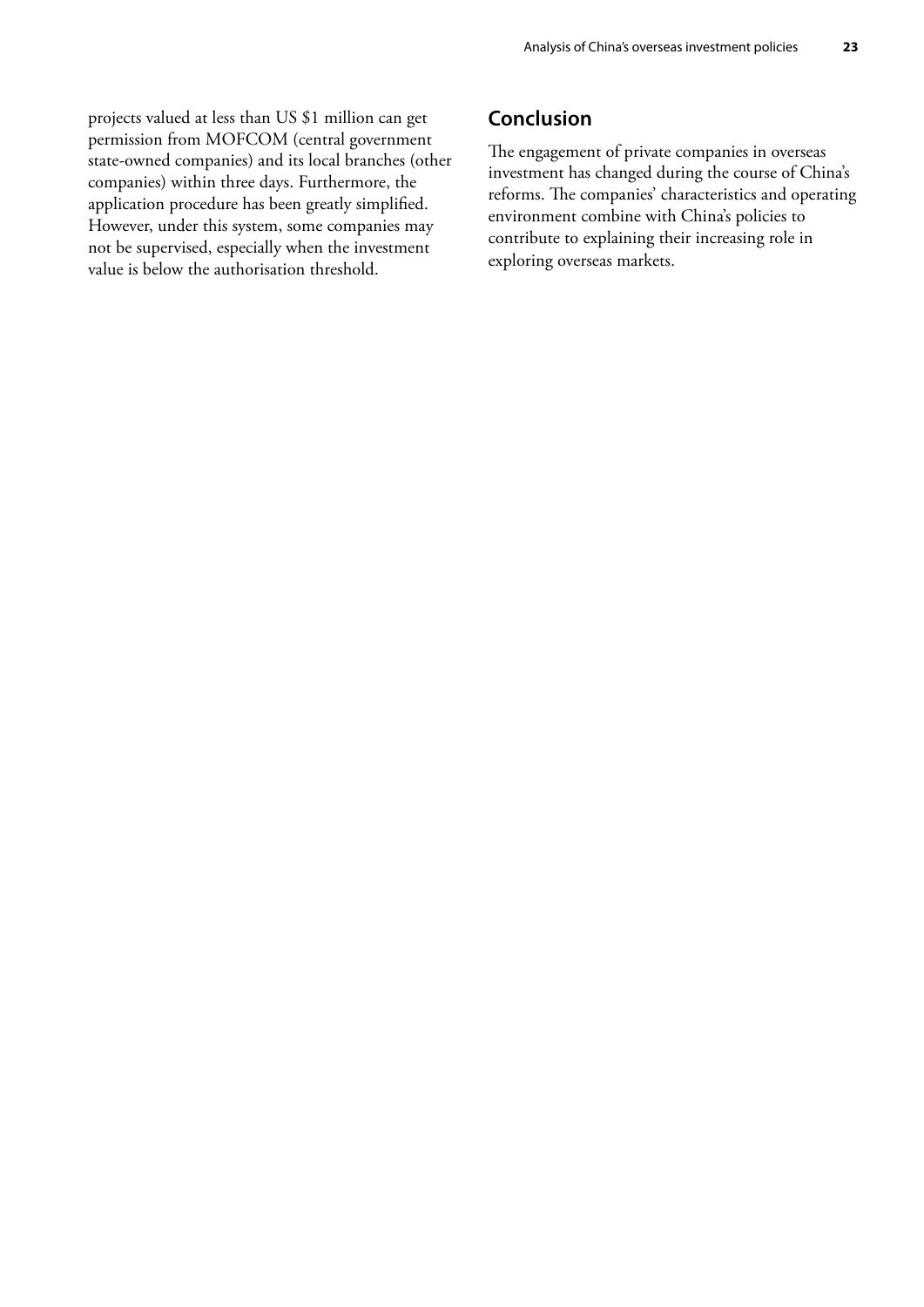<span id="page-33-0"></span>

| <b>Main content</b> |                   | Designate COMTEC as the responsible department of OFDI and preliminarily set<br>the procedure to make OFDI for enterprises | Implements the transition from case-by-case approvals to normative approvals                              | projects valued at more than US\$1 million; those below this value are made the<br>Designates MOFTEC and its provincial branches for the investing companies as<br>the main approving departments. MOFTEC is made responsible for approving<br>responsibility of the responsible department in the company. | Application materials that companies must submit include the project proposal,<br>the feasibility report and the company's bylaws | management system following the laws and regulations of the investment<br>Requires companies investing overseas to establish a strict accounting<br>destination countries<br>insurance companies | Implements the head responsibility system, with all accounting documents to be<br>signed by the nominated responsible person in the company or his/her proxy | Defines methods for sharing profits; after 5 years, companies can keep after-tax<br>profits | Before a company can seek approval from MOFTEC, SAFE will review its foreign<br>exchange resources and evaluate the investment risk based on the resources<br>certification provided by the company | abroad, the company must lodge with SAFE the approval document, the findings<br>After gaining permission from MOFTEC, when transferring the foreign exchange<br>of the foreign exchange resources review, the project contract and certification<br>material related to the foreign exchange amount | Companies must set aside 5% of their foreign exchange as a profit deposit<br>Each enterprise must submit its accounting statement to SAFE | Sets out the 'Foreign exchange management method for overseas investment'<br>for overseas |
|---------------------|-------------------|----------------------------------------------------------------------------------------------------------------------------|-----------------------------------------------------------------------------------------------------------|-------------------------------------------------------------------------------------------------------------------------------------------------------------------------------------------------------------------------------------------------------------------------------------------------------------|-----------------------------------------------------------------------------------------------------------------------------------|--------------------------------------------------------------------------------------------------------------------------------------------------------------------------------------------------|--------------------------------------------------------------------------------------------------------------------------------------------------------------|---------------------------------------------------------------------------------------------|-----------------------------------------------------------------------------------------------------------------------------------------------------------------------------------------------------|-----------------------------------------------------------------------------------------------------------------------------------------------------------------------------------------------------------------------------------------------------------------------------------------------------|-------------------------------------------------------------------------------------------------------------------------------------------|-------------------------------------------------------------------------------------------|
| Name                |                   | Circular on assignment of responsibility in<br>trade<br>foreign economy and                                                | procedure for establishing non-trade joint<br>Circular on the approval authority and<br>ventures overseas | Approval procedures and administrative<br>management joint ventures overseas<br>method for establishing non-trade<br>(temporary)                                                                                                                                                                            |                                                                                                                                   | Temporary management method for foreign<br>trading, financial and                                                                                                                                |                                                                                                                                                              |                                                                                             | Foreign exchange management method for<br>overseas investments                                                                                                                                      |                                                                                                                                                                                                                                                                                                     |                                                                                                                                           | Implementing rules for the foreign exchange<br>management method<br>investments           |
| Date                |                   | 31 January 1983                                                                                                            | 1 May 1984                                                                                                | 1 February 1985                                                                                                                                                                                                                                                                                             |                                                                                                                                   | 5 March 1989                                                                                                                                                                                     |                                                                                                                                                              |                                                                                             | 6 March 1989                                                                                                                                                                                        |                                                                                                                                                                                                                                                                                                     |                                                                                                                                           | 26 June 1990                                                                              |
| Department          | Phase 1:1978-1990 | State Council                                                                                                              | <b>MOFTEC</b>                                                                                             | MOFTEC                                                                                                                                                                                                                                                                                                      |                                                                                                                                   | MOF, MOFTEC,<br>PBC                                                                                                                                                                              |                                                                                                                                                              |                                                                                             | SAFE                                                                                                                                                                                                |                                                                                                                                                                                                                                                                                                     |                                                                                                                                           | SAFE                                                                                      |
| Order               |                   | $\overline{1}$ .                                                                                                           | $\ddot{5}$                                                                                                | $\ddot{.}$                                                                                                                                                                                                                                                                                                  |                                                                                                                                   | $\overline{1}$                                                                                                                                                                                   |                                                                                                                                                              |                                                                                             | 1.5                                                                                                                                                                                                 |                                                                                                                                                                                                                                                                                                     |                                                                                                                                           | $\frac{6}{1}$                                                                             |

Annex 2. Inventory of the main Chinese overseas investment policies **Annex 2. Inventory of the main Chinese overseas investment policies**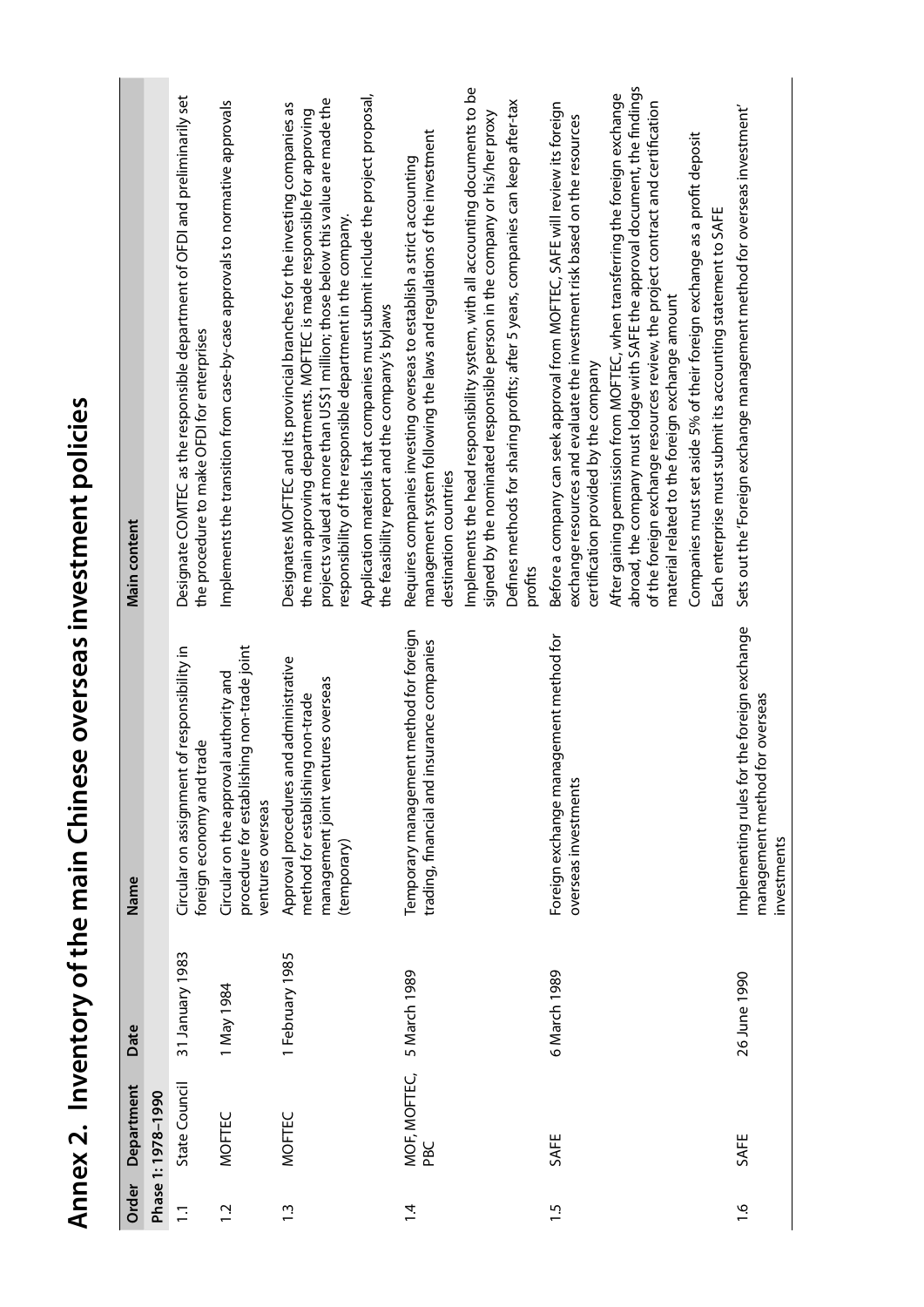| Main content |                    | Makes the NPC responsible for the reviewing of the investment project proposal<br>The State Council is responsible for approving significant projects (more than<br>and feasibility report for normal projects (valued at less than US\$1 million)<br>US\$30 million) | MOFCOM is responsible for reviewing the project contract and company bylaws<br>and for issuing the permission document | For projects valued at less than US\$1 million, the provincial government can<br>appoint its subordinate departments to conduct the approval | Investing companies can keep all profits in the first five years; after five years,<br>Encourages companies to invest in former Soviet Union countries<br>20% is given to the government | Projects valued at more than US\$1 million are approved by the responsible<br>For the investment in kind, companies can decide themselves<br>national department or State Council | Emphasises that the NPC has taken charge of approvals the overseas investments                                      | Reiterates the 'The opinion on the National Planning Council Reinforcing control<br>of overseas investment projects' | Sets out the template for the written report on the foreign exchange<br>resource review                     | Requires strict reviews of the foreign exchange risk and sources.                  | Provincial branches of SAFE are given responsibility for investments valued at less<br>than US\$1 million | Provincial branches must submit projects valued over US\$1 million to SAFE for<br>approval | MOF's development of the accounting management system for overseas<br>investment | responsibility for accounting management and supervision of their own level<br>The responsible accounting departments at different levels are given |
|--------------|--------------------|-----------------------------------------------------------------------------------------------------------------------------------------------------------------------------------------------------------------------------------------------------------------------|------------------------------------------------------------------------------------------------------------------------|----------------------------------------------------------------------------------------------------------------------------------------------|------------------------------------------------------------------------------------------------------------------------------------------------------------------------------------------|-----------------------------------------------------------------------------------------------------------------------------------------------------------------------------------|---------------------------------------------------------------------------------------------------------------------|----------------------------------------------------------------------------------------------------------------------|-------------------------------------------------------------------------------------------------------------|------------------------------------------------------------------------------------|-----------------------------------------------------------------------------------------------------------|--------------------------------------------------------------------------------------------|----------------------------------------------------------------------------------|-----------------------------------------------------------------------------------------------------------------------------------------------------|
| Name         |                    | overseas investment<br>Opinion on the National Planning Council<br>reinforcing control of<br>projects                                                                                                                                                                 |                                                                                                                        |                                                                                                                                              | and trade relationships with former Soviet<br>Suggestion on strengthening economic<br>countries                                                                                          |                                                                                                                                                                                   | feasibility reports for<br>Regulations on developing and approving<br>project proposals and<br>overseas investments | up non-trade overseas<br>Approval and temporary management<br>regulations for setting<br>companies                   | Circular to unify the specification of overseas<br>investment risk and foreign exchange<br>resource reviews | Specification of overseas investment risk and<br>foreign exchange resource reviews | Supplementary circular to 'Management<br>method for overseas investment'                                  |                                                                                            | Temporary method on overseas accounting<br>management                            |                                                                                                                                                     |
| Date         |                    | 5 March 1991                                                                                                                                                                                                                                                          |                                                                                                                        |                                                                                                                                              | 9 June 1992                                                                                                                                                                              |                                                                                                                                                                                   | 17 August 1991                                                                                                      | 23 March 1992                                                                                                        | 21 June 1991                                                                                                | 20 September 1993                                                                  | 14 September 1995                                                                                         |                                                                                            | 1 July 1996                                                                      |                                                                                                                                                     |
| Department   | Phase 2: 1991-1998 | State Council                                                                                                                                                                                                                                                         |                                                                                                                        |                                                                                                                                              | State Council                                                                                                                                                                            |                                                                                                                                                                                   | D<br>PC                                                                                                             | <b>MOFTEC</b>                                                                                                        | SAFE                                                                                                        | SAFE                                                                               | SAFE                                                                                                      |                                                                                            | MOF                                                                              |                                                                                                                                                     |
| Order        |                    | $\overline{2.1}$                                                                                                                                                                                                                                                      |                                                                                                                        |                                                                                                                                              | 2.2                                                                                                                                                                                      |                                                                                                                                                                                   | 2.3                                                                                                                 | 2.4                                                                                                                  | 2.5                                                                                                         | 2.6                                                                                | 2.7                                                                                                       |                                                                                            | 2.8                                                                              |                                                                                                                                                     |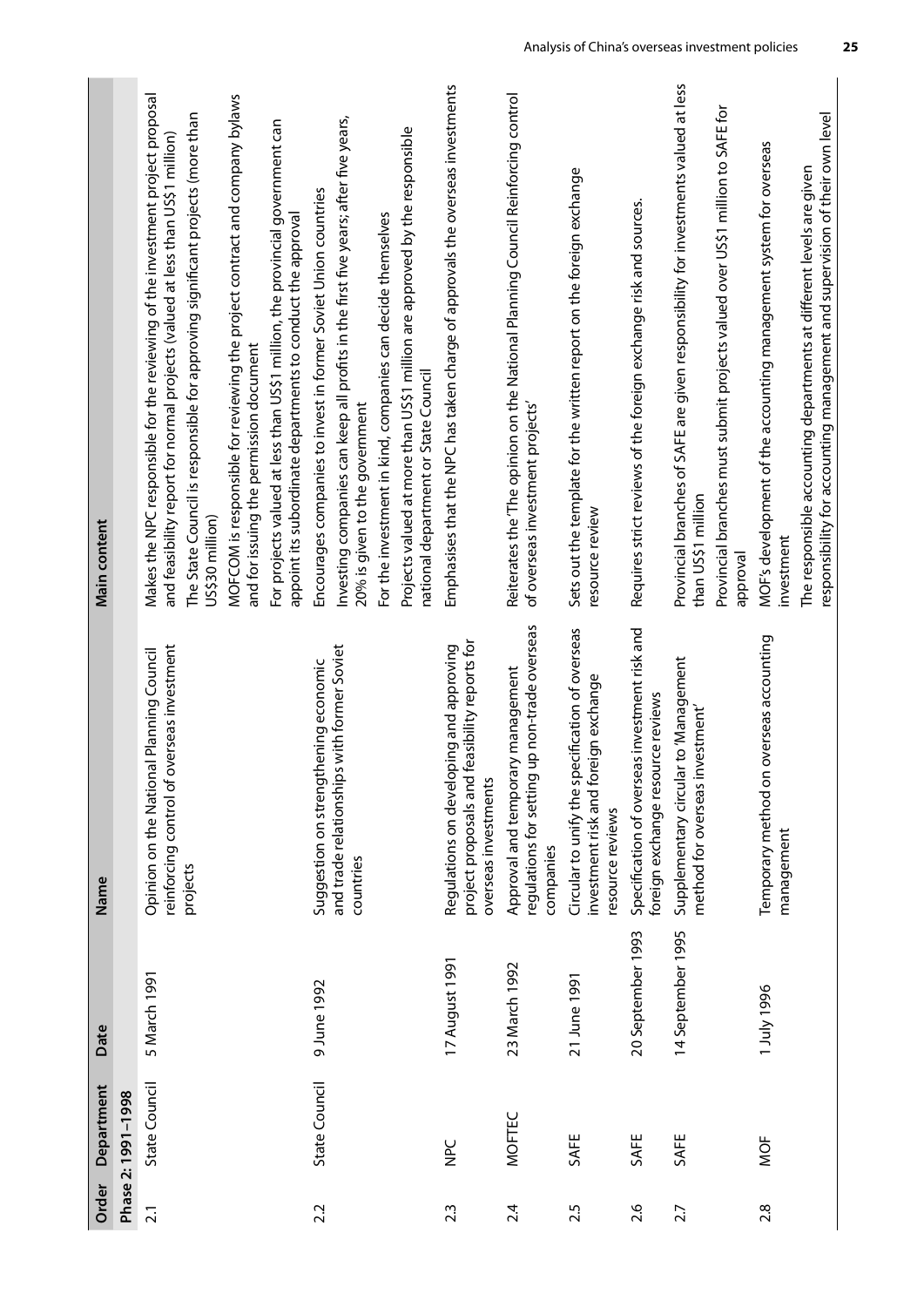| Order | Department    | Date                                         | Name                                                                                                                                                     | Main content                                                                                                                                                                                                                                                           |
|-------|---------------|----------------------------------------------|----------------------------------------------------------------------------------------------------------------------------------------------------------|------------------------------------------------------------------------------------------------------------------------------------------------------------------------------------------------------------------------------------------------------------------------|
| 2.9   | SASAC         | 25 June 1992                                 | Temporary management method for<br>overseas state-owned assets                                                                                           | Responsible departments in SASAC are various levels are given responsibility for<br>registering state-owned overseas assets at their own level                                                                                                                         |
| 2.10  | SASAC         | 13 October 1992                              | for overseas state-<br>Implementing rules for the temporary<br>management method<br>owned assets                                                         | Implements 'The temporary management method for overseas state-owned<br>assets'                                                                                                                                                                                        |
|       |               | Encouraging overseas processing and assembly |                                                                                                                                                          |                                                                                                                                                                                                                                                                        |
| 2.11  | State Council | 1 February 1999                              | carry out overseas material processing and<br>Opinion on encouraging companies to<br>assembly                                                            | Encourages light industry, textile, household appliance, electronic and clothes<br>manufacturing companies with comparative advantages in equipment and<br>technology to develop overseas processing and assembly businesses<br>The government will encourage them by: |
|       |               |                                              |                                                                                                                                                          | improving access to finance: the companies can get long- and medium-term<br>loans, central foreign trade fund, assistance soft loans etc., and can keep<br>profits made in the first five years;                                                                       |
|       |               |                                              |                                                                                                                                                          | simplifying approval procedures: MOFTEC takes over approvals;                                                                                                                                                                                                          |
|       |               |                                              |                                                                                                                                                          | requirement and cancelling the foreign exchange risk review if the company is<br>simplifying foreign exchange procedures, removing the profit deposit<br>not involved in purchasing and transferring foreign exchange;                                                 |
|       |               |                                              |                                                                                                                                                          | giving companies export rebates;                                                                                                                                                                                                                                       |
|       |               |                                              |                                                                                                                                                          | giving companies priority in being awarded trading rights.<br>giving companies financial services and policy insurance;                                                                                                                                                |
| 2.12  | <b>MOFTEC</b> | 22 March 1999                                | Circular on implementing the State Council                                                                                                               | MOFTEC is made responsible for approving loans                                                                                                                                                                                                                         |
|       |               |                                              | n aid preferential loan<br>to develop the overseas processing and<br>opinion on encouraging companies to<br>make use of the foreign<br>assembly business | Sets out application procedures for funds and loans                                                                                                                                                                                                                    |
| 2.13  | <b>MOFTEC</b> | 29 March 1999                                | es the right to handle<br>erseas processing<br>Circular on granting ov<br>and assembly compan<br>imports and exports                                     | States that companies engaging in overseas processing and assembly businesses<br>can be awarded the right to handle imports and exports if they apply for it                                                                                                           |
| 2.14  | <b>MOFTEC</b> | 31 March 1999                                | abroad managers<br>of companies engaging in the overseas<br>the approval<br>processing and assembly<br>procedures for sending<br>Circular on simplifying | Implements the one-time approval procedures for companies with permission<br>granted by MOFTEC                                                                                                                                                                         |
| 2.15  | MOFTEC, SAFE  | 12 April 1999                                | overseas processing and assembly business<br>procedures for companies engaging in the<br>foreign exchange<br>Circular on simplifying                     | Simplifies foreign exchange procedures, removes the profit deposit requirement<br>and cancels the foreign exchange risk review for companies not involved in<br>purchasing and transferring foreign exchange                                                           |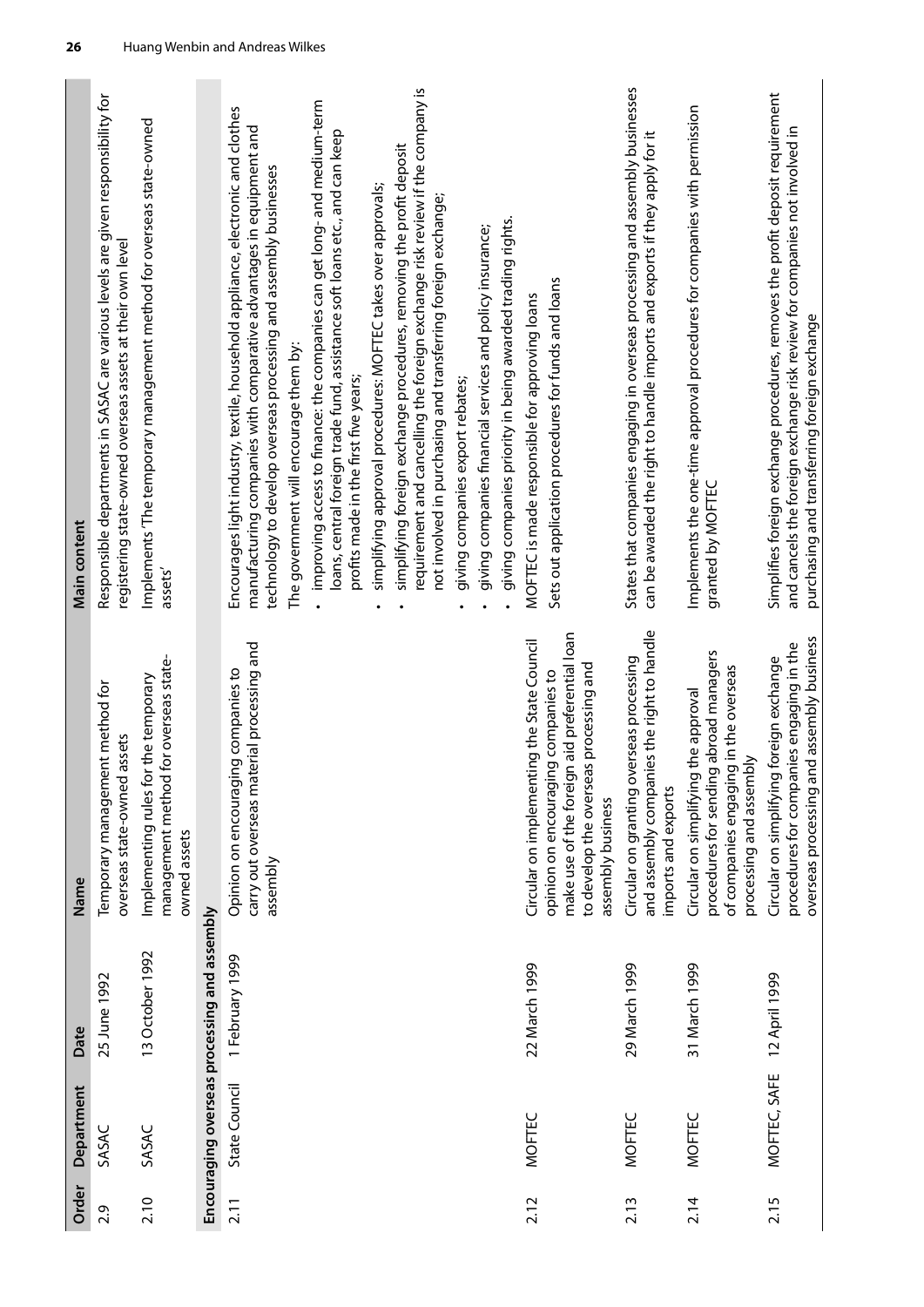| Order            | Department                  | Date             | Name                                                                                                                                              | <b>Main content</b>                                                                                                                                                                                                                                                   |
|------------------|-----------------------------|------------------|---------------------------------------------------------------------------------------------------------------------------------------------------|-----------------------------------------------------------------------------------------------------------------------------------------------------------------------------------------------------------------------------------------------------------------------|
| 2.16             | <b>MOFTEC</b>               | 16 April 1999    | e central foreign trade<br>development fund to support the overseas<br>processing and assembly compensable<br>Circular on applying th<br>projects | Gives EXIM Bank responsibility for evaluations and loans                                                                                                                                                                                                              |
| 2.17             | MOFTEC, MOF                 | 23 April 1999    | processing and assembly companies<br>by overseas<br>Circular on accounting                                                                        | Allows companies to keep all profits made in the first five years                                                                                                                                                                                                     |
| 2.18             | MOFTEC, SETC                | 4 May 1999       | Circular on the application procedures for<br>overseas processing and assembly                                                                    | Defines application procedures and materials for overseas processing and<br>assembly businesses                                                                                                                                                                       |
|                  |                             |                  |                                                                                                                                                   | Economic and Trade Commission (SETC), and other companies to local provincial<br>States that central government SOEs must apply to MOFTEC and the State<br>foreign and domestic trade departments                                                                     |
|                  |                             |                  |                                                                                                                                                   | SETC is given responsibility for reviewing application materials and MOFTEC is to<br>manage approvals based on SETC's recommendations                                                                                                                                 |
| 2.19             | SAT, MOFTEC                 | 5 May 1999       | Circular on exports tax rebates for overseas<br>bly companies<br>processing and assem                                                             | Implements export tax rebates                                                                                                                                                                                                                                         |
| 2.10             | MOF, MOFTEC                 | 19 May 1999      | for foreign exchange<br>processing and assembly companies<br>loan interest subsidies for overseas<br>Management method                            | Grants a 2% subsidy on loan interest                                                                                                                                                                                                                                  |
| 2.11             | PBC, MOFTEC                 | 30 June 1999     | Credit opinion on supporting the overseas<br>processing and assembly business                                                                     | Requires all commercial banks and EXIM Bank to support overseas processing<br>and assembly businesses to promote the sector's development                                                                                                                             |
| 2.12             | <b>MOFTEC</b>               | 6 August 1999    | overseas processing and assembly business<br>for long- and medium-term loans for the<br>Interest subsidies management method                      | Allows all certified companies to apply for a subsidy of 50% of the loan interest,<br>with the subsidy valid for up to three years                                                                                                                                    |
|                  | Phase 3: 2002-Present       |                  |                                                                                                                                                   |                                                                                                                                                                                                                                                                       |
|                  | Reform of approval policies |                  |                                                                                                                                                   |                                                                                                                                                                                                                                                                       |
| $\overline{3.1}$ | <b>MOFTEC</b>               | 9 February 2003  | Circular on selecting pilots to simplify the<br>some cities and<br>approval procedure in<br>provinces                                             | Selects the pilots for simplifying the approval procedures for overseas investment                                                                                                                                                                                    |
| 3.2              | MOFTEC                      | 19 February 2003 | Reply agreeing to delegate approval powers<br>over non-trade overseas investment to the<br>responsible pilot departments                          | Agrees with requests from cities and province to establish the pilots                                                                                                                                                                                                 |
| 3.3              | MOFCOM                      | 28 April 2003    | Circular on implementing well the overseas<br>investment approval reform pilots                                                                   | and issuing approvals for non-trade companies' overseas investment in 'non-hot'<br>The pilot region departments responsible for outward economy and trade are<br>granted power to make approvals, and are given responsibility for examining<br>countries and regions |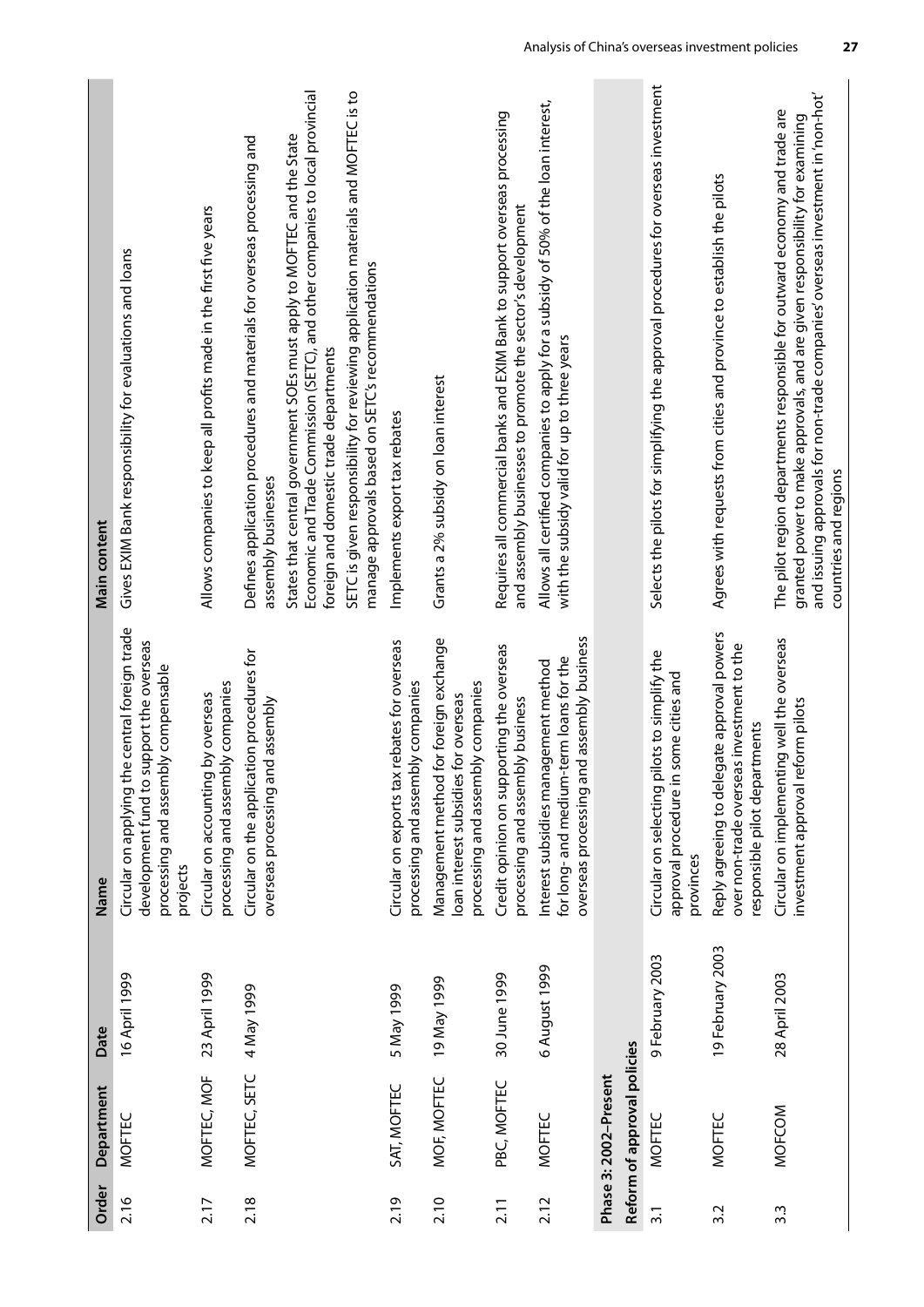| Main content | Agrees to establish pilots in Beijing, Tianjin, Ningbo, Fujian, Xiamen, Qingdao and<br>Shenzhan etc. | central government SOEs, and its provincial branches are given responsibility for<br>MOFTEC is made responsible for projects valued at more than US\$3 million and<br>approving projects valued below this threshold | Cancels the approval system for projects without government funding and<br>implements the authorisation and recording systems | MOFCOM is given responsibility to authorise listed local and central government<br>companies seeking to establish companies in Hong Kong and Macau; other<br>companies will be dealt with by its provincial branches | Enables the 'Overseas Investment Authorisation Certificate of P.R. China', to be<br>issued via the Internet | financial institutions) and its provincial branches are made responsible for other<br>MOFCOM is made responsible for authorising central government SOEs (except<br>types of companies | resource extraction and large foreign exchange projects; the State Council is to<br>$\alpha$ authorise significant resource extraction (>US\$200 million) and large foreign<br>The NDRC and its provincial branches are made responsible for regular-sized<br>exchange (>\$US50 million) projects | Implements 'The authorisation system for operating a business overseas'                 | Formally sets out the overseas recording system                   | companies establishing facilities overseas, except in countries with no diplomatic<br>MOFCOM delegates to its provincial branches the power to authorise local<br>relationship and Iraq, Afghanistan and South Korea |
|--------------|------------------------------------------------------------------------------------------------------|----------------------------------------------------------------------------------------------------------------------------------------------------------------------------------------------------------------------|-------------------------------------------------------------------------------------------------------------------------------|----------------------------------------------------------------------------------------------------------------------------------------------------------------------------------------------------------------------|-------------------------------------------------------------------------------------------------------------|----------------------------------------------------------------------------------------------------------------------------------------------------------------------------------------|---------------------------------------------------------------------------------------------------------------------------------------------------------------------------------------------------------------------------------------------------------------------------------------------------|-----------------------------------------------------------------------------------------|-------------------------------------------------------------------|----------------------------------------------------------------------------------------------------------------------------------------------------------------------------------------------------------------------|
| Name         | ne approval reform<br>pilots for overseas investments<br>Reply on expanding th                       | power for the overseas<br>procedures and<br>processing and assembly business<br>Circular on simplifying<br>reducing the approval                                                                                     | the investment<br>Decision on reforming<br>management system                                                                  | for domestic companies making investments<br>Regulations on the authorisation procedure<br>in Hong Kong And Macau                                                                                                    | Circular on enabling the 'Overseas Investment<br>Authorisation Certificate Of PR China'                     | Regulations on authorising initiation of<br>business overseas                                                                                                                          | Temporary management method for<br>overseas investment projects                                                                                                                                                                                                                                   | Implementing rules for the authorisation<br>business overseas<br>system for operating a | certification for<br>Circular on recording<br>overseas investment | Circular on adjusting the authorisation for<br>overseas investments                                                                                                                                                  |
| Date         | 29 April 2003                                                                                        | 26 June 2003                                                                                                                                                                                                         | 16 July 2004                                                                                                                  | 31 August 2004                                                                                                                                                                                                       | 29 September 2004                                                                                           | 1 October 2004                                                                                                                                                                         | 9 October 2004                                                                                                                                                                                                                                                                                    | 17 October 2005                                                                         | 30 May 2007                                                       | 19 December 2007                                                                                                                                                                                                     |
| Department   | MOFCOM                                                                                               | MOFCOM,<br>SAFE                                                                                                                                                                                                      | State Council                                                                                                                 | Macao Office<br>State Council<br>MOFCOM,<br>Hong and                                                                                                                                                                 | MOFCOM                                                                                                      | MOFCOM                                                                                                                                                                                 | <b>NDRC</b>                                                                                                                                                                                                                                                                                       | MOFCOM                                                                                  | <b>NDRC</b>                                                       | MOFCOM                                                                                                                                                                                                               |
| Order        | 3.4                                                                                                  | 3.5                                                                                                                                                                                                                  | 3.6                                                                                                                           | 3.7                                                                                                                                                                                                                  | 3.8                                                                                                         | 3.9                                                                                                                                                                                    | 3.10                                                                                                                                                                                                                                                                                              | 3.11                                                                                    | 3.12                                                              | 3.13                                                                                                                                                                                                                 |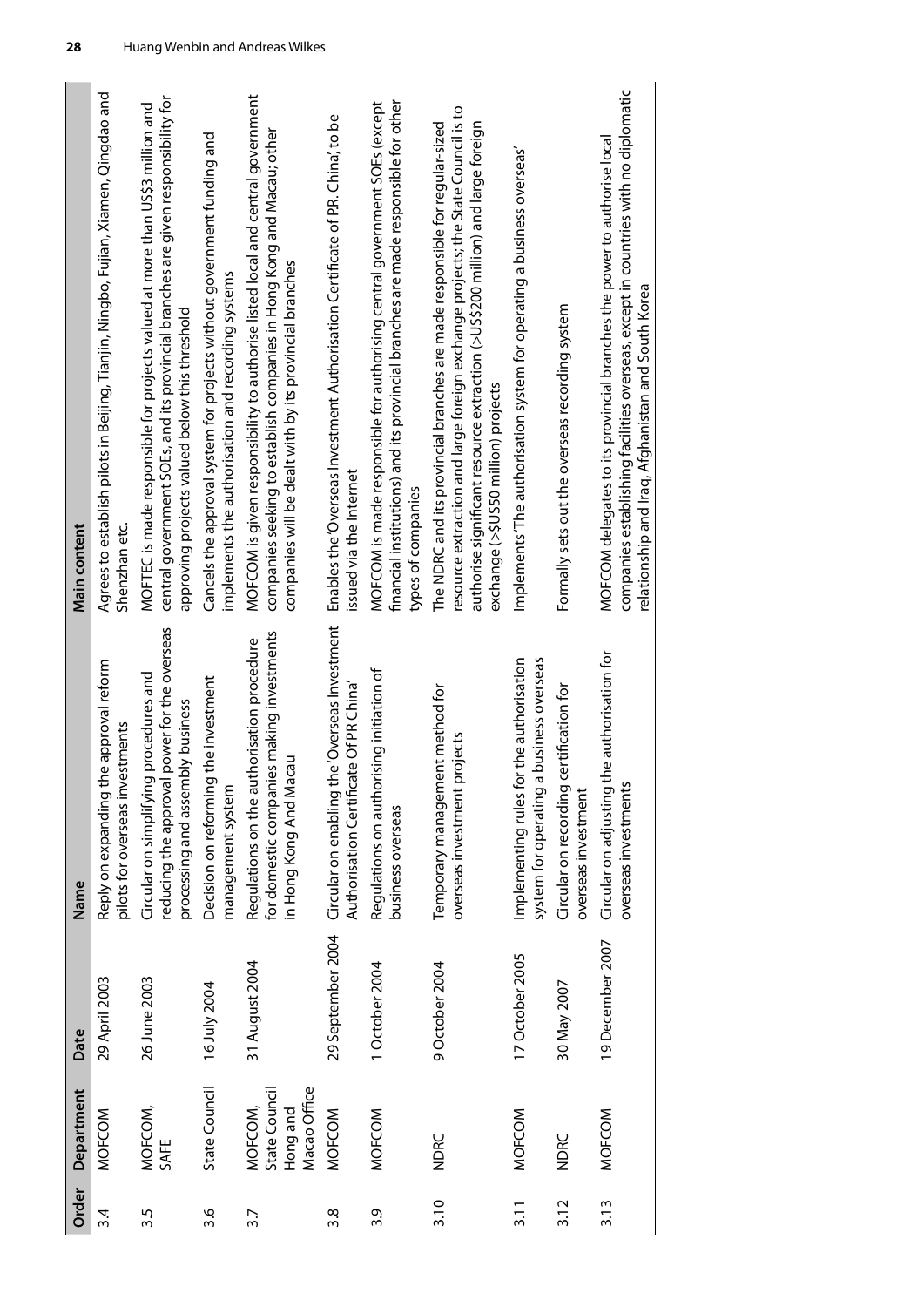| Department<br><b>MOFCOM</b>               | 16 March 2009<br>Date | for overseas<br>Management method<br>investments<br>Name                  | government SOEs; investments in special investment destinations or destinations<br>States that central government SOEs must apply to MOFCOM and local<br>MOFCOM is made responsible for authorising: investments by central<br>companies to the local branches of MOFCOM for authorisation<br><b>Main content</b>                                                                 |
|-------------------------------------------|-----------------------|---------------------------------------------------------------------------|-----------------------------------------------------------------------------------------------------------------------------------------------------------------------------------------------------------------------------------------------------------------------------------------------------------------------------------------------------------------------------------|
|                                           |                       |                                                                           | without diplomatic relations; investments in countries or regions with investment<br>Local branches of MOFCOM are given responsibility for projects valued at US\$10<br>million to US\$100 million, mining and energy investments and project requiring<br>stock valued at more than US\$100 million; and projects with special goals<br>domestic financing                       |
|                                           |                       |                                                                           | Other investments can be approved by MOFCOM (central government SOEs) and<br>its local branches (other companies) by submitting the application form only<br>licence, contract and bylaw, the authorisation certification from the relevant<br>Application materials include: investment application form, business<br>departments, the earlier stage report on merger activities |
| Foreign exchange reforms                  |                       |                                                                           |                                                                                                                                                                                                                                                                                                                                                                                   |
| 1 October 2002<br>SAFE                    |                       | SAFE initiates foreign exchange reform pilots<br>for overseas investments | Gives pilots a 12-month quota for purchasing foreign exchange to facilitate<br>financing                                                                                                                                                                                                                                                                                          |
|                                           |                       |                                                                           | Treats companies equally regardless of ownership type (state owned, private and<br>foreign funded), and all have the same foreign exchange management system                                                                                                                                                                                                                      |
|                                           |                       |                                                                           | Simplifies the procedure for reviewing foreign exchange sources<br>Cancels the risk review procedure for overseas investments                                                                                                                                                                                                                                                     |
|                                           |                       |                                                                           | Cancels the profit margin system; allows and encourages companies to use their<br>profits for expansion or reinvestment                                                                                                                                                                                                                                                           |
|                                           |                       |                                                                           | Broadens the approvals scope of departments responsible for pilots' foreign<br>exchange                                                                                                                                                                                                                                                                                           |
| 1 November 2002<br>State Council          |                       | Decision on the 1st cancellation for<br>administrative approval projects  | SAFE cancels the risk review system and profit deposit requirement for overseas<br>investments                                                                                                                                                                                                                                                                                    |
| 12 November 2002<br>SAFE                  |                       | Circular on settling profit deposits for<br>overseas investments          | SAFE cancels the risk review system and profit deposit requirement for overseas<br>investments from 15 November 2002                                                                                                                                                                                                                                                              |
| exchange sources<br>19 March 2003<br>SAFE |                       | Circular on simplified examination of foreign                             | Requires investments needing to purchase and transfer foreign exchange to<br>undergo a foreign exchange sources review                                                                                                                                                                                                                                                            |
|                                           |                       |                                                                           | The investment in kind, foreign aid projects and strategic investments recognised<br>by MOFCOM are exempt                                                                                                                                                                                                                                                                         |
|                                           |                       |                                                                           | Simplifies the procedure for examining foreign exchange sources                                                                                                                                                                                                                                                                                                                   |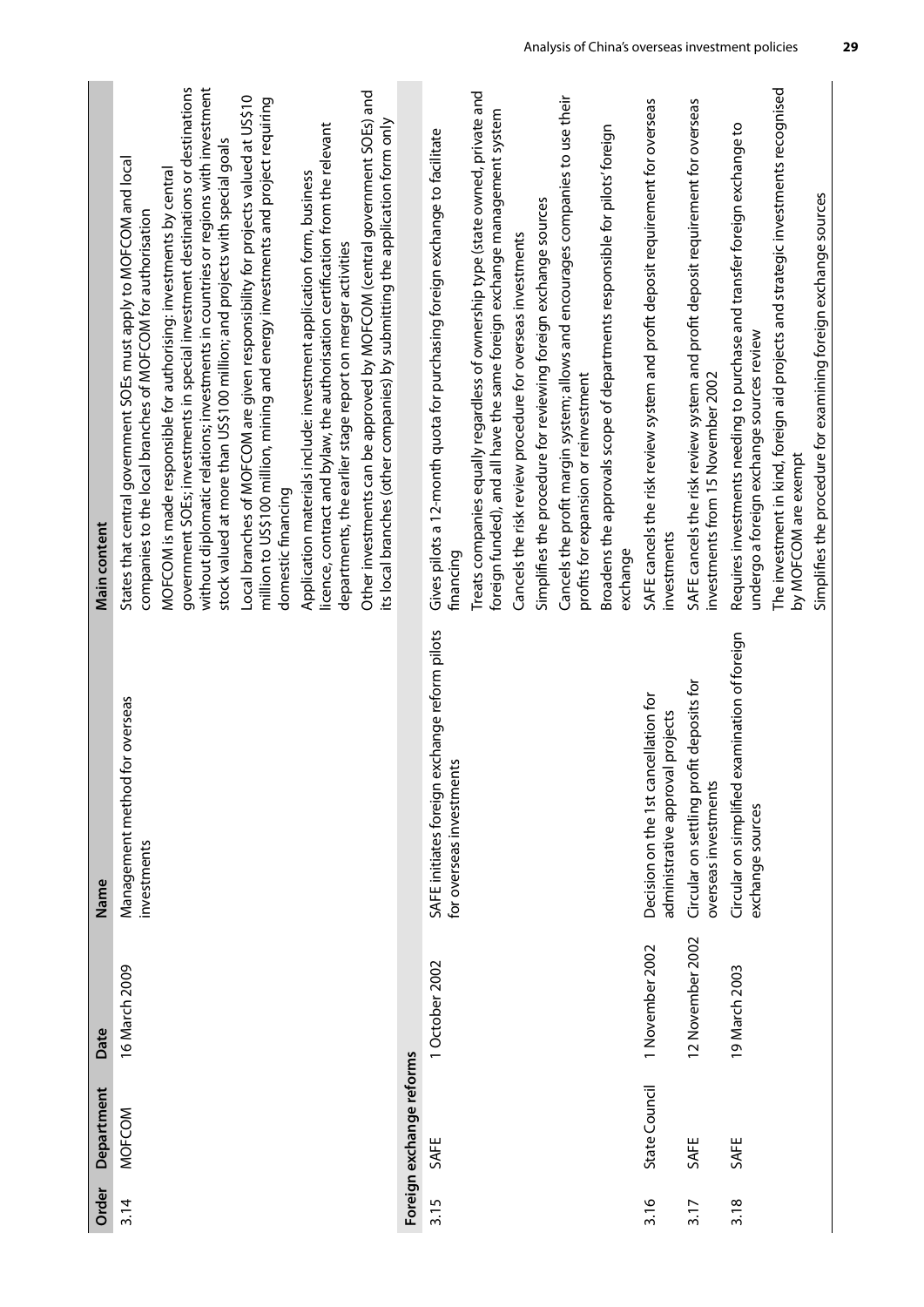| Main content | Returns profit deposits                                              | Allows SAFE branches in pilot areas to issue the findings of the foreign exchange<br>sources review for investments valued at less than US\$3 million | CDB will allocate a certain amount of credit as capital stock loans to support<br>significant overseas investments | Enhances the authorisation power of SAFE branches in border regions              | Applies the reforms to the whole country                              | Cancels the foreign exchange quota                      | The main recording material required includes: the application, statement on the<br>foreign exchange sources, business licence or organisation code, the investment<br>States that no early-stage review will be required and that companies only need<br>permission certificate and the certification on transferring foreign exchange in<br>to lodge records with SAFE when transferring foreign exchange<br>the earlier stage of the project |                             | will take a certain amount of money from the export crediting plan to support<br>Establishes the credit system for overseas investments. Every year, EXIM Bank<br>research and development centre projects that can make use of international<br>overseas manufacture and infrastructure projects that can stimulate exports<br>of domestic technology, products, equipment and labour services; overseas<br>advanced technologies, management experience and intellectual property<br>resources; and overseas merger and acquisition projects that can enhance<br>overseas exploration projects for resources that are in domestic shortage;<br>significant overseas investments'. Significant investments mainly include<br>international competitiveness and expand international markets. | resources and non-metal and metal resources. In 2005, a supplementary circular<br>The Chinese government allocates special funds to reimburse companies for<br>costs incurred in the period before the project. Eligible projects included oil<br>to this policy was published. |
|--------------|----------------------------------------------------------------------|-------------------------------------------------------------------------------------------------------------------------------------------------------|--------------------------------------------------------------------------------------------------------------------|----------------------------------------------------------------------------------|-----------------------------------------------------------------------|---------------------------------------------------------|-------------------------------------------------------------------------------------------------------------------------------------------------------------------------------------------------------------------------------------------------------------------------------------------------------------------------------------------------------------------------------------------------------------------------------------------------|-----------------------------|-----------------------------------------------------------------------------------------------------------------------------------------------------------------------------------------------------------------------------------------------------------------------------------------------------------------------------------------------------------------------------------------------------------------------------------------------------------------------------------------------------------------------------------------------------------------------------------------------------------------------------------------------------------------------------------------------------------------------------------------------------------------------------------------------|---------------------------------------------------------------------------------------------------------------------------------------------------------------------------------------------------------------------------------------------------------------------------------|
| Name         | profit deposits for<br>overseas investments<br>Circular on returning | exchange management reform for overseas<br>Circular on advancing the foreign<br>investments                                                           | management of overseas listed enterprises<br>Circular on the foreign exchange                                      | exchange management in border regions<br>Circular on overseas investment foreign | Circular on expanding foreign exchange<br>pilots<br>management reform | Circular on adjusting some foreign exchange<br>policies | companies to make overseas investments<br>Management regulations for domestic                                                                                                                                                                                                                                                                                                                                                                   |                             | Circular on advance support of significant<br>overseas investments                                                                                                                                                                                                                                                                                                                                                                                                                                                                                                                                                                                                                                                                                                                            | Circular on implementing well funding for<br>investment and economic and technical<br>pre-project costs of overseas resources<br>cooperation                                                                                                                                    |
| Date         | 8 July 2003                                                          | 15 October 2003                                                                                                                                       | 1 February 2005                                                                                                    | 3 March 2005                                                                     | 19 May 2005                                                           | 6 June 2006                                             | 13 July 2009                                                                                                                                                                                                                                                                                                                                                                                                                                    |                             | 9 May 2003                                                                                                                                                                                                                                                                                                                                                                                                                                                                                                                                                                                                                                                                                                                                                                                    | 19 September 2004                                                                                                                                                                                                                                                               |
| Department   | SAFE                                                                 | SAFE                                                                                                                                                  | SAFE, CSRC                                                                                                         | SAFE                                                                             | SAFE                                                                  | SAFE                                                    | SAFE                                                                                                                                                                                                                                                                                                                                                                                                                                            | Finance and credit policies | NDRC, EXIM<br><b>Bank</b>                                                                                                                                                                                                                                                                                                                                                                                                                                                                                                                                                                                                                                                                                                                                                                     | MOFCOM<br>MOF,                                                                                                                                                                                                                                                                  |
| Order        | 3.19                                                                 | 3.20                                                                                                                                                  | 3.21                                                                                                               | 3.22                                                                             | 3.23                                                                  | 3.24                                                    | 3.25                                                                                                                                                                                                                                                                                                                                                                                                                                            |                             | 3.26                                                                                                                                                                                                                                                                                                                                                                                                                                                                                                                                                                                                                                                                                                                                                                                          | 3.27                                                                                                                                                                                                                                                                            |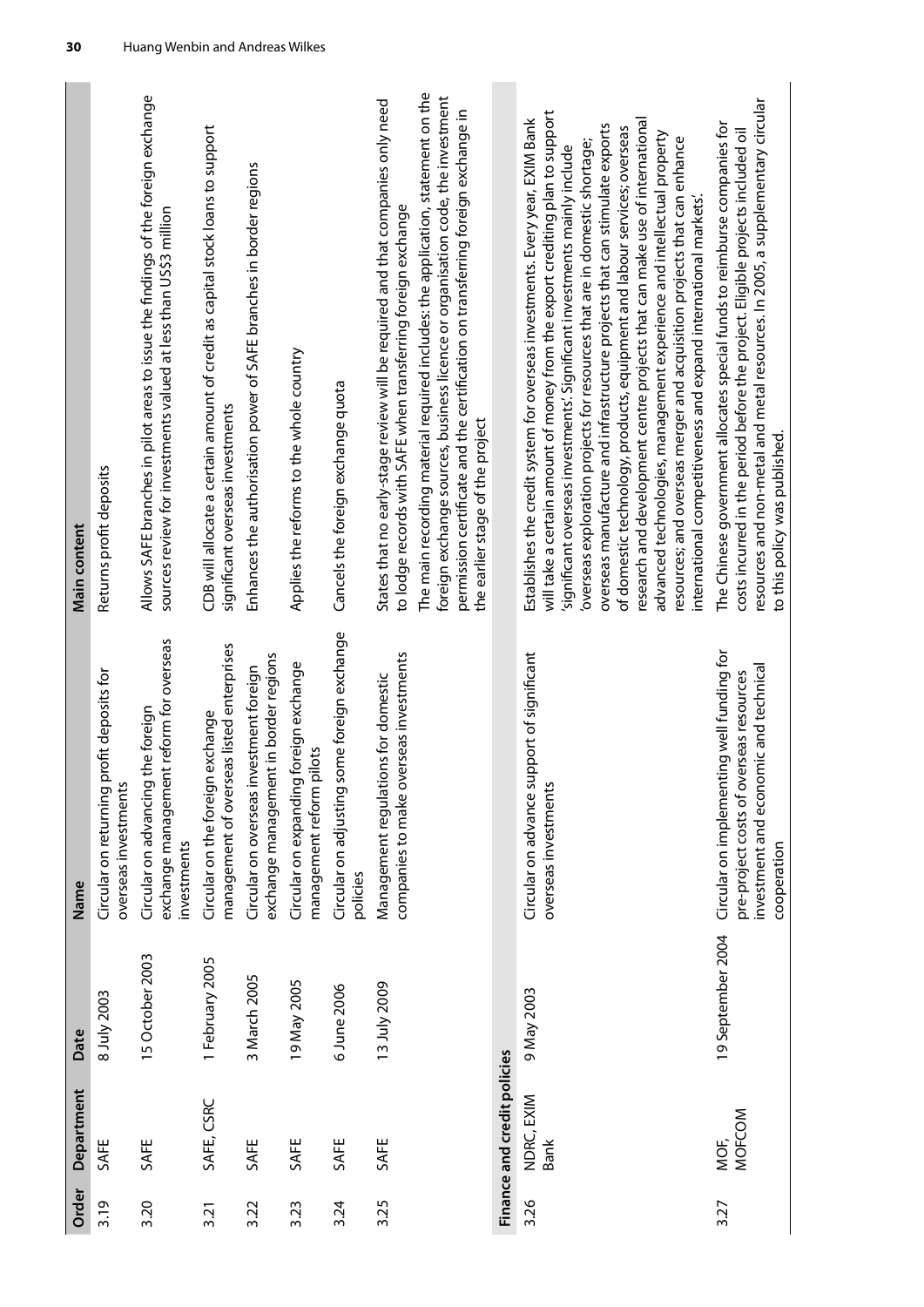| Order | Department                                   | Date              | Name                                                                                                                                                               | Main content                                                                                                                                                                                                                                                                                                            |
|-------|----------------------------------------------|-------------------|--------------------------------------------------------------------------------------------------------------------------------------------------------------------|-------------------------------------------------------------------------------------------------------------------------------------------------------------------------------------------------------------------------------------------------------------------------------------------------------------------------|
| 3.28  | MOFCOM<br>MOF,                               | 17 June 2005      | well funding for pre-project costs of overseas<br>lar to implementing<br>and economic and<br>resources investment<br>technical cooperation<br>Supplementary circul | costs of overseas resources investment and economic and technical cooperation'<br>Makes adjustments to 'Circular on implementing well funding for pre-project                                                                                                                                                           |
| 3.29  | NDRC, CDB                                    | 25 September 2005 | Circular on strengthening financial support to<br>significant overseas projects                                                                                    | the stock capital to improve the projects' funding capability. CDB will also provide<br>overseas project every year. Under the plan, CDB will arrange a credit quota from<br>CDB and the NDRC develop a plan to provide financial support for significant<br>the projects with related services.                        |
| 3.30  | MOF                                          | 31 October 2005   | Temporary method for overseas mining<br>resources risk survey                                                                                                      | Gives priority to funding mining survey projects with good prospects, large<br>reserves and high expected returns                                                                                                                                                                                                       |
| 3.31  | <b>MOFCOM</b><br>MOF,                        | 9 December 2005   | Management method for outward economy<br>and technology cooperation special fund                                                                                   | forestry and fishing cooperation, outward project contracting, outward labour<br>services, overseas high-tech research and development, outward design and<br>Supports companies engaging in overseas investment, overseas agriculture,<br>consultation by way of direct funding and subsidising the interest on credit |
| 3.32  | MOFCOM<br>MOF,                               | 8 May 2006        | and technology cooperation special funds<br>supporting policies for outward economy<br>Notification on questions related to the                                    | forestry and fishing cooperation, outward project contracting, outward labour<br>services, overseas high-tech research and development, outward design and<br>Supports companies engaging in overseas investment, overseas agriculture,<br>consultation by way of direct funding and subsidising the interest on credit |
|       | <b>Taxation policies</b>                     |                   |                                                                                                                                                                    |                                                                                                                                                                                                                                                                                                                         |
| 3.33  | ZК                                           | 20 March 2007     | Opinion on implementing well taxation<br>services and management of overseas<br>companies                                                                          | Sets out 5 aspects for regulating the taxation management of overseas<br>companies                                                                                                                                                                                                                                      |
| 3.34  | MOF, SAT                                     | 25 December 2009  | exemptions for overseas investing enterprises<br>Circular on income tax reduction and                                                                              | Sets out the tax category for overseas investing companies                                                                                                                                                                                                                                                              |
| 3.35  | <b>TAS</b>                                   | 2 July 2010       | Guidance document on income tax reduction<br>and exemption of overseas investing<br>companies                                                                      | Sets out income tax reductions and exemptions for overseas investing<br>companies and individuals                                                                                                                                                                                                                       |
|       | Statistics policies                          |                   |                                                                                                                                                                    |                                                                                                                                                                                                                                                                                                                         |
| 3.36  | MOFTEC, State<br>Bureau (SSB)<br>Statistical | 22 November 2002  | Outward direct investment statistics system                                                                                                                        | MOFTEC is given responsibility for the overall statistics work, with its provincial<br>branches made responsible for OFDI statistics at the provincial level<br>Formally establishes the overseas statistics system                                                                                                     |
| 3.37  | MOFCOM, SSB                                  | 17 December 2004  | Outward direct investment statistics system                                                                                                                        | Supplements the statistics system and adds the publication system                                                                                                                                                                                                                                                       |
| 3.38  | MOFCOM                                       | 30 April 2006     | Foreign direct investment destinations<br>(regions) data checking system                                                                                           | Establishes the 'Data checking system of China OFDI destinations'                                                                                                                                                                                                                                                       |

**Contract** 

**College** 

**College**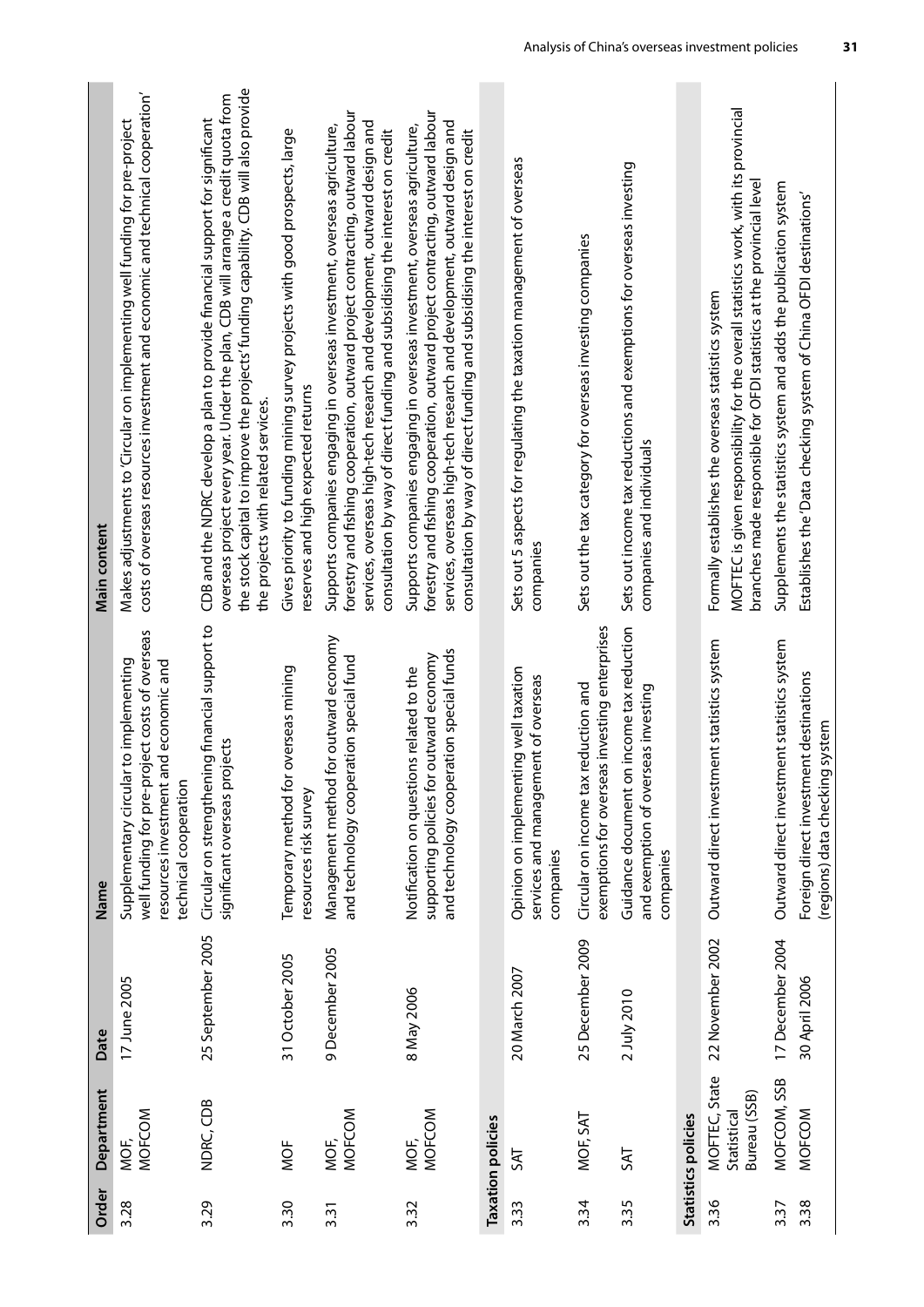| Order | Department                                 | Date                                                     | Name                                                                                                                             | Main content                                                                                                                                                                                                                                                            |
|-------|--------------------------------------------|----------------------------------------------------------|----------------------------------------------------------------------------------------------------------------------------------|-------------------------------------------------------------------------------------------------------------------------------------------------------------------------------------------------------------------------------------------------------------------------|
| 3.39  | MOFCOM, SSB                                | 26 December 2006                                         | Outward direct investment statistics system                                                                                      | investment memorandums of understanding and letters of interest and traces<br>Adds seasonal reports on OFDI contracts, and begins keeping statistics on<br>the final destinations of overseas investment<br>Revises the statistics system                               |
| 3.40  | MOFCOM, SSB                                | 31 December 2008                                         | Outward direct investment statistics system                                                                                      | Begins keeping statistics on financial institutions                                                                                                                                                                                                                     |
|       |                                            | Performance appraisal and annual inspection joint system |                                                                                                                                  |                                                                                                                                                                                                                                                                         |
| 3.41  | <b>MOFTEC</b>                              | 1 October 2002                                           | Overseas investment integrated performance<br>appraisal method (temporary)                                                       | contribution) and 17 financial indexes to reflect the profit conditions of overseas<br>Evaluates the performance of Chinese overseas investment companies through<br>5 aspects (profit, solvency, asset quality, development capability, social<br>investment companies |
| 3.42  | MOFTEC, SAFE                               | 31 October 2002                                          | Temporary method for annual inspection of<br>overseas investments                                                                | Strengthens supervision of overseas investments at the macro level                                                                                                                                                                                                      |
| 3.43  | MOFCOM                                     | 22 April 2003                                            | Circular on introducing the special seal and<br>certificate of joint annual inspection                                           | Introduces the annual inspection seal and certificate                                                                                                                                                                                                                   |
|       | Other regulatory policies                  |                                                          |                                                                                                                                  |                                                                                                                                                                                                                                                                         |
| 3.44  | MOFCOM,<br>SAFE                            | 31 March 2005                                            | Early stage reporting system for overseas<br>mergers                                                                             | Requires companies to make timely reports on any merger decisions to MOFCOM<br>and SAFE or their provincial branches                                                                                                                                                    |
| 3.45  | MOFCOM                                     | 14 September 2005                                        | Registration system for overseas China<br>isations<br>companies and organi                                                       | States that companies with overseas investment permission from MOFCOM or<br>its provincial departments must register with the business department of the<br>Introduces joint inspection of overseas investments<br>investing destination country embassy                |
| 3.46  | MFA, State<br>MOFCOM,<br>Council,<br>SASAC | 6 June 2008                                              | Circular to regulate the overseas investment<br>and cooperation of China companies                                               | Requires companies to meet social responsibility requirements and increases<br>penalties for violations                                                                                                                                                                 |
| 3.47  | <b>NDRC</b>                                | 8 June 2009                                              | overseas project<br>Circular on improving<br>management                                                                          | Requires companies to forward information on mergers and copies to the<br>relevant responsible departments before beginning                                                                                                                                             |
|       |                                            |                                                          | investments<br>Policies supporting privately owned companies in making overseas                                                  |                                                                                                                                                                                                                                                                         |
| 3.48  | State Council                              | 19 February 2005                                         | ncouraging and guiding<br>non-publicly owned<br>individual private and<br>Several opinions on en<br>companies                    | Encourages private companies to engage in overseas investment                                                                                                                                                                                                           |
| 3.49  | MOFCOM,<br>SINOSURE                        | 10 August 2005                                           | overseas market with export credit insurance<br>privately owned companies exploring the<br>Circular on supporting individual and | Improves services to private enterprises for exploring the market and boosting<br>profits, providing them with insurance to reduce investment risks and make<br>access to funding more convenient                                                                       |